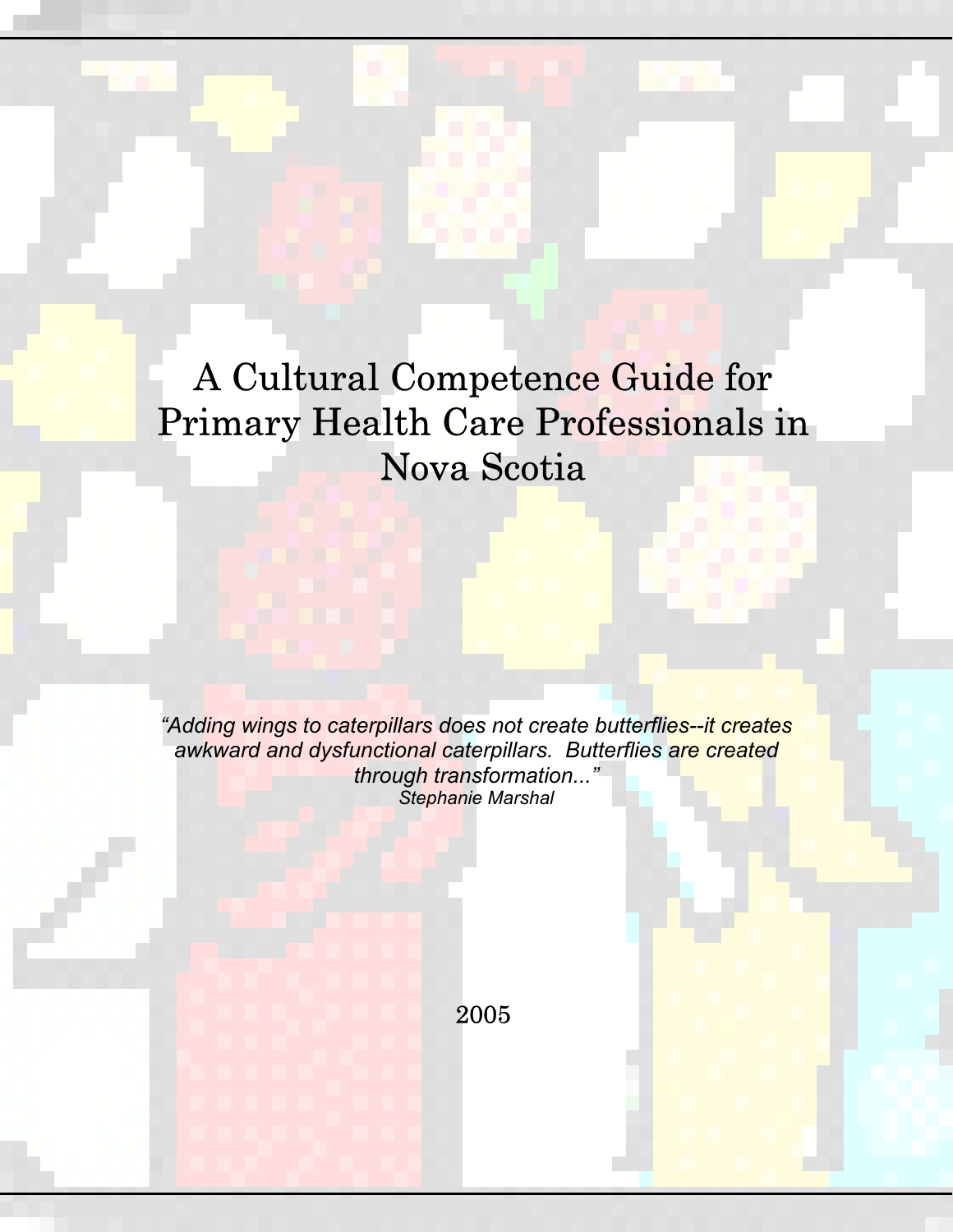#### **A Cultural Competence Guide for Primary Health Care Professionals in Nova Scotia**

#### **Table of Contents**

#### **Preface**

#### **Section I General Information**

- Cultural Competence
- Key Concepts
- 8 Elements of Cultural Competence
- Diverse Communities in Nova Scotia

#### **Section II Tools for Primary Health Care Providers**

- Providing Health Care in a Multicultural Society
- Patient and Client Encounter Questions
- LIAASE: A General Cultural Competence Tool
- Health Professional Self-Assessment Tool

#### **Section III Tools for Management and Administrative Staff in Primary Health Care Settings**

- An Organizational Change Strategy
- Organizational Assessment Tool
- LIAASE: A General Cultural Competence Tool
- Health Professional Self-Assessment Tool

#### **Section IV Tools for Front-Line Staff in Primary Health Care Settings**

- Addressing Conflict
- LIAASE: A General Cultural Competence Tool
- Health Professional Self-Assessment Tool

#### **Section V Additional Resources**

- Community and Organizational Contact Information
- Online Resources
- Definition of Terms

**Appendix A –** Diverse Communities of Nova Scotia - Graphs

**Appendix B –** Diversity and Social Inclusion in Primary Health Care Initiative

**Appendix C –** "Bridging the Gap: Bringing Together Culture and Health Care"

**Appendix D –** Culture Competence and the Primary Care Provider by Ardys McNaughton Dunn

#### **References**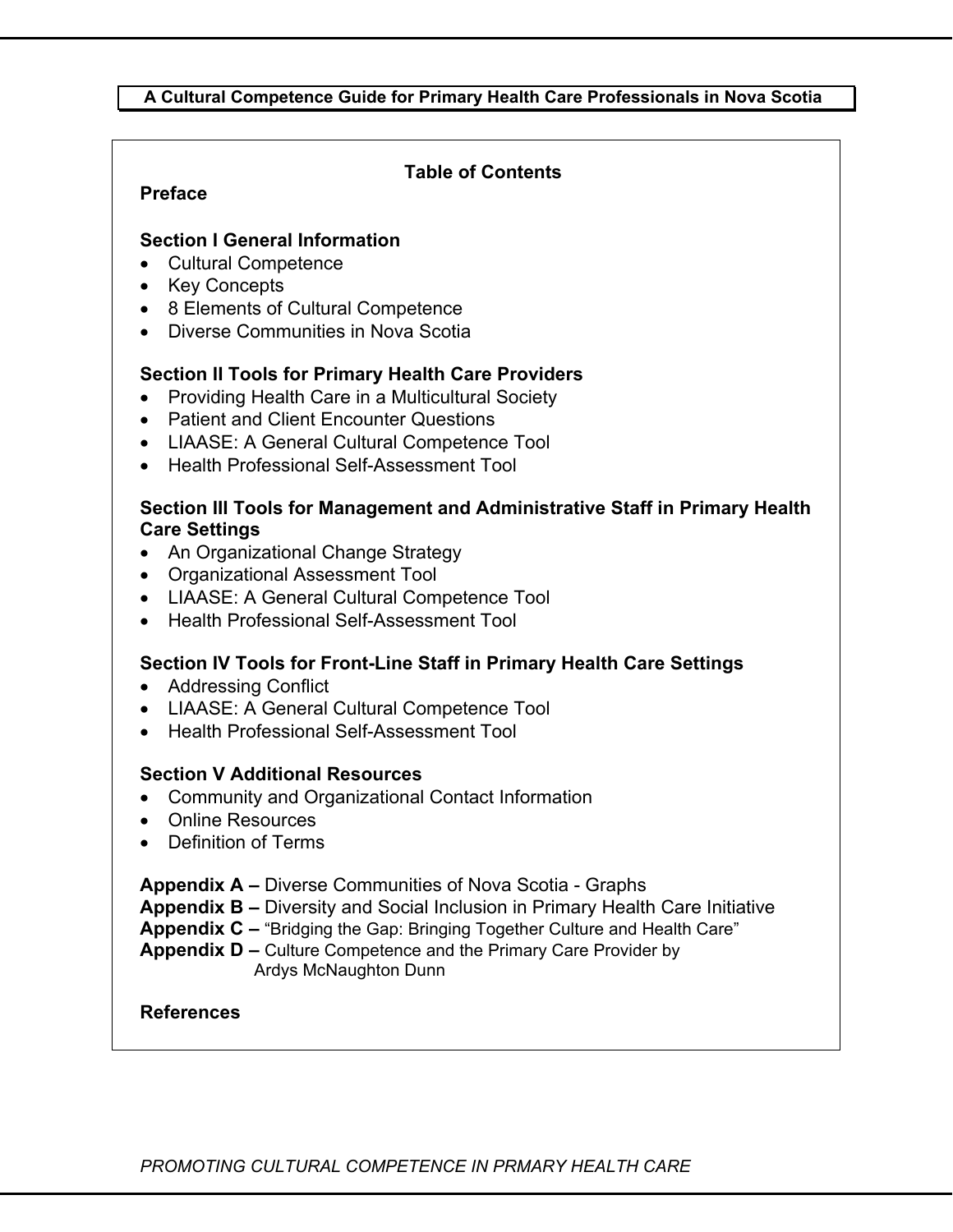### Acknowledgements

The information in this guide was collated from a variety of sources.

Information about Nova Scotia's diverse communities, and the barriers diverse communities face in accessing primary health care services, was gathered through a series of consultative workshops held by the Department of Health and each District Health Authority in Nova Scotia. These workshops were sponsored by the Nova Scotia Department of Health as part of the Diversity and Social Inclusion Initiative. Funding for this initiative was made possible through Health Canada's Primary Health Care Transition Fund.

The Health Care Professional Self-Assessment Tools and Organizational Assessment Tool were prepared drawing on tools developed by the Ontario Healthy Communities Coalition, while information from a variety of International organizations specializing in culturally competent health care was used for background material and patient encounter questions.

This guide could not have been completed without the efforts and input of Darren Brown and Janet Rhymes, whose research provided us with much of the content for various sections of the guide.

Finally, sincere thanks to Masters of Applied Health Services resident, Louise Adongo, who turned this guide from conceptual to tangible – an idea to a product.

Your comments, questions and feedback on this guide, and the Diversity and Social Inclusion Initiative are welcome, and can be directed to the Initiative Lead, Sharon Davis-Murdoch, via:

Email: murdocsd@gov.ns.ca

Fax: (902) 424 0506

Mail: Primary Health Care Section, Nova Scotia Department of Health PO Box 488, 1690 Hollis Street Halifax, Nova Scotia, B3J 2R8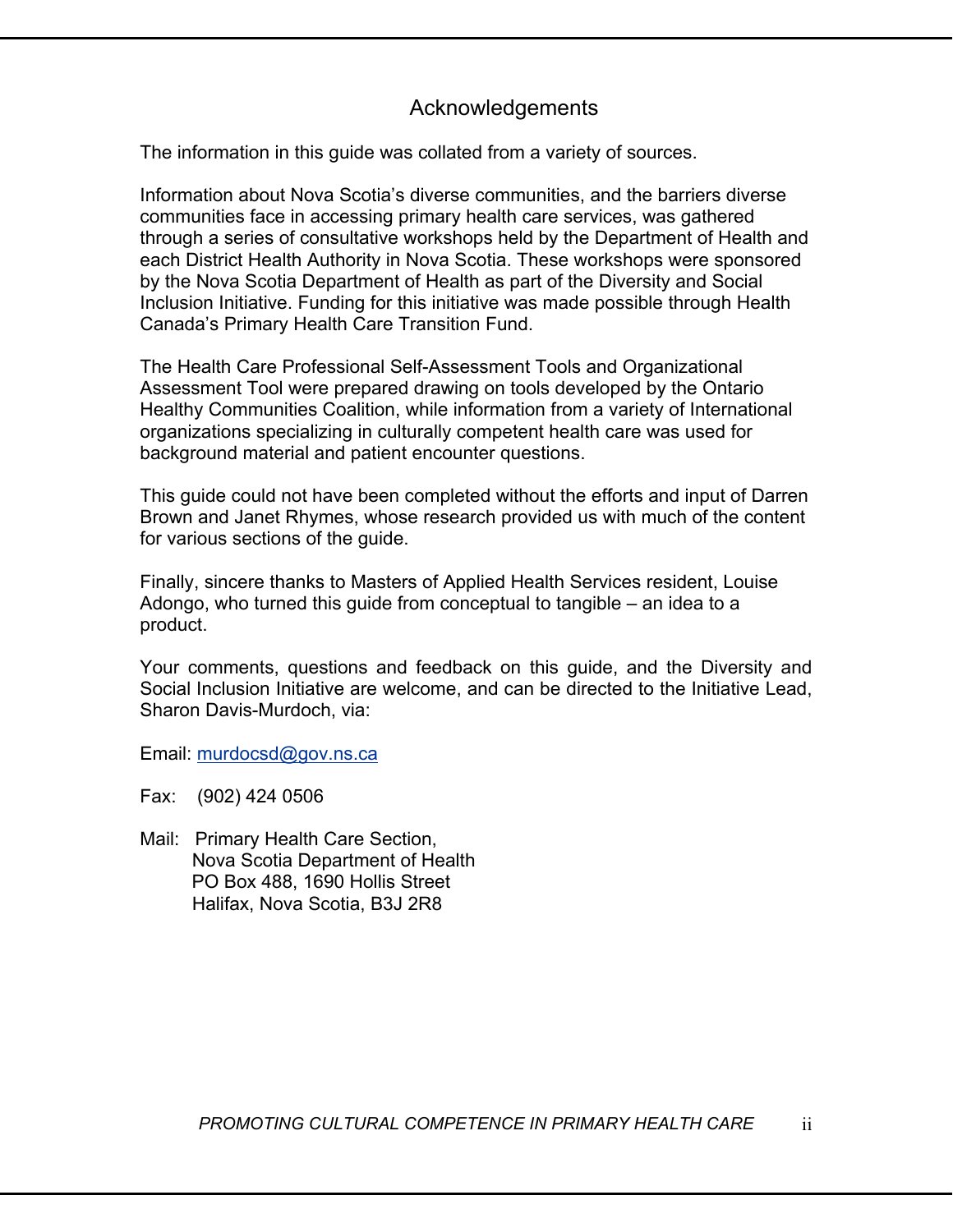### **Purpose of this Guide**

This guide includes tools and resources to assist primary health care professionals in providing culturally competent health care. Culture is a broad term used in reference to a wide variety of groups. In order to respectfully and effectively address health needs and issues related to race, ethnicity and language, the focus of this guide is on these elements of culture.

### **Who is this Guide For?**

This guide is for professionals working within the primary health care system, including:

- Management and Administrative Staff
- Front-Line Staff
- Primary Health Care Providers, including *but not limited to*:

Pharmacists Social Workers Physiotherapists

Doctors Dentists | Occupational Therapists Midwives | Nurse Practitioners | Public Health Nurses Nutritionists | Family Practice Nurses | Mental Health Professionals

### **Structure of this Guide**

The guide is divided into five self-contained sections, each applicable to different groups of professionals working in the primary health care system.

**Section I** is applicable to all primary health care professionals, provides general information about cultural competence, followed by key concepts that come up in relation to cultural competence. The section concludes with brief demographic, historical and health barriers synopses of Nova Scotia's four most prominent diverse communities: First Nations, African Canadians, Immigrant Canadians as well as Acadians and Francophone Canadians.

**Section II** contains information and tools most relevant to primary health care providers, including self-assessment questionnaires and useful patient / client encounter questions.

**Section III** focuses on the role management and administrative staff play in developing cultural competence within primary health care, and includes organizational assessments and the role of Human Resources divisions.

**Section IV** recognizes the integral role front-line staff play in client/patient – organization interaction, and provides tools for front-line staff to use in assessing their cultural competence.

**Section V** concludes the guide with additional resources, such as community contacts, online resources and definitions of terms.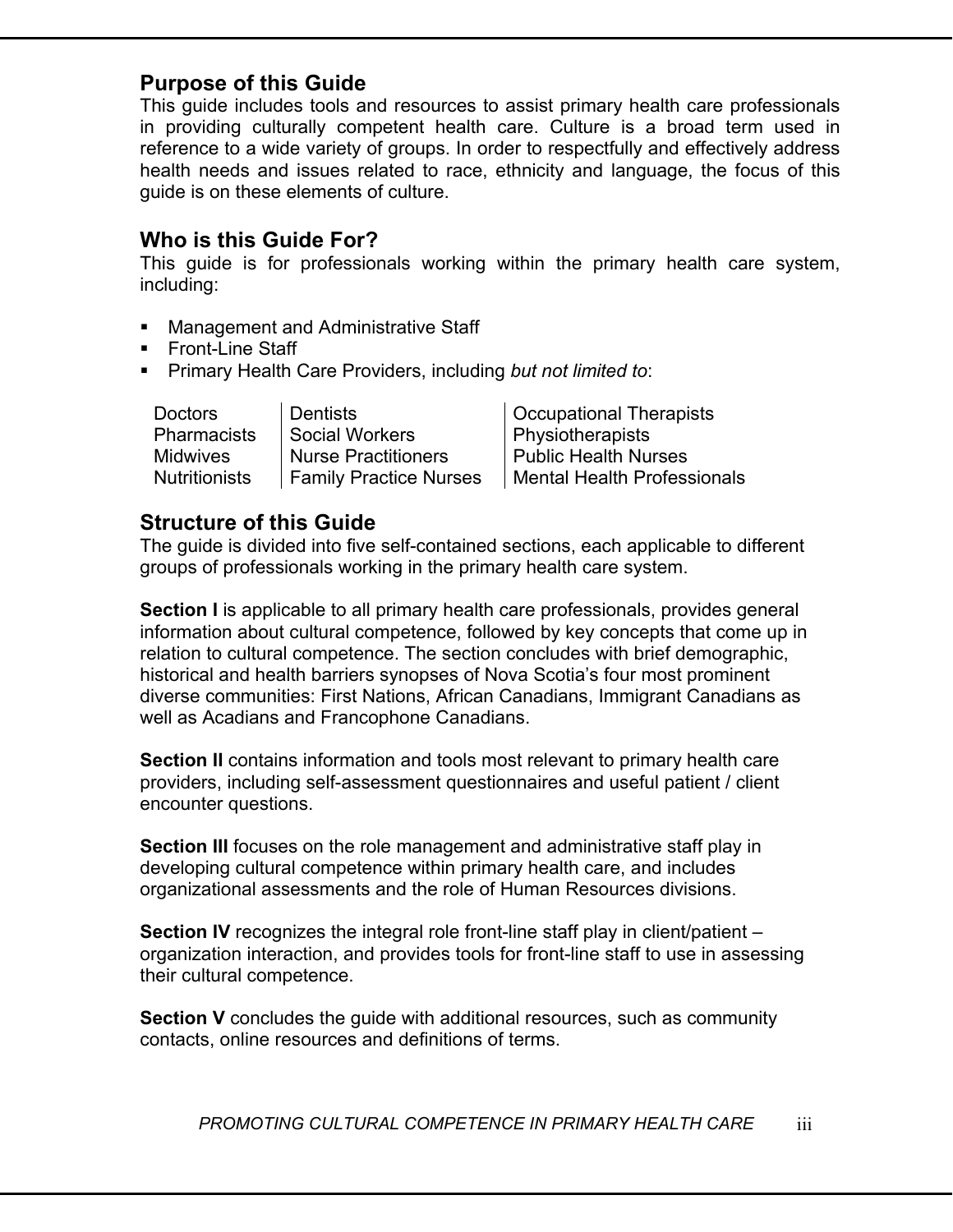# **Section I**

**Cultural Competence in Primary Health Care** 

# Cultural Competence **Key Concepts**

- $\Diamond$  Culture
- $\Diamond$  Principles and Assumptions
- $\Leftrightarrow$  Power and Privilege
- Exploring Differences
- Equitable Access
- $\Leftrightarrow$  Racism & Oppression

Diverse Communities in Nova Scotia

#### **Please Note**:

Like all people, individuals from culturally diverse populations have differing skills, knowledge, and values. It is important to understand people as individuals within the context of cultural competence.

*PROMOTING CULTURAL COMPETENCE IN PRIMARY HEALTH CARE* 2 While culturally diverse populations often experience barriers in accessing primary health care or feelings of exclusion in general, it cannot be assumed that all people within these groups experience the same reality. The form of exclusion experienced may not be the same across groups of people.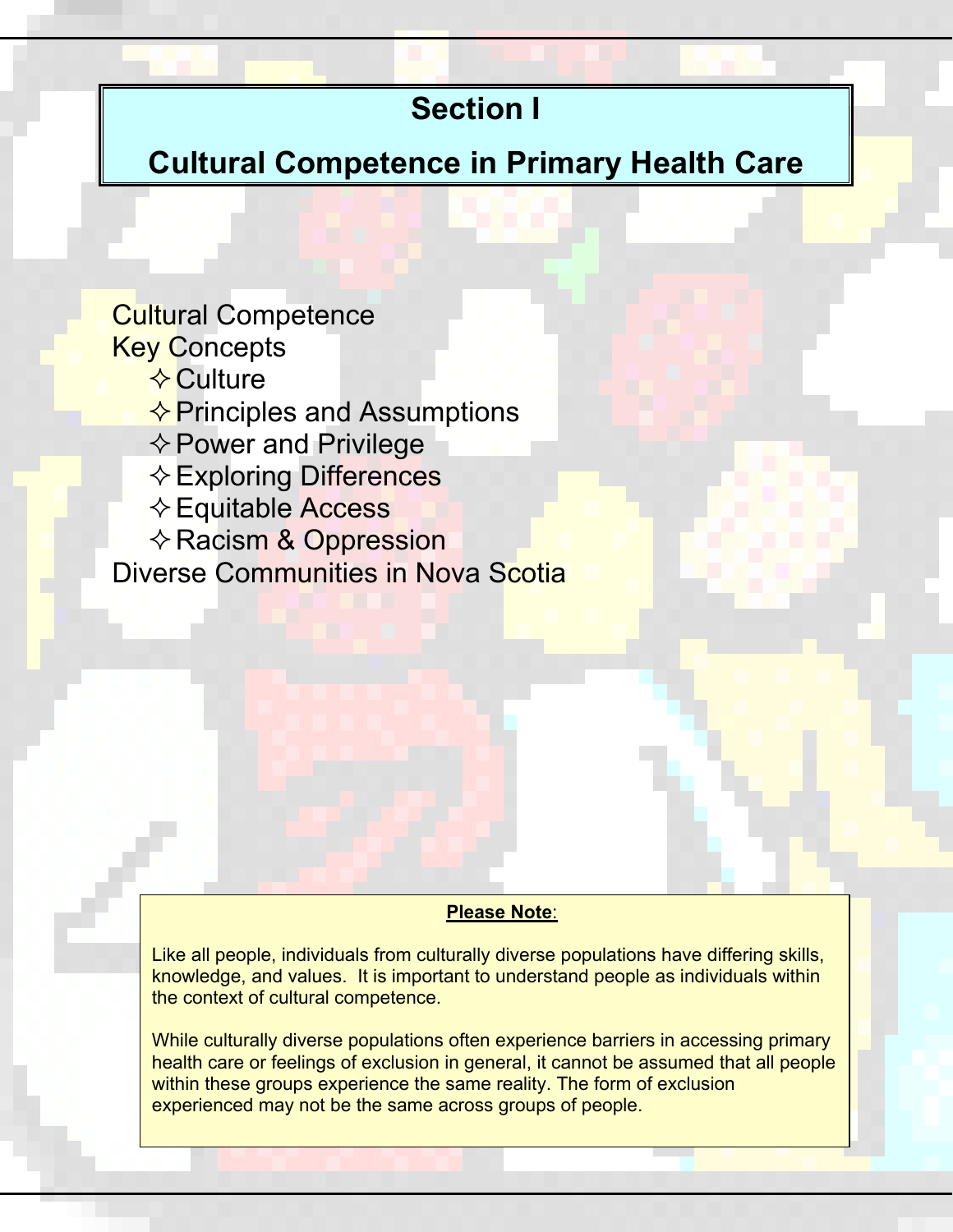# **What is Cultural Competence?**

Cultural competence:

 $\triangleright$  Is a set of "congruent behaviors, attitudes, and policies that come together in a system, agency, or among professionals that enables the system or professionals to work effectively in cross–cultural situations".1



# **Why is Cultural Competence Important?**

Cultural competence is important because:

- $\triangleright$  It reduces disparities in health services and increases detection of culturespecific diseases
- $\triangleright$  It addresses inequitable access to primary health care
- $\triangleright$  It impacts health status of culturally diverse communities
- $\triangleright$  It responds to Nova Scotia's changing demographics an increasingly diverse population.

# **A Culturally Competent Primary Health Care System:**

- $\triangleright$  Provides health care to patients with diverse values, beliefs and behaviors, including tailoring delivery to meet patients' social, cultural, and linguistic needs.
- $\triangleright$  Requires an understanding of the communities being served as well as the cultural influences on individual health beliefs and behaviors.
- $\triangleright$  Devises strategies to identify and address cultural barriers to accessing primary health care

 $\overline{a}$ 1 Cross et al., 1989; Isaacs & Benjamin, 1991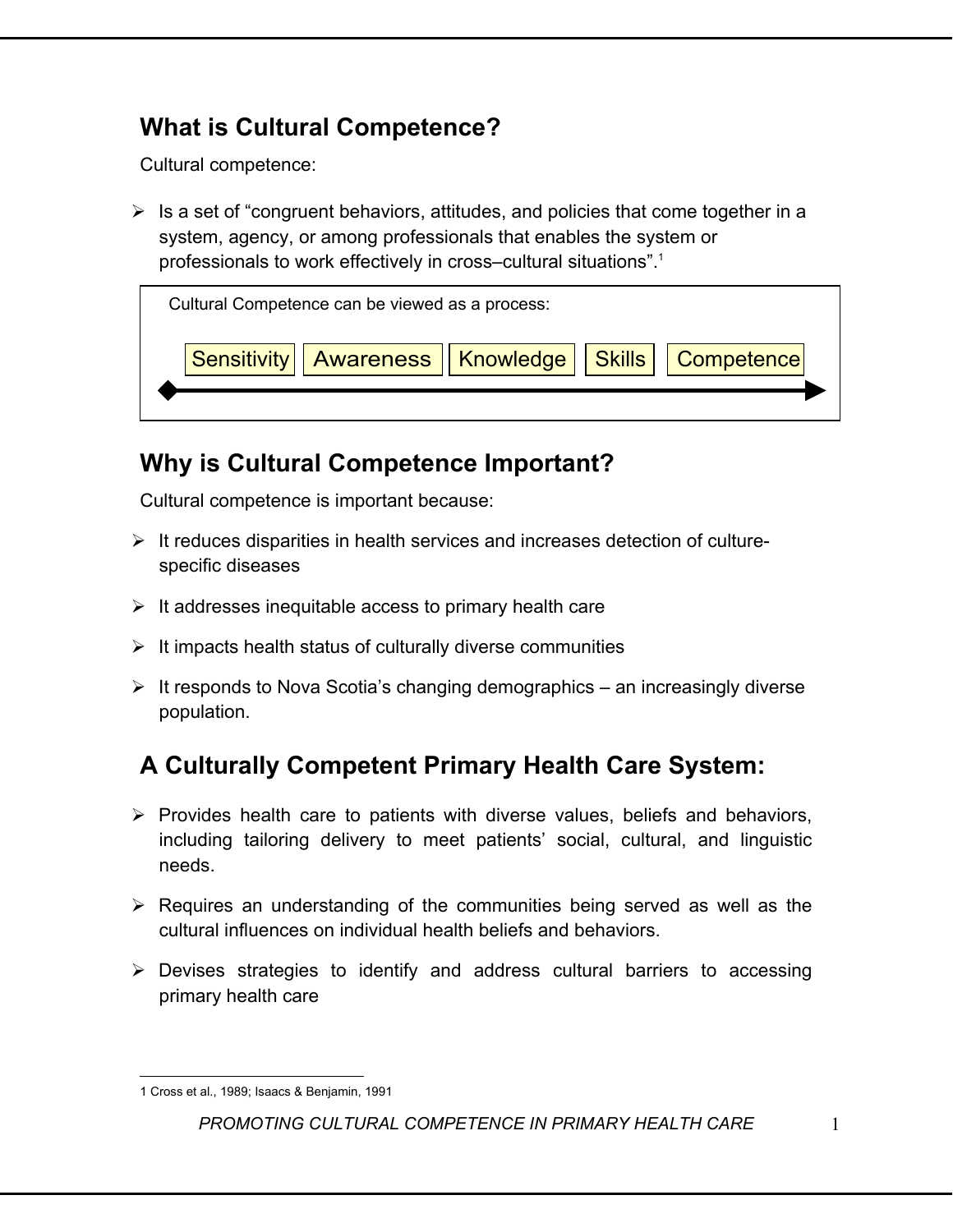# **Key Concepts**

### **Culture is…**

- Dynamic, ever evolving and changing, created through individuals' interactions with the world, resulting in ways of naming and understanding reality.
- Shared when individuals agree on the way they name and understand reality.
- Symbolic, often identified through symbols such as language, dress, music and behaviors.
- Learned and passed on through generations, changing in response to a generation or individual's experiences and environment.
- Integrated to span all aspects of an individual's life.

# **Principles and Assumptions**

As individuals we often consciously or unconsciously make 2 key assumptions:

- 1. Everyone who looks or sounds the same IS the same
- 2. Everyone who looks or sounds like us IS like us

We need to pay attention to how we think or feel about other people and how these beliefs will influence our actions towards them.

It is important to be aware of our biases, which are part of our own cultural backgrounds, so that we can reduce the barriers that keep us from understanding each other.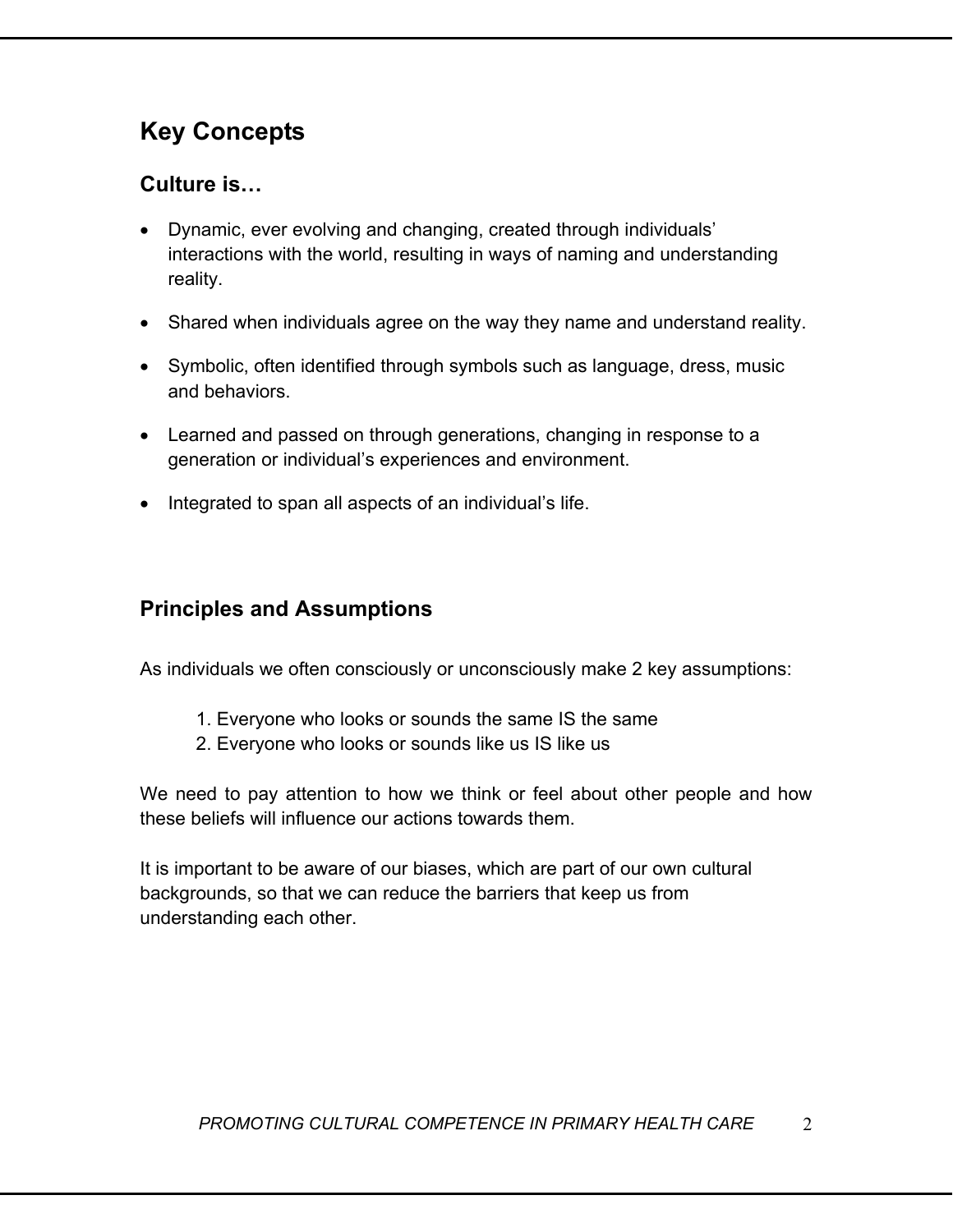# **Power and Privilege**

In the process of enhancing our cultural competence it is important to recognize the type of power that surrounds our privilege [whether or not we feel powerful]. In society, the **privileged group** has the power to:

- $\Leftrightarrow$  Act and define reality
- $\Diamond$  Determine what is normal and correct
- $\Diamond$  Institutionalize and systematize discrimination

| <b>Ways the Privileged Culture Uses Power:</b> |                     |                                                                                                                                                                 |  |  |
|------------------------------------------------|---------------------|-----------------------------------------------------------------------------------------------------------------------------------------------------------------|--|--|
| <b>Structures and</b>                          | Decision-<br>making | Unfair distribution of capacity to make and enforce<br>decisions                                                                                                |  |  |
| <b>Organizations</b>                           | Resources           | Provision of unequal access to money, education,<br>information and opportunity                                                                                 |  |  |
| <b>Cultural values</b>                         | <b>Standards</b>    | Parameters for appropriate behavior are set such that<br>they reflect and give privilege to the norms and values of<br>the dominant culture                     |  |  |
| <b>Ideology</b>                                | Naming reality      | Involves defining 'reality' by naming 'the problem', 'the<br>solution', 'the institution' incorrectly or too narrowly.<br>Having a set of beliefs, with a bias. |  |  |

#### **Comparing Power and Privilege**

**Power** is about the possibility of deciding on resource allocation. **Privilege** is about reaping the benefits.

**Power** is involved in deciding that universal health care is 'too expensive' or will 'limit my choices'. **Privilege** is reflected in the fact that being born white gives one a far greater chance of survival than most people in the world.

**Power** involves defining the parameters of the discussion. **Privilege** is about not needing to know that the parameters have been set.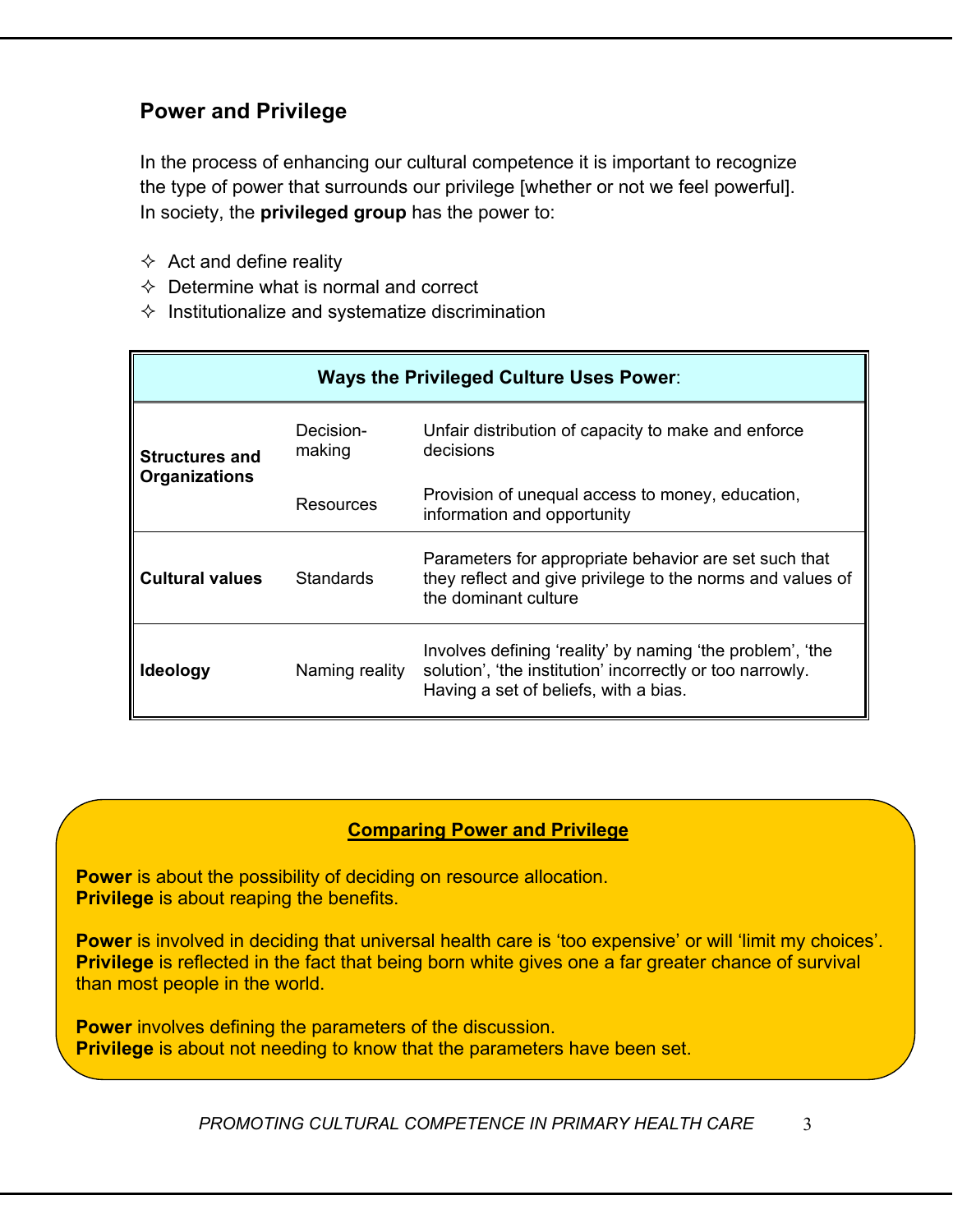### **Exploring Differences**

Generally, people with invisible differences have a greater ability to blend in with the dominant culture than people with visible differences.

**Visible differences can be seen or heard and are often noticed upon initial encounters.** 

**Invisible differences** *cannot be seen or heard a***nd may never be detected**.

**Both visible and invisible differences can have an impact on health.**

## **Equitable Access**

Access is the ability or right to approach, enter, exit, communicate with, or make use of health services.

Equitable access recognizes that things like geographic location, communication styles, language of service; signage, physical design and service-delivery style influence a person's access to health services and strives to address these issues.

For instance, language barriers to access in health promotion, prevention and screening result in inequitable access leading to the use of more expensive services as health deteriorates.

**When we treat people EQUALLY we ignore differences. When we treat people EQUITABLY we recognize and respect differences.**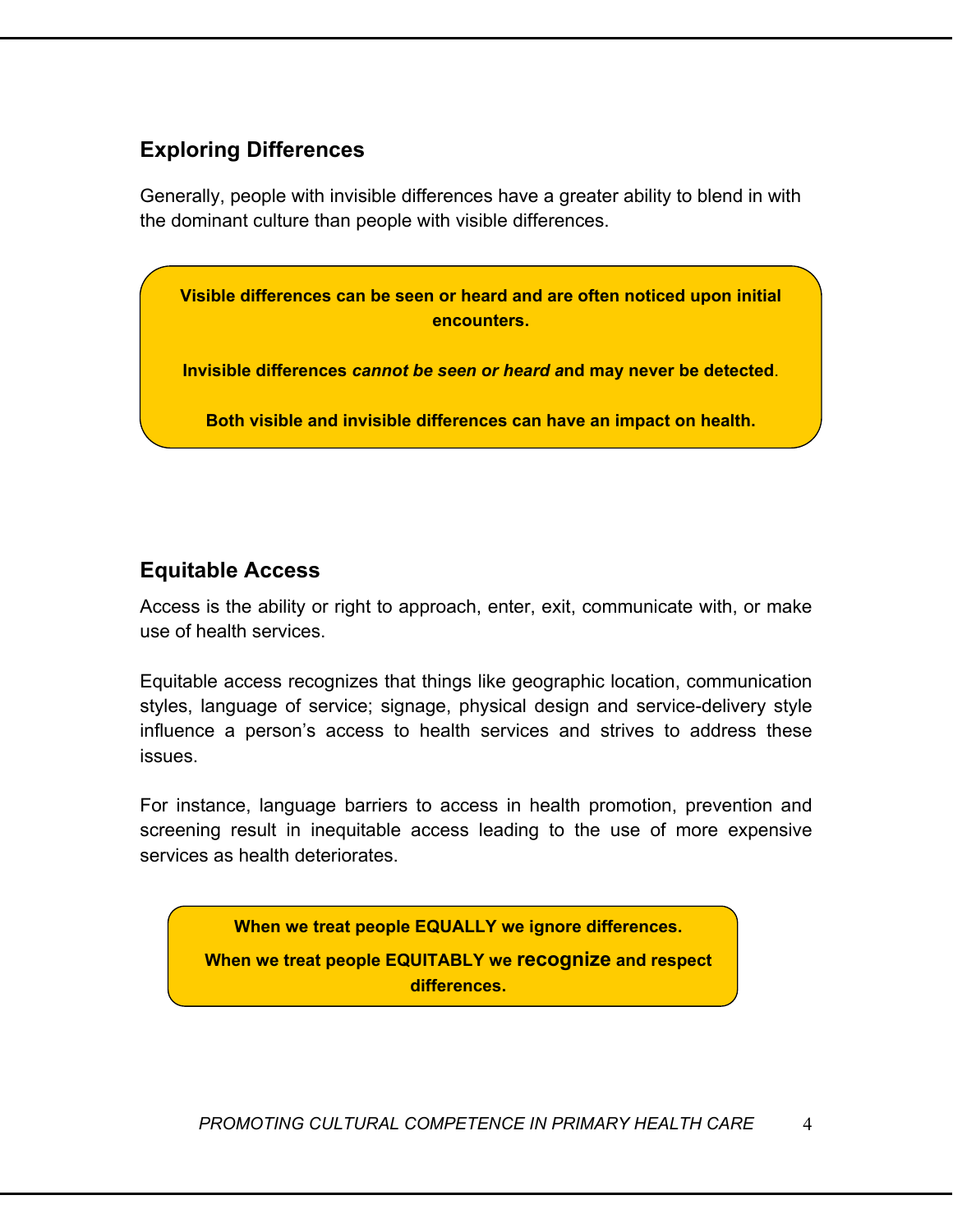# **Racism and Oppression**

The concepts of power, privilege, race and equity are linked.

It is at the intersection of power and privilege; namely, in the capacity of one group to make and enforce decisions that racism, is most clearly revealed.

Power and privilege influence the degree of access to resources, which may not be equitably allocated to all.

There are different types of racism, some conscious and some unconscious. All types of racism can impact a person's ability to obtain health services, thereby impacting health status.

| <b>Racism</b>              | The belief that race accounts for differences in human<br>character or ability and that a particular race is superior to<br>others.                                                                                                                                      |
|----------------------------|--------------------------------------------------------------------------------------------------------------------------------------------------------------------------------------------------------------------------------------------------------------------------|
| <b>Overt Racism</b>        | Attitudes, actions, policies and practices that openly embody<br>the assumption that one's ethnoracial group is superior to<br>other(s). This form of racism includes hate propaganda and<br>hate crimes.                                                                |
| <b>Systemic Racism</b>     | This form of racism may be introduced consciously or<br>unconsciously. Policies and practices that adversely affect<br>ethno-racial and ethno-cultural policies are a dominant part of<br>the fabric of society.                                                         |
| <b>Internalized Racism</b> | The perception among those from outside the dominant culture<br>that racists' ideology is true/inevitable. It is racism turned<br>inward. The process occurs when society as a whole rewards<br>the attitudes, values and behaviors of the dominant group or<br>culture. |
| <b>Oppression</b>          | A system of domination of one group over another.                                                                                                                                                                                                                        |

**Cultural competence is a process with emphasis on adapting one's attitudes, behaviors, knowledge and skills as opposed to "cookbook" responses to staff development, which could do more harm than good and may lead to stereotyping.**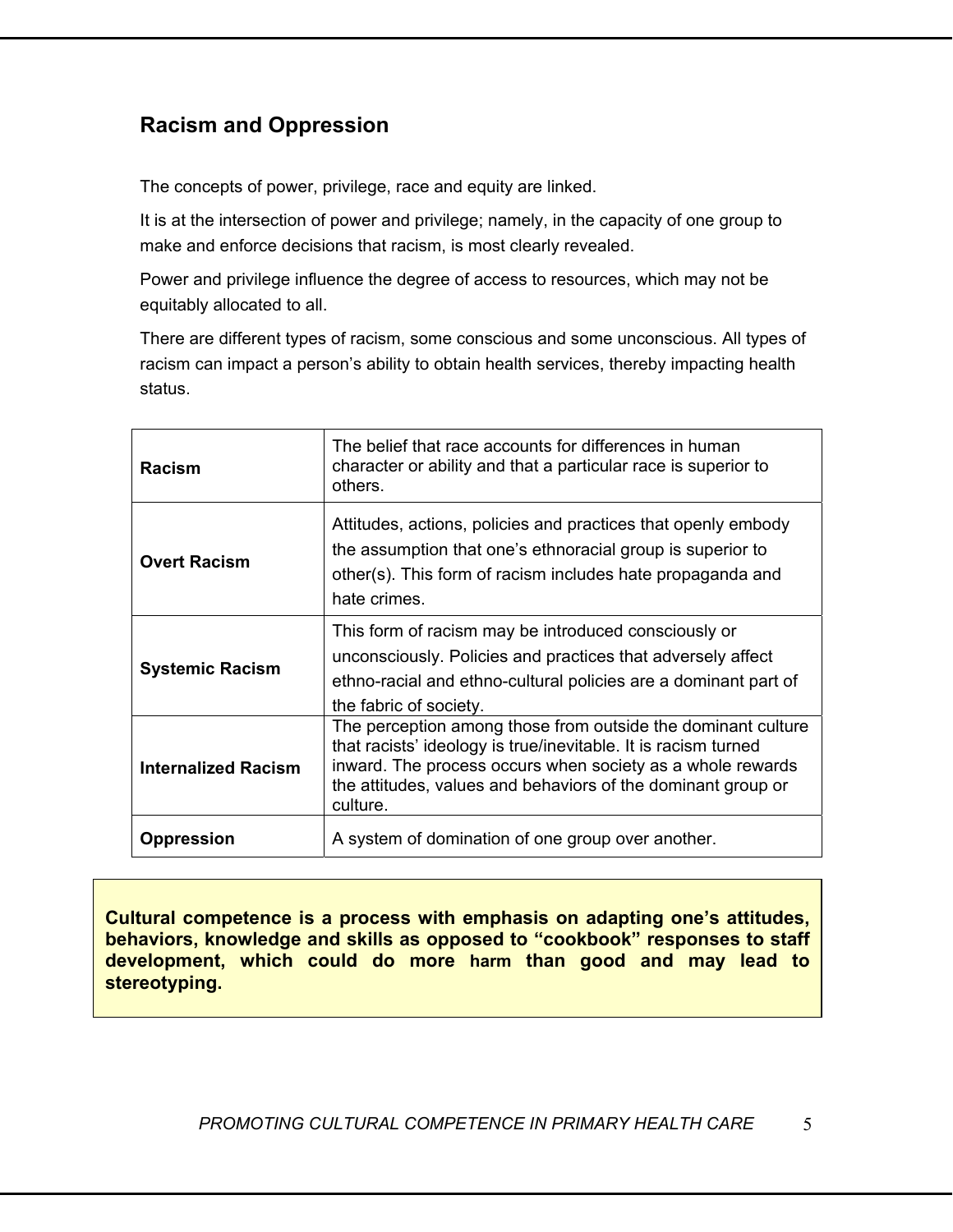# **EIGHT STEPS TO CULTURAL COMPETENCE FOR PRIMARY HEALTH CARE PROFESSIONALS**

- 1. Examine your values, behaviors, beliefs and assumptions.
- 2. Recognize racism and the institutions or behaviors that breed racism.
- 3. Engage in activities that help you to reframe your thinking, allowing you to hear and understand other world views and perspectives.
- 4. Familiarize yourself with core cultural elements of the communities you serve, including: physical and biological variations, concepts of time, space and physical contact, styles and patters of communication, physical and social expectations, social structures and gender roles.
- 5. Engage clients and patients to share how their reality is similar to, or different from, what you have learned about their core cultural elements. Unique experiences and histories will result in differences in behaviors, values and needs.
- 6. Learn how different cultures define, name and understand disease and treatment. Engage your clients to share with you how they define, name and understand their ailments.
- 7. Develop a relationship of trust with clients and co-workers by interacting with openness, understanding, and a willingness to hear different perceptions.
- 8. Create a welcoming environment that reflects the diverse communities you serve.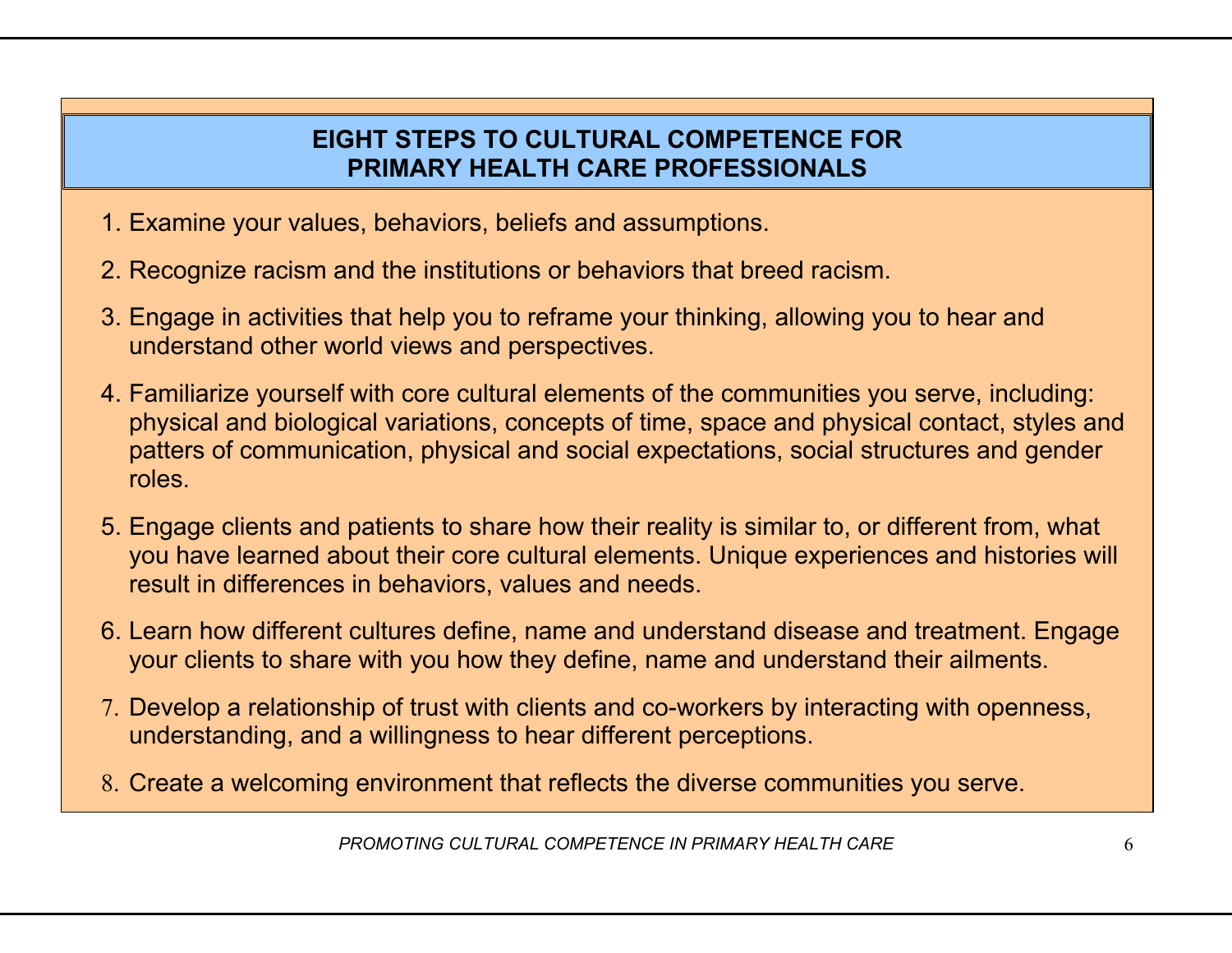# **Cultural Diversity in Nova Scotia**

Nova Scotia has a very diverse population that includes people from all over the world. Acadian, Francophone, African Canadian, First Nations, Asian and Arabic people are the dominant diverse groups in Nova Scotia. Provincially, 4% of Nova Scotians reported they were members of a diverse community, while 7% of Halifax's population reported the same (2001 census).

|            | <b>PIOGIO, ITOGICI / WGIOTICY</b> |                                             |                          |                |                              |               |
|------------|-----------------------------------|---------------------------------------------|--------------------------|----------------|------------------------------|---------------|
| <b>DHA</b> | <b>First</b><br><b>Nations</b>    | Francophone<br><b>Canadians<sup>~</sup></b> | <b>Black<sup>o</sup></b> | <b>Chinese</b> | <b>South</b><br><b>Asian</b> | <b>Arabic</b> |
| 1 SSDHA    | 980                               | 585                                         | 420                      | 95             | 40                           | 75            |
| 2 SWNDHA   | 2,095                             | 13,085*                                     | $1,755*$                 | 80             | 105                          | 85            |
| 3 AVDHA    | 985                               | 1635                                        | 1,125                    | 160            | 25                           | 105           |
| 4 CEHHA    | 1,390                             | 835                                         | 700                      | 78             | 192*                         | 116           |
| 5 CHA      | 165                               | 400                                         | 345                      | 25             | 35                           |               |
| 6 PCHA     | 665                               | 475                                         | 520                      | 95             | 25                           | 35            |
| 7 GASHA    | 1,070                             | 3960                                        | 640                      | 75             | 40                           | 25            |
| 8 CBDHA    | $5,310*$                          | 4235                                        | 970                      | 185*           | 90                           | $125*$        |
| 9 CDHA     | 3,570                             | 11,290                                      | 13,365                   | 2,485          | 2,345                        | 3,030         |

**Diverse Communities in Nova Scotia by District Health Authority**<sup>É</sup>

<sup>+</sup> This table includes the 6 most populous groups in Nova Scotia.

The largest population outside of Halifax is shaded.

~ Francophone Canadians includes anyone who identifies any combination of French and English as first language still understood or current language.

 $\circ$  Statistics Canada Census uses the terminology Black, in this document we use African Canadian.

Religious faith and spirituality of Nova Scotians is also diverse. The dominant religion in Nova Scotia is Christianity, however, Judaism, Islam, Hinduism, Sikh, Buddhism, Baha'i and many other faiths are also celebrated by Nova Scotians.

| Religious Communities in Nova Scotia |         |  |
|--------------------------------------|---------|--|
| Christian                            | 780,530 |  |
| <b>Muslim</b>                        | 3,545   |  |
| Jewish                               | 2,120   |  |
| <b>Buddhist</b>                      | 1,735   |  |
| Hindu                                | 1,235   |  |
| Sikh                                 | 270     |  |
| Eastern religions                    | 565     |  |
| Other religions                      | 1,155   |  |

### **Religious Communities in Nova Scotia**

*PROMOTING CULTURAL COMPETENCE IN PRIMARY HEALTH CARE* 7

*Source: Statistics Canada Census 2001*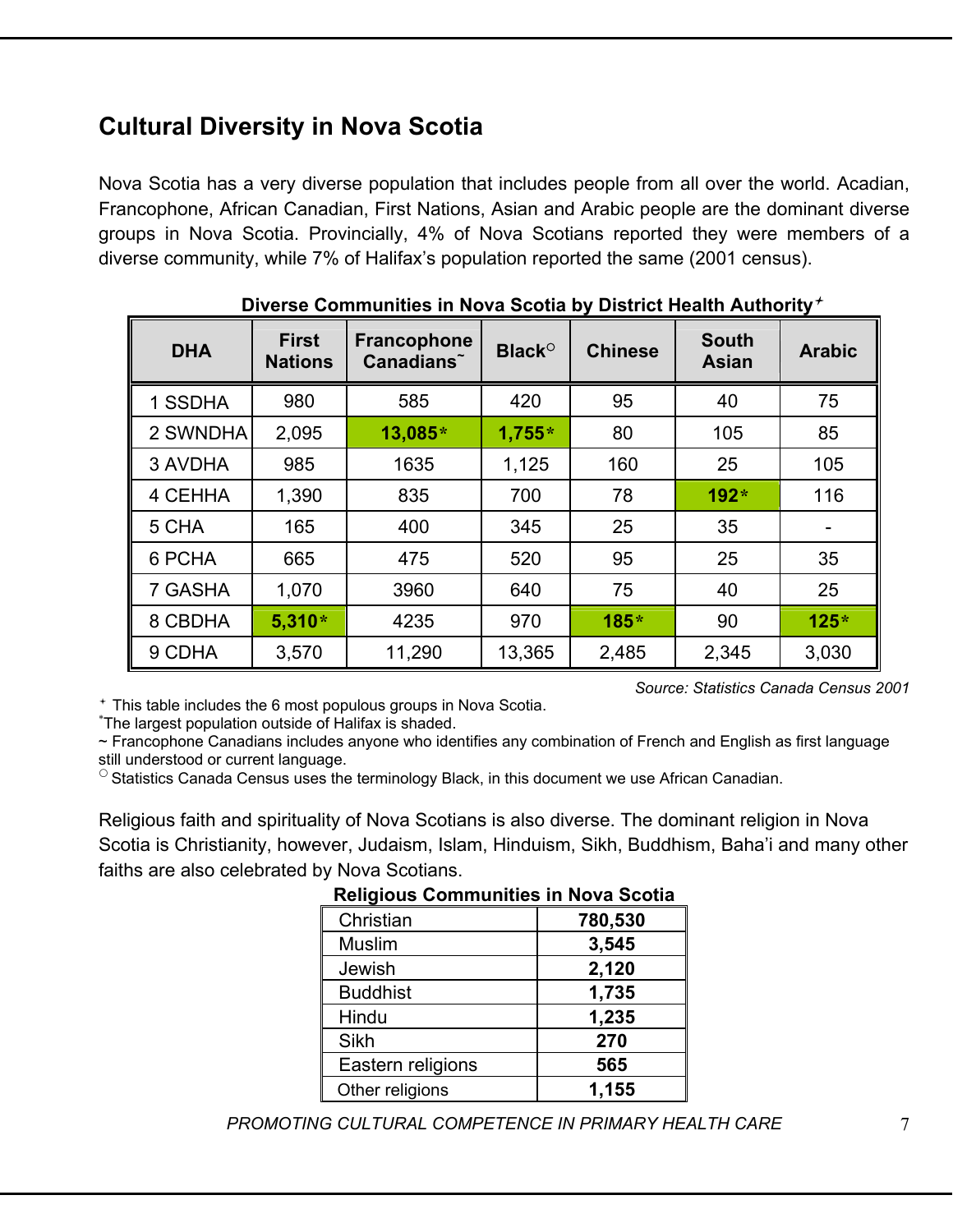# **Common Issues Impacting Access to Primary Health Care Raised by Nova Scotia's Culturally Diverse Communities**

- 1. Discrimination: 20% of first generation Canadians who are visibly diverse report unfair treatment compared to 5% of first generation Canadians who are not visibly diverse
- 2. There is a lack of race, ethnic, and language specific health data
- 3. There is limited outreach to culturally diverse communities
- 4. There is a need for cultural health interpretation and bilingual services in primary health care settings
- 5. There is a need for more representation of culturally diverse communities among primary health care professions
- 6. There are too few health services provided in plain language
- 7. Written health material are not always provided in plain language or different languages
- 8. There is need for recognition and respect of the prominent role of spirituality in many culturally diverse populations
- 9. There is a need for delivery of culturally competent primary health care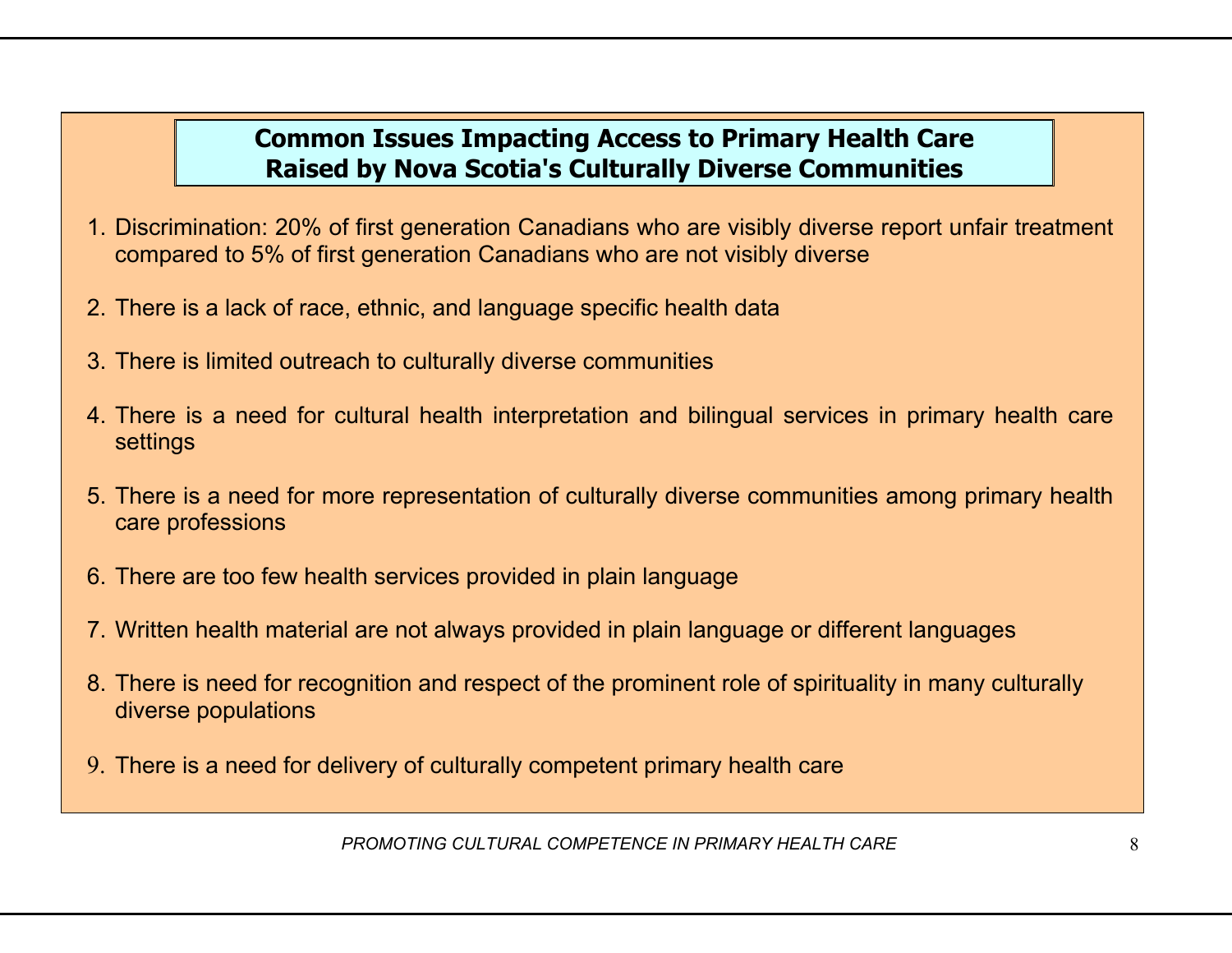### **Culturally Diverse Communities in Nova Scotia**

#### **Acadian and Francophone Canadians**

#### **Demographics**

Acadians and Francophone Canadians can be found across the province, however members of these communities are largely concentrated in Halifax, Digby and Yarmouth. These communities account for 65.8% of Nova Scotia's francophone population. In some communities, Acadians represent the majority of the population: Argyle, 55%; Clare, 68.3%; Isle Madame, 51.6%; Inverness North, 44%.

#### **Background**

Acadians speak French as their first language. They are descendants of the Acadians who came from France and first settled in Nova Scotia 400 years ago.

In the 2001 census, 3.65% of Nova Scotians identified French as their first official language. The ability to receive services in French and the preservation of the French language is an important concern among Nova Scotia's Acadian population.

Francophone Canadians are those who speak French as their first language. They may have originally arrived in Nova Scotia from other locations within Canada and/or other countries. All Acadians are Francophones *but not all francophones are necessarily Acadians.*

#### **Issues Identified in Consultation with Community Representatives**

Through consultations with representatives from the Acadian and Francophone Canadian communities the following issues were identified as having an impact on health:

- 1. Language barriers- medical records and prescriptions as well as any forms and written material provided in the health care setting are not yet provided in both French and English
- 2. Geographical barriers sometimes hinder access to health services
- 3. There is a need for more bilingual primary health care professionals including physicians, nurses, nurse practitioners, pharmacists and specialists
- 4. Signage and posters promoting the availability of services in French are not currently provided
- 5. Available written information in French should be provided in plain language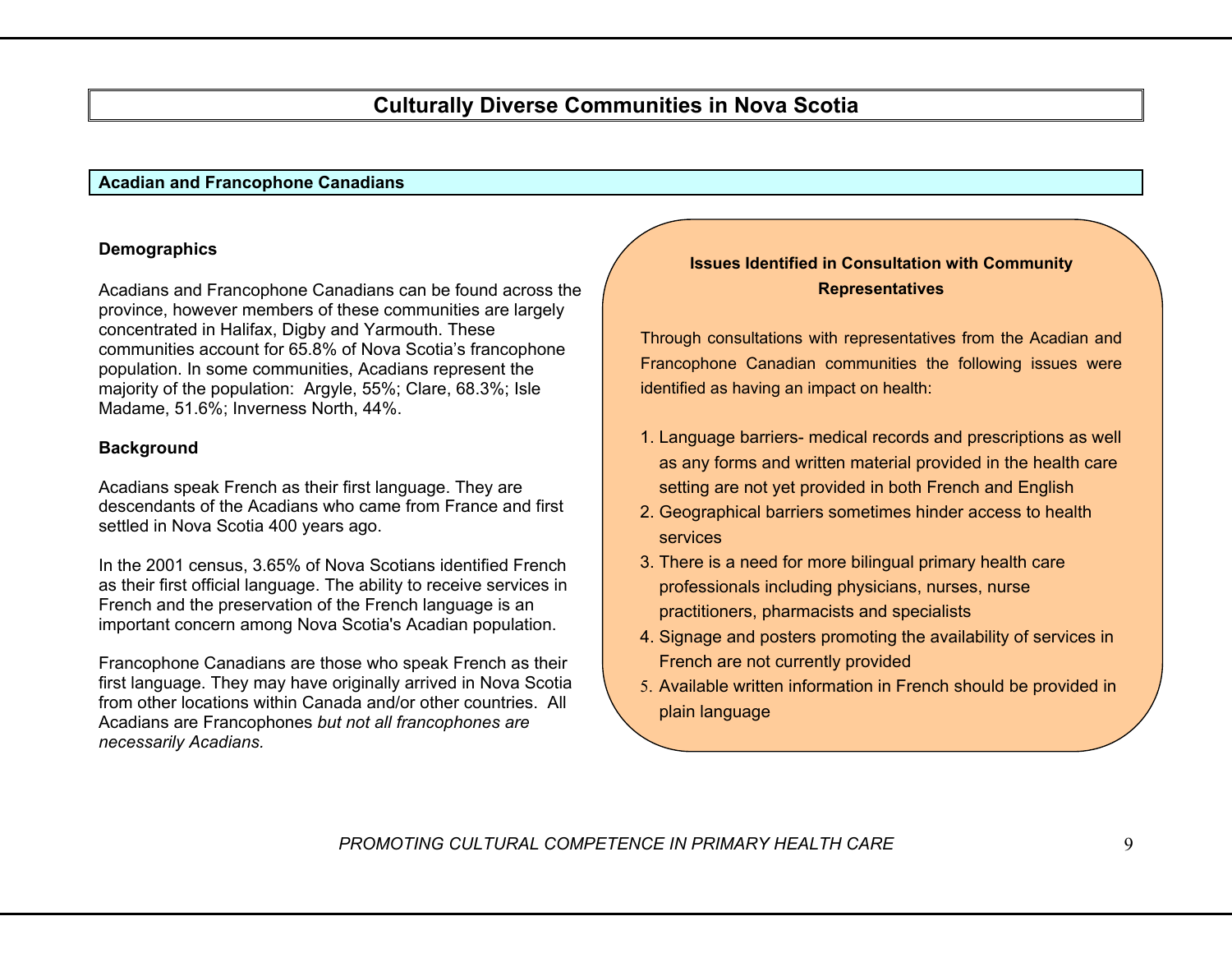#### **African Canadians**

#### **Demographics**

There are 48 African Canadian communities across Nova Scotia. 66% of the African Canadians living in Nova Scotia live in Halifax. Southwestern Nova Scotia (Kings, Annapolis, Digby, Yarmouth, Shelburne, Queens and Lunenburg counties) has the largest community of African Canadians outside Halifax.

Halifax has the highest proportion of Canadian-born African Canadians among major urban areas in Canada - 91% of African Canadians living in Halifax were born in Canada.

#### **Background**

Many African Canadians have a history in the Atlantic Provinces dating back 400 years. African Canadian heritage in Nova Scotia is largely reflected in three distinct groups:

- $\blacksquare$  Indigenous (have no country of ethnic origin other than Canada)
- Caribbean immigrants (citizens of countries outside the African continent)
- African immigrants (from countries in Africa)

The vast majority of people of African descent who have lived outside of Africa over generations (historic migrants) have a shared history of slavery and segregation.

Many African Canadian populations have strong faith-based belief systems that include Christian (Baptist, Catholic, Presbyterian), Muslim, Jewish, Baha'i and Buddhist faiths among others.

#### **Issues Identified in Consultation with Community Representatives**

Through consultations with representatives from African Canadian communities the following issues were identified as having an impact on health:

- 1. Difficulties in communication with primary health care providers
- 2. Under-representation of African Canadians among health professionals
- 3. Assumptions about racial/ethnic background
- 4. Discrimination, systemic racism, stereotypes and bias
- 5. Racial profiling in everyday situations such as; driving, shopping, school and neighborhood interactions
- 6. Geographical isolation for those in rural communities
- 7. Lack of control over access and availability of health services
- 8. Insufficient research-based health information and virtually no African Canadian health data
- 9. No universal screening for sickle cell anemia, and suspected high rates of undiagnosed sickle cell anemia
- 10. Stigma around issues of homosexuality and mental illness
- 11. Anecdotal evidence of higher (than general population) prevalence of: sarcoidosis, diabetes, hypertension, anemia, cancers, stress, physical inactivity, poor diet, obesity, heart disease, alcoholism, violence and abuse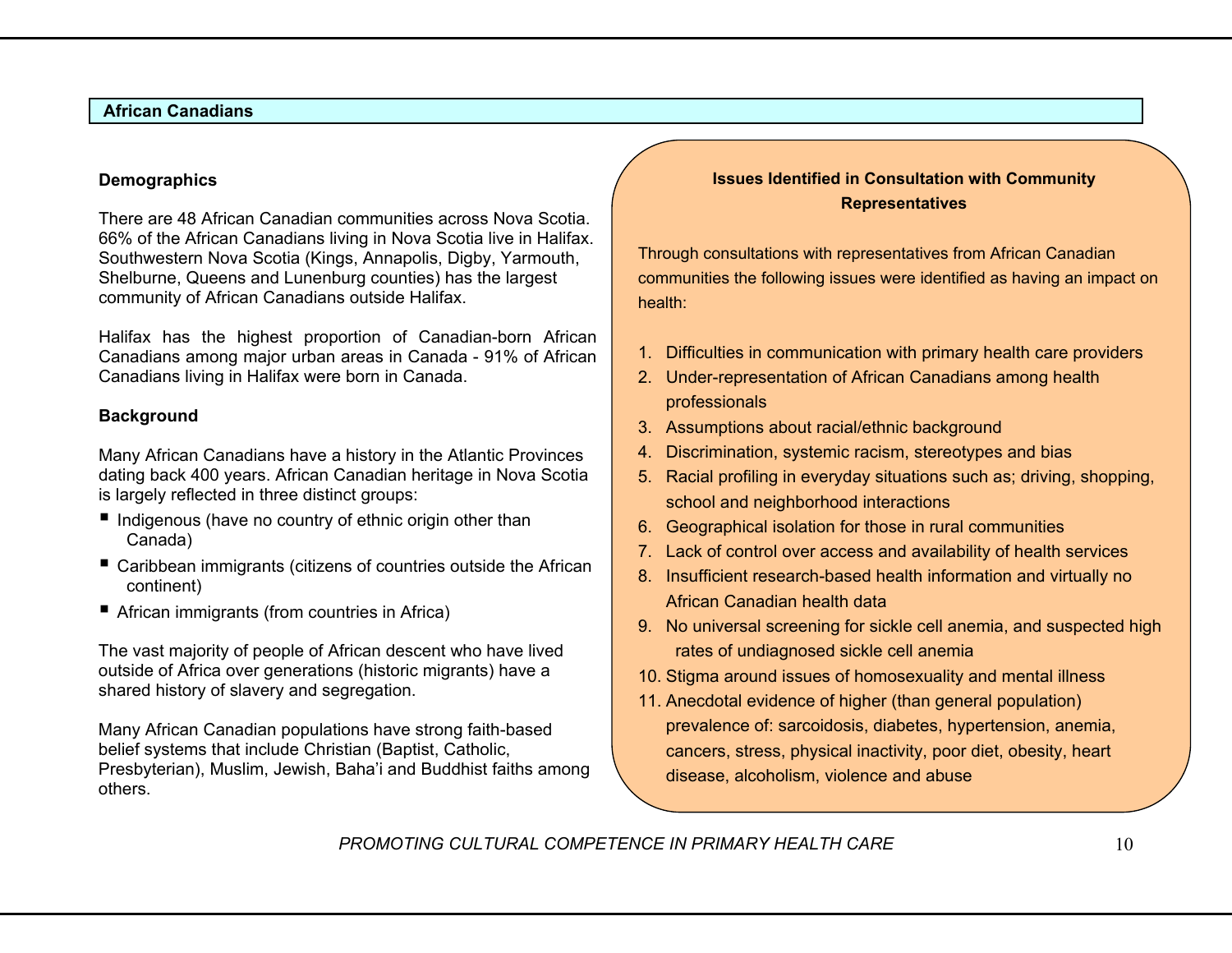#### **Immigrant Canadian Community**

#### **Demographics**

Most immigrants reside in Halifax although small populations of immigrants are present in every region of the province. The proportion of immigrants coming to Nova Scotia from Europe is on the decline, while that from Asia, Central America, Africa and the Middle East is on the rise. There are three ways people can immigrate to Nova Scotia:

- i. Family-sponsored: citizens or permanent residents can sponsor family members living abroad.
- ii. Refugees: have no new country of habitual residence
- iii. Nova Scotia Nominee program (NSNP);
	- a. Economic to support growth/ development of small business
	- b. Skilled workers employer-driven, designed to meet skill shortages
	- c. Community identified community recommended nominees who will add social or economic value to their community

Two new streams have also been suggested: international postsecondary students, and family business, which allows immigrants who own businesses in Nova Scotia to nominate a family member.

#### **Background**

Immigrants to Nova Scotia are generally risk-takers; willing to give up what they know in hopes of a better life, they face many challenges. Most immigrants are healthy upon entry into Canada but many experience deteriorating health over time. Culture shock, loneliness, and homesickness often lead to mental health issues. Immigrants who come to Canada as refugees are particularly vulnerable to the impact of post-traumatic stress.

Immigrants in all categories are often unemployed or underemployed. Stress related to difficulty in getting credentials recognized and/or finding employment significantly impacts the health of this population.

#### **Issues Identified in Consultation with Community Representatives**

Through consultations with representatives from Immigrant Communities the following issues were identified as having an impact on health:

- 1. Support groups are needed
- 2. Language barriers
- 3. Limited access to paid and trained cultural health interpreters
- 4. Health outreach is required
- 5. Refugees have health needs that may be different from other categories of immigrants
- 6. Health issues include depression and effects of diet change
- 7. Racial profiling: people of the Muslim faith and Nova Scotians of Middle Eastern origin have stated this as an issue after the September  $11<sup>th</sup>$  attack in the US
- 8. Credential assessment and recognition: Immigrants face barriers in having their qualifications and international work experience recognized and for some, professional licenses validated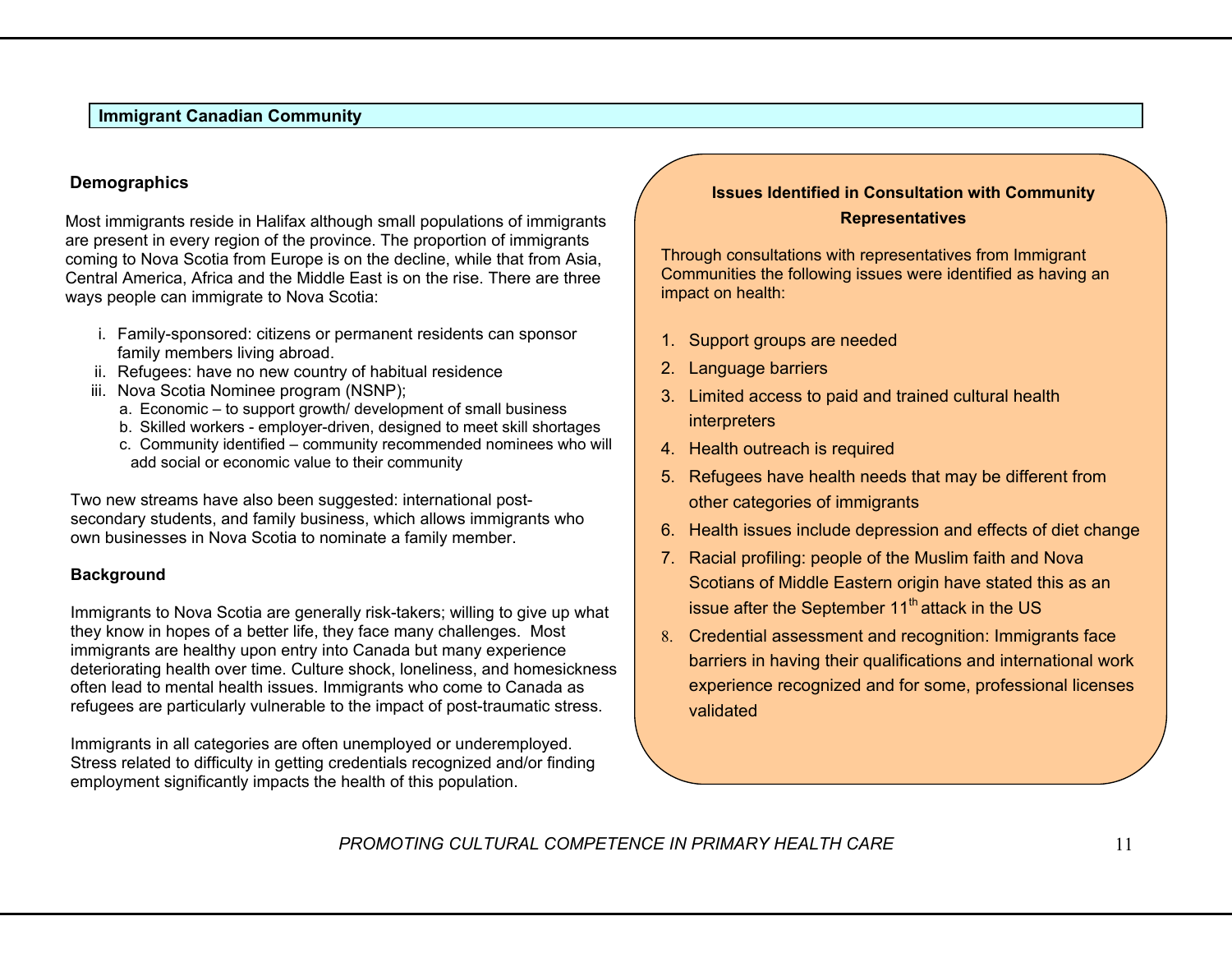#### **First Nations Peoples**

#### **Demographics**

The vast majority of Nova Scotia's First Nations people are members of the Mi'kmaq Nation. Inuit and Métis people also call Nova Scotia home. There are 13 First Nations communities living across the province of Nova Scotia. However, most of the First Nations population resides in Cape Breton: Victoria County (6.3%) and Richmond County (4.4%).

#### **Background**

First Nations is a term used to recognize the indigenous Nations, communities, and peoples whose families have occupied this land for several thousands of years. The Union of Nova Scotia Indians and the Confederacy of Mainland Mi'kmaq govern First Nations people in Nova Scotia.

Many First Nations people are Roman Catholic but may also have traditional beliefs, partake in traditional ceremonies and use traditional medicines to treat common ailments. A pan-Aboriginal approach to cultural competence is not appropriate. Although First Nations, Inuit, and Métis people share some cultural traits, each Nation has its own laws, customs, and traditions complete with local variations.

★More on Jurisdictional Barriers: The lack of definition of roles and responsibilities of the various stakeholders providing health care to First Nations peoples can create problems. There is a fragmentation of program planning and delivery, which is compounded by jurisdictional divisions. Options for integration of services involving the federal, government, provincial government and First Nations communities are thus currently being explored.

#### **Issues Identified in Consultation with Community Representatives**

Through consultations with representatives from the First Nations peoples the following issues were identified as having an impact on health:

- 1. Jurisdictional barriers which prevent access to health care (e.g. post-operative VON care may be inaccessible)
- 2. Social isolation and geographical isolation
- 3. Historical bi-cultural tension
- 4. Residential school system resulting in the loss of culture, language, traditions, and history
- 5. Transportation challenges
- 6. Stereotypes and bias
- 7. Interactions with primary health care providers who appear disrespectful
- 8. Misconceptions around compliance issues
- 9. Poor knowledge or understanding among providers regarding First Nations culture e.g. traditional healing methods
- 10. Difficulties in recruitment and retention of on-reserve physicians
- 11. Poor working relationships with off-reserve health professionals
- 12. Health issues include: poor nutrition, diabetes, high blood pressure, heart disease, addiction, stress and depression.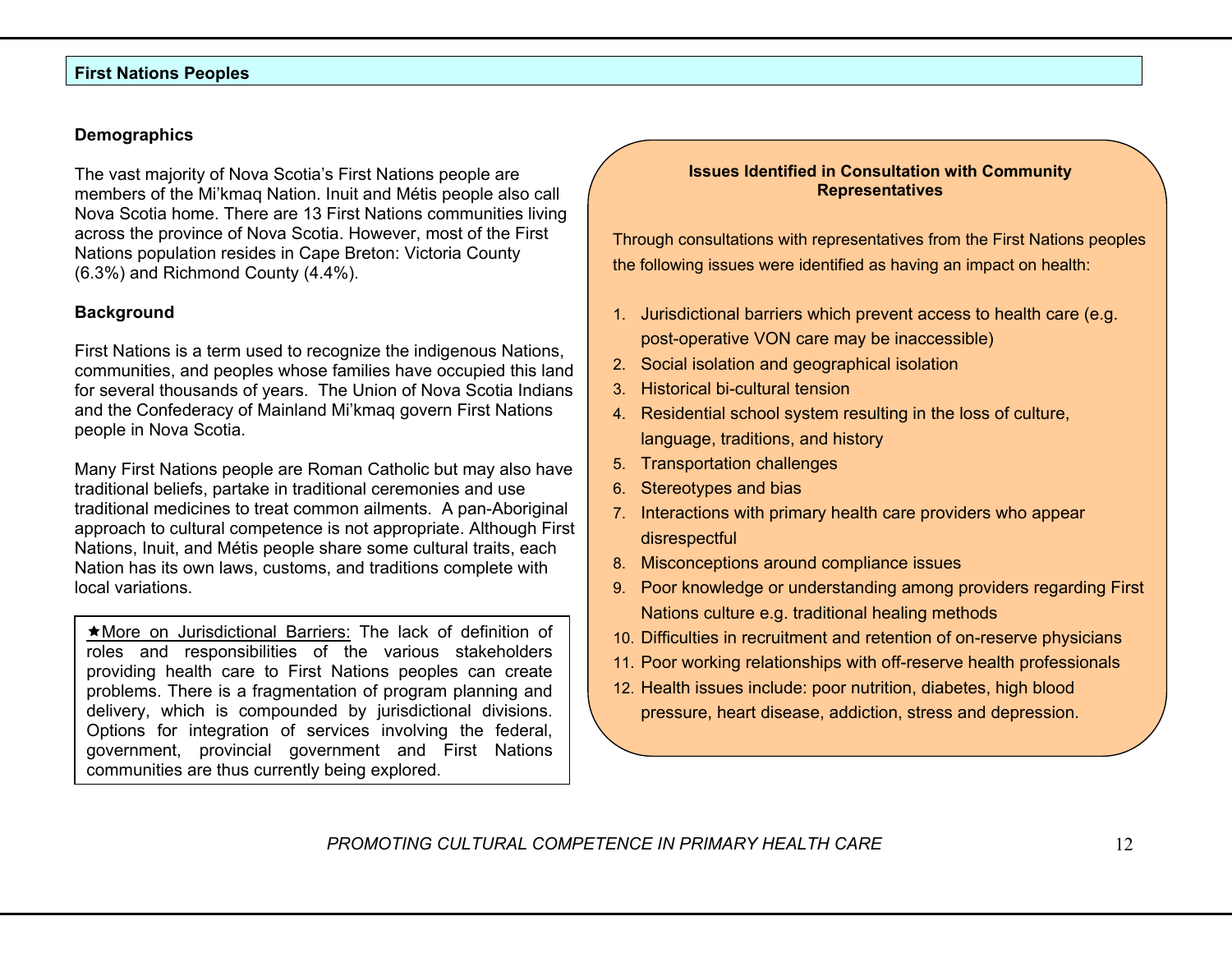# **Section II**

# **Tools for Primary Health Care Providers**

 $\Diamond$  Providing Health Care in a Multicultural Society  $\Leftrightarrow$  Patient and Client Encounter Questions  $\div$  **LIAASE: A General Cultural Competence Tool**  $\bigotimes$  **Health Professional Self-Assessment Tool** 

#### **8 Elements of Cultural Competence for Primary Health Care Providers**

- 1. Examine your values, behaviors, beliefs and assumptions.
- 2. Recognize racism and the institutions or behaviors that breed racism.
- 3. Engage in activities that help you to reframe your thinking, allowing you to hear and understand other world views and perspectives.
- 4. Familiarize yourself with core cultural elements of the communities you serve.
- 5. Engage clients and patients to share how their reality is similar to, or different from, what you have learned about their core cultural elements.
- 6. Learn, and engage your clients to share, how they define, name and understand disease and treatment.
- 7. Develop a relationship of trust with clients and co-workers by interacting with openness, understanding, and a willingness to hear different perceptions.
- 8. Create a welcoming environment that reflects the diverse communities you serve.

#### **Please Note**:

Like all people, individuals from culturally diverse populations have differing skills, knowledge, and values. It is important to understand people as individuals within the context of cultural competence.

While culturally diverse populations often experience barriers in accessing primary health care or feelings of exclusion in general, it cannot be assumed that all people within these groups experience the same reality. The form of exclusion experienced may not be the same across groups of people.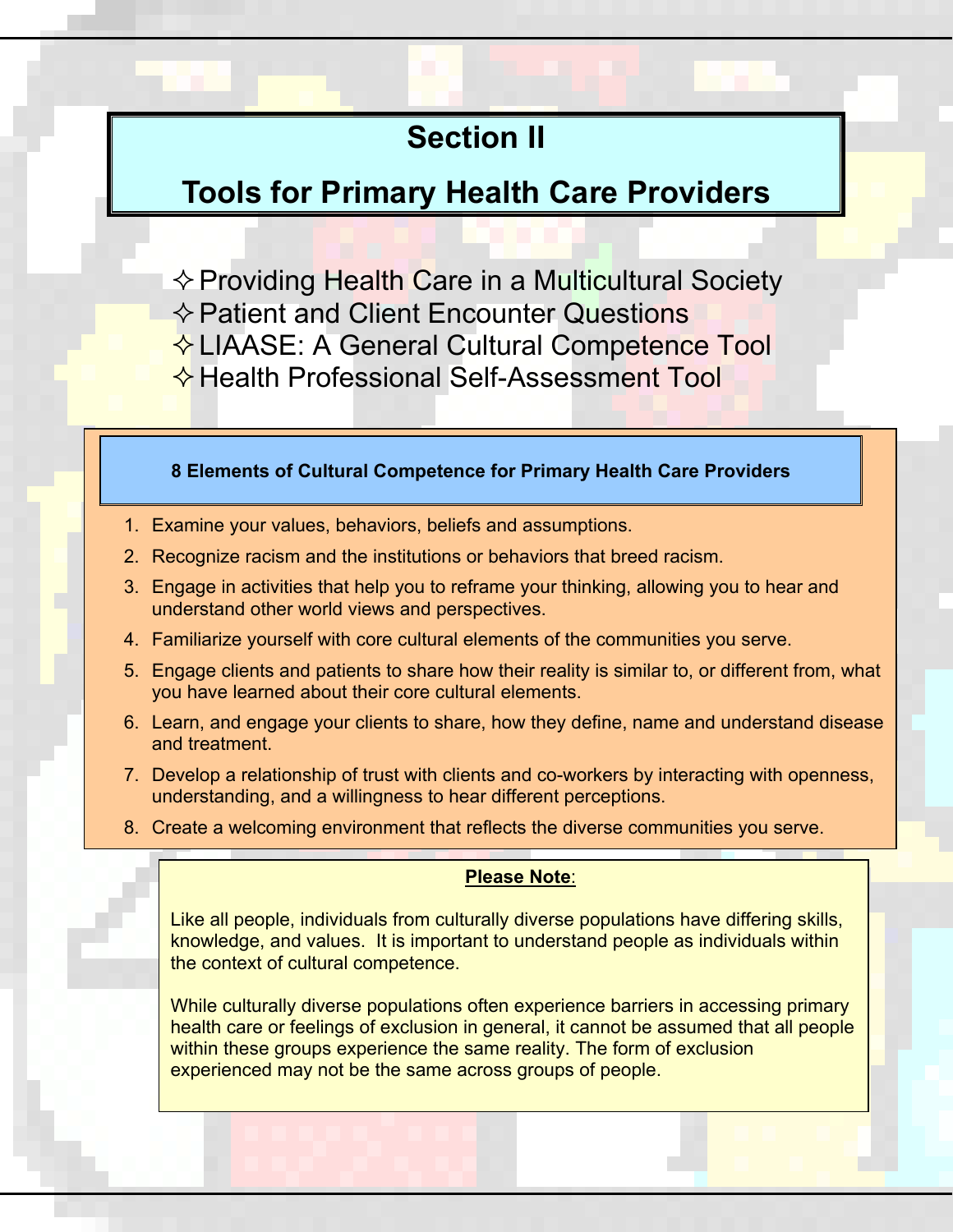# **Providing Health Care in a Multicultural Society**

Organizations recognized as leaders in culturally competent health services delivery recommended the following guidelines when providing health care in a multicultural society.

*"It is more important to know what sort of a patient has a disease, than what sort of disease a patient has."*<br>William Osler

- $\Diamond$  Avoid using family members as interpreters or translators
- $\Diamond$  Become familiar with expressions of distress. Patients may not show or acknowledge pain; be respectful of the patient's desire to maintain emotional control [or express emotion] when asked about upsetting subject matter
- $\Diamond$  Consider the patient's background rather than making assumptions; get to know the patient, ask questions
- $\Diamond$  Learn about and avoid religious and/or social taboos. Respect culture-specific rituals e.g. after death or during religious festivals
- $\Diamond$  Remember potential prescribing pitfalls people from different backgrounds metabolize certain drugs differently
- $\Diamond$  Find out if a patient is using traditional or alternative treatments and remedies. Many of these remedies interact with drugs and may affect drug absorptionLearn about cultural and religious

beliefs, especially as these relate to perceptions of illness Explain reasons for certain questions and/or tests - this allays fears of discrimination or insensitivity to one's history with the health care system

- $\Diamond$  Offer options for treatment
- $\Diamond$  To address fears of discrimination, based on historical experiences with the system, it is important to provide information on screening for culture-specific diseases

**Sometimes generalizations about culture-specific issues may be of value.** 

**Information about the language, culture, history and experience of people can be useful without being stereotypic.** 

**However, it will not be possible to learn all you need to know about each patient solely by reading information about their culture.**

Cytochrome P450 isoenzymes are involved in the oxidation of many drugs. Some patients (e.g. Hispanics and Nigerians) are more likely to have low levels of these enzymes leading to poor metabolism of drugs.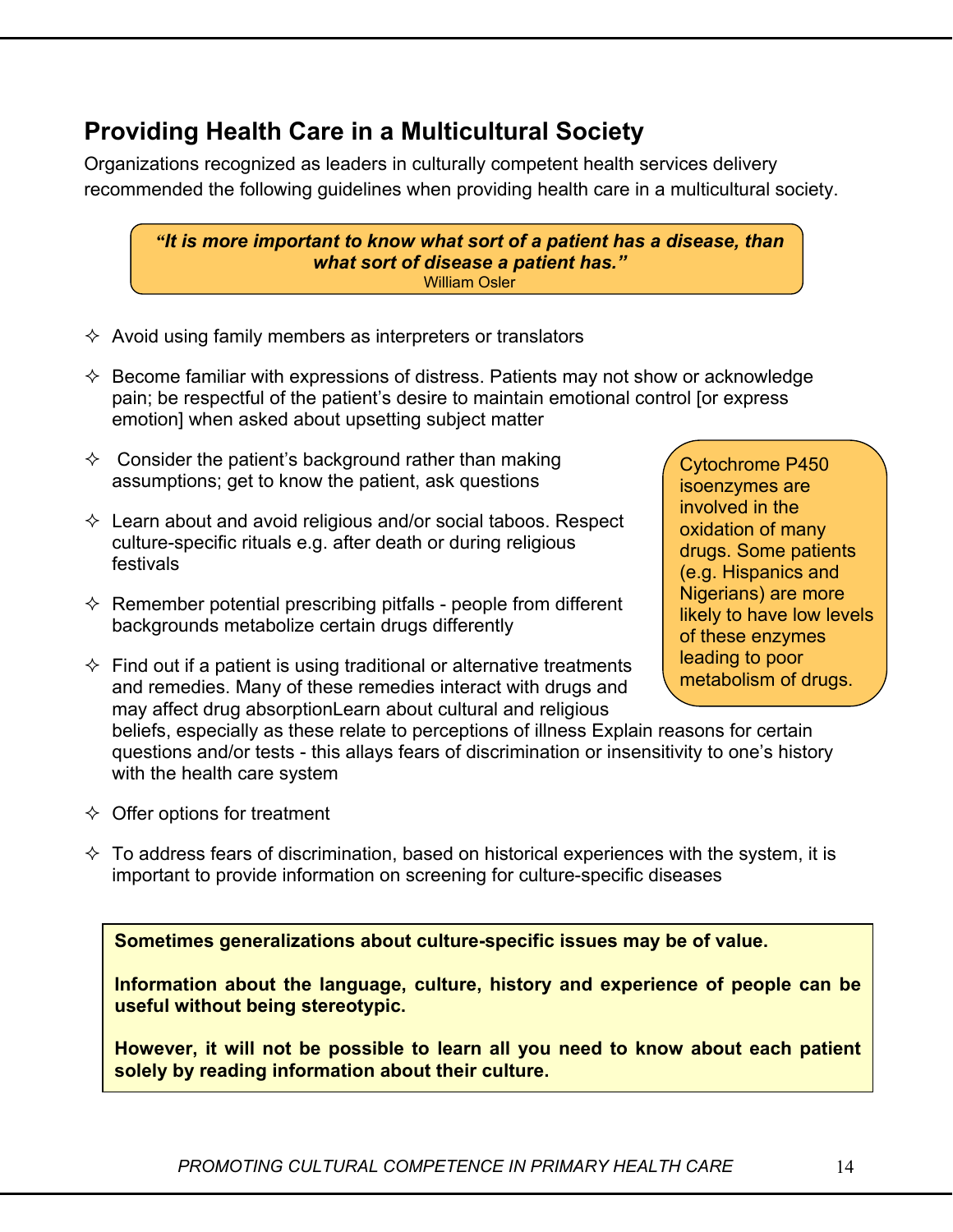# **PATIENT & CLIENT ENCOUNTER QUESTIONS**

| <b>When</b>                                 | <b>Question</b>                                                                                                                                   | <b>Rationale</b>                                                                                                                                                                                                                                                                                                                                                                                 |  |  |  |
|---------------------------------------------|---------------------------------------------------------------------------------------------------------------------------------------------------|--------------------------------------------------------------------------------------------------------------------------------------------------------------------------------------------------------------------------------------------------------------------------------------------------------------------------------------------------------------------------------------------------|--|--|--|
| Before the<br>consultation                  | When possible: Would you prefer one of<br>my female/male colleagues to examine<br>you for this?                                                   | Some may prefer a same gender health service provider.                                                                                                                                                                                                                                                                                                                                           |  |  |  |
|                                             | When possible: Would you like a cultural<br>health interpreter?                                                                                   | Patients may prefer to have an interpreter present during an examination.<br>Even if they can speak English, they may be better able to articulate their<br>condition with the help of an interpreter.                                                                                                                                                                                           |  |  |  |
|                                             |                                                                                                                                                   |                                                                                                                                                                                                                                                                                                                                                                                                  |  |  |  |
| Before and/or<br>during the<br>consultation | Would you like to include/ involve anyone<br>else in this process?<br>1) Consultation during diagnosis<br>2) Decision-making on treatment options | Determine the most appropriate mode of communication for news related<br>to the patient's medical condition. In some cultures, the family is informed<br>before the patient about a terminal condition. Sometimes, due to the belief<br>that telling the patient would only worsen their condition and disrespect<br>their value to the family, the family may shield bad news from the patient. |  |  |  |
|                                             |                                                                                                                                                   |                                                                                                                                                                                                                                                                                                                                                                                                  |  |  |  |
| During the<br>consultation                  | Are you treating this condition yourself in<br>any way?                                                                                           | Patients may assume that questions about other medications they are<br>taking relates only to prescription or over-the counter medications, so may<br>not inform you of herbal remedies they may be using that interact with<br>prescription drugs. They may also be reluctant to inform you of any other<br>practices or treatment methods they are using.                                      |  |  |  |
|                                             | Tell me about how you are feeling?                                                                                                                | Listening respectfully. When you speak, try to use plain language.                                                                                                                                                                                                                                                                                                                               |  |  |  |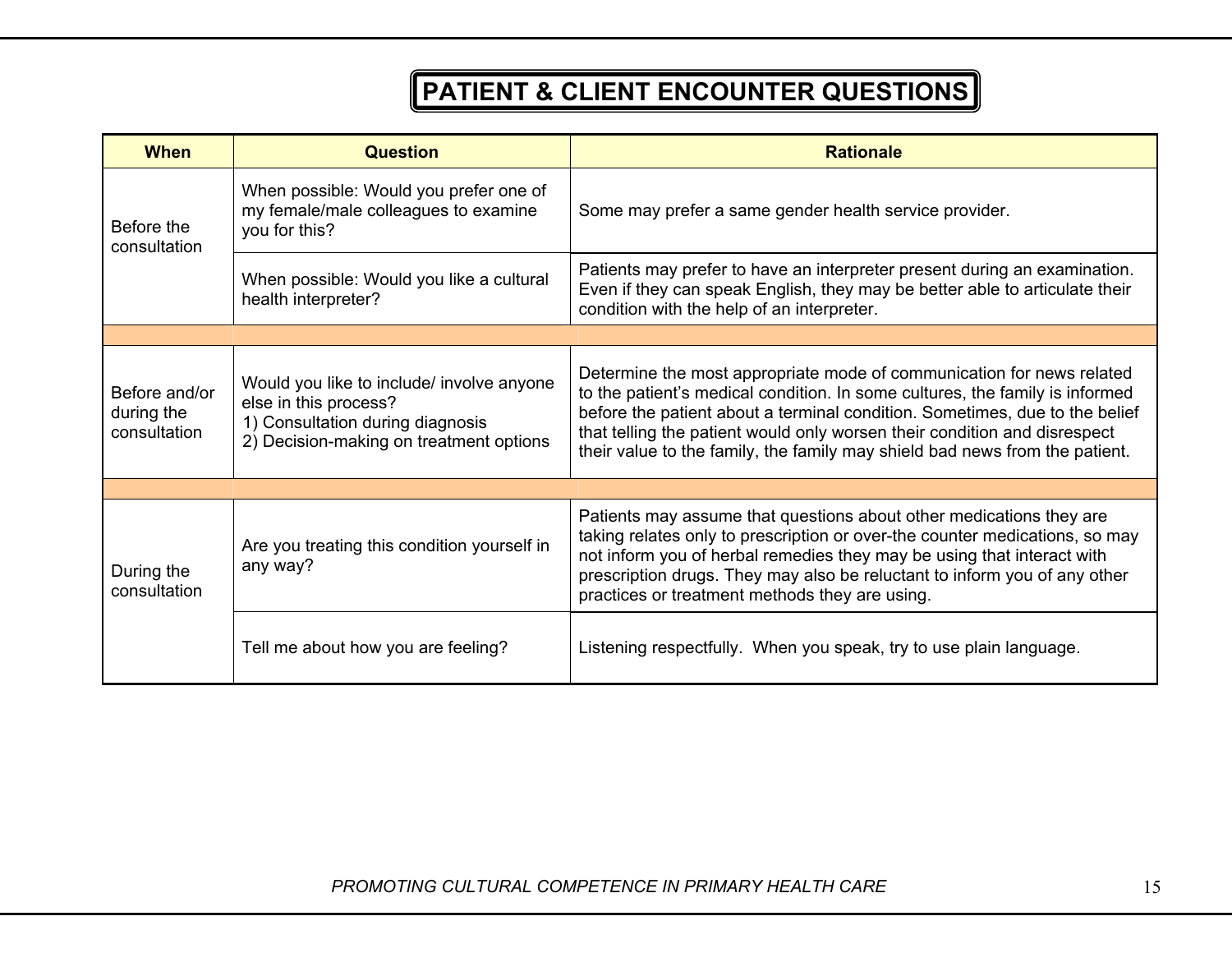| <b>When</b>                | <b>Question</b>                                                                                                | <b>Rationale</b>                                                                                                                                                                                                                                             |  |  |  |
|----------------------------|----------------------------------------------------------------------------------------------------------------|--------------------------------------------------------------------------------------------------------------------------------------------------------------------------------------------------------------------------------------------------------------|--|--|--|
|                            | Do you have treatment preferences you<br>would like me to include in your care<br>plan?                        | Some may want to incorporate traditional healing and health practices with<br>conventional medicine.                                                                                                                                                         |  |  |  |
|                            | May I examine you?                                                                                             | Understand cultural norms about modesty. Explain what will be done and<br>why.                                                                                                                                                                               |  |  |  |
| During the                 | Do you mind removing [an item of jewelry,<br>ornament, regalia]?                                               | These items may have significant spiritual or other meaning to the<br>individual. If it is necessary to remove an object from a patient's body have<br>the patient or family member remove it and if possible keep it close to the<br>patient.               |  |  |  |
| consultation               | Would you like me to explain or go over<br>anything again? (Tell me what you heard<br>me say about)            | This gives the patient an opportunity to relate their understanding of the<br>information about the condition and/or instructions that you have provided.                                                                                                    |  |  |  |
|                            | Do you have a special diet right now that<br>is different from what you would normally<br>eat?                 | Some patients may prefer certain foods and or drinks when they are ill. In<br>addition during fasting and religious seasons diets may be different and<br>need to be considered during the process of determining the appropriate<br>course of treatment.    |  |  |  |
|                            | What do you think caused your illness?                                                                         | Some may have a different idea of what the cause of illness. Spirituality,<br>culture and experience may have a significant role in the patient's<br>understanding and treatment of the illness.                                                             |  |  |  |
|                            |                                                                                                                |                                                                                                                                                                                                                                                              |  |  |  |
| During and/or<br>After the | Do you need some time to make your<br>decision?                                                                | Some may be reluctant to proceed with treatment and may want to consult<br>a family member, community elder, religious leader, alternative health<br>practitioners or wait for the illness to progress while coping using available<br>remedies in the home. |  |  |  |
| consultation               | Would you like for me to explain the next<br>steps / process?<br>[E.g. for getting a referral to a specialist] | Patients new to the system may not understand the processes involved                                                                                                                                                                                         |  |  |  |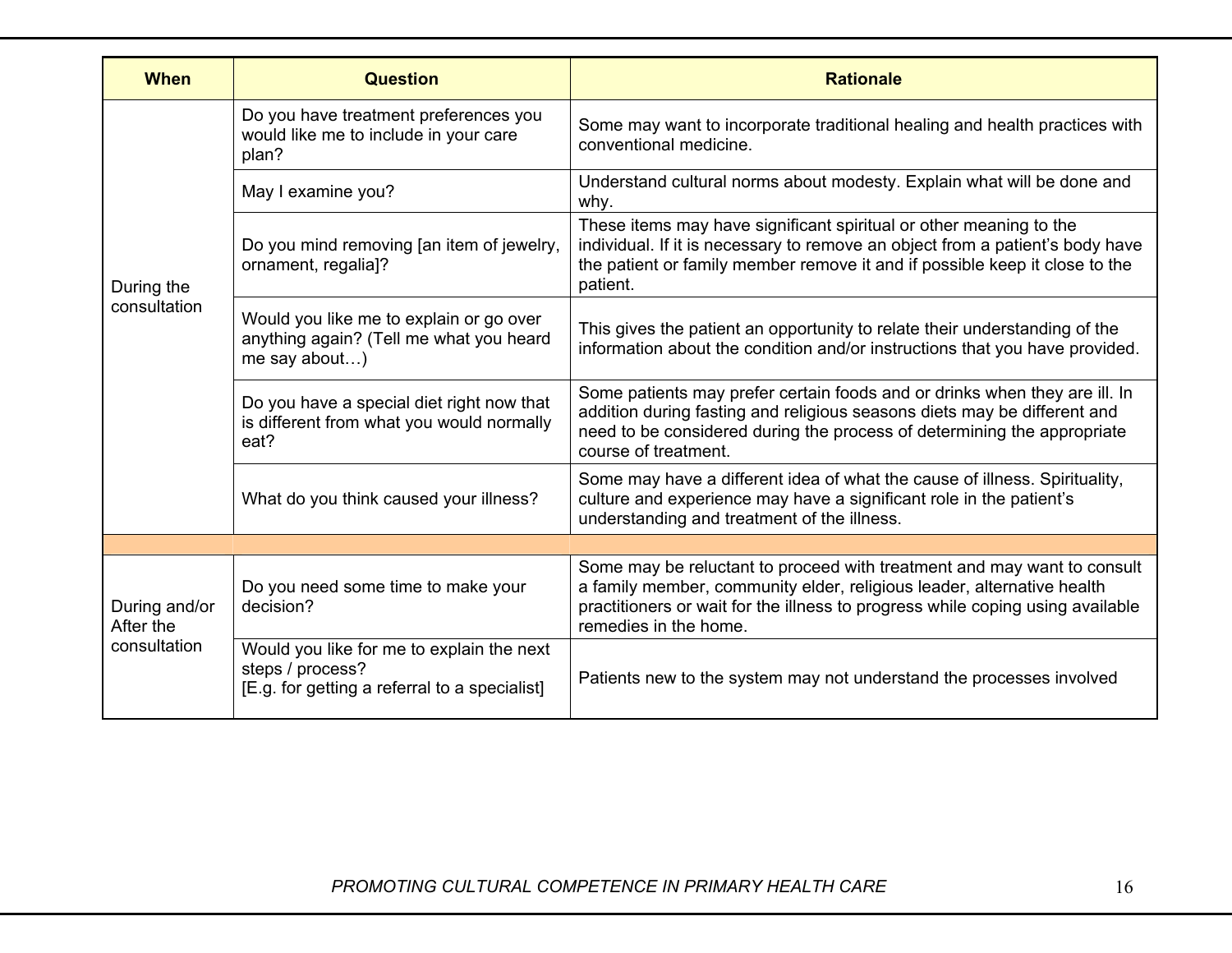### **LIAASE: A General Cultural Competence Tool**

*Adapted from Ontario Healthy Communities coalition October 2004*

#### Learn

- $\diamondsuit$  Read literature from other cultures
- $\Diamond$  Identify your own biases and stereotypes

#### **Inquire**

- $\diamondsuit$  Ask questions to clarify and understand information
- $\Diamond$  Dig deeper to find reasons for behaviors or attitudes
- $\diamondsuit$  Frame inquires as searches for answers, show a willingness to learn
- $\Diamond$  Do not judge or interpret actions or speech, verify that what you understand is correct
- $\diamond$  Speak clearly; avoid slang, colloquial expressions and large, complex words

#### **Avoid Polarization**

- $\Diamond$  Solicit other options or points of view
- $\diamondsuit$  Ask what perspective a person from a different background would have

#### Avoid Arguing and Defending

- $\Diamond$  Curb the impulse to defend your point of view or opinion
- $\diamondsuit$  Agree to disagree on differences in values

#### **Show Empathy**

- $\Diamond$  Listen not just to the words, but to the feelings behind the words
- $\diamondsuit$  Acknowledge and validate powerful emotions when expressed

And finally…

#### **State your needs and expectations**

It is important to set a respectful tone for the interaction. Let people know what you want and what you consider unacceptable behavior. In this way, assumptions, conflict, and/or resentment can be avoided.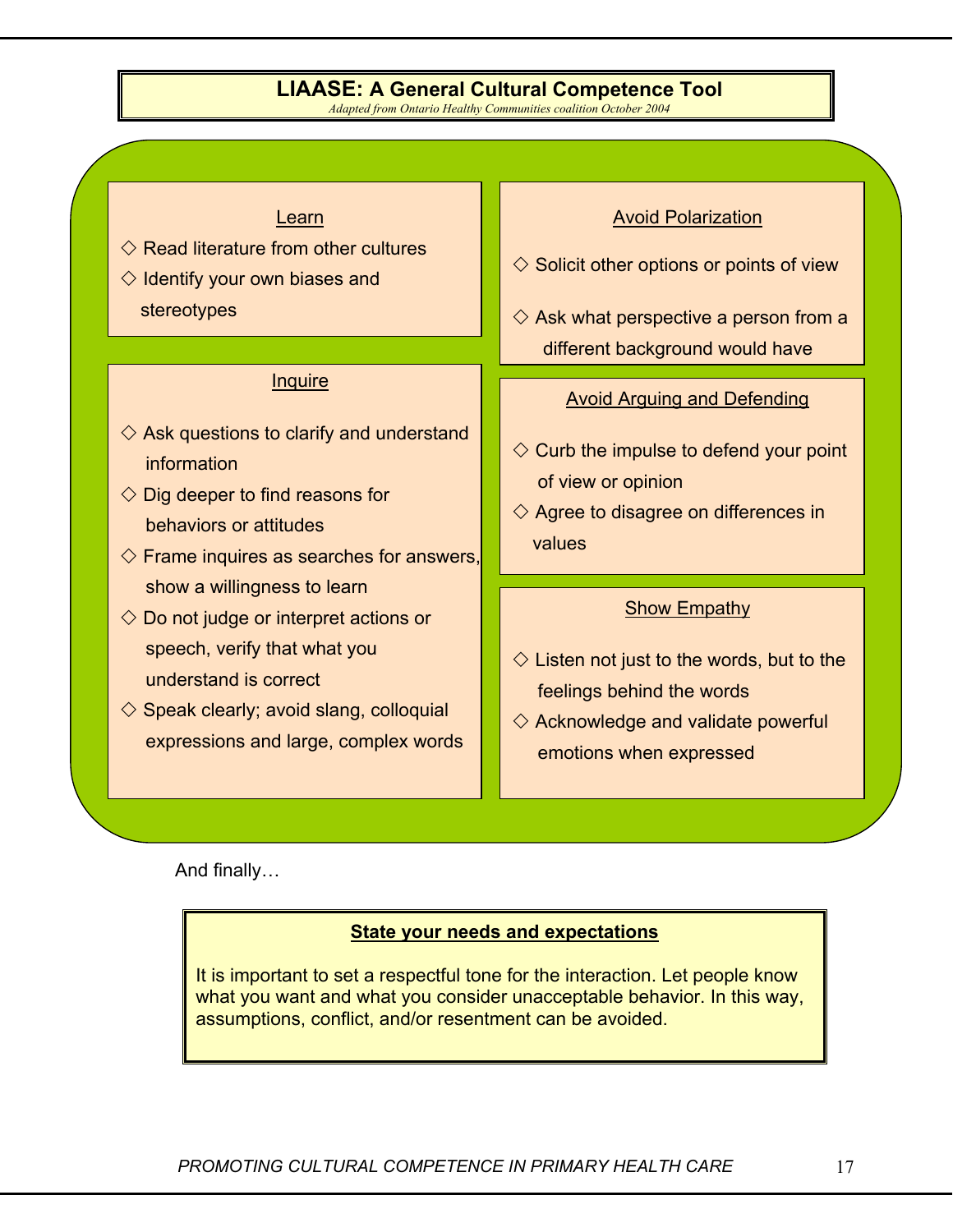# **Self-Assessment Tool for Primary Health Care Providers**

For each item listed, enter **A** for "things I do frequently," **B** for "things I do occasionally" and **C** for "things I rarely or never do."

| <b>Physical Environment, Materials &amp; Resources</b>                                                                                                                                                                                                                                                                                                                                                                      |  |
|-----------------------------------------------------------------------------------------------------------------------------------------------------------------------------------------------------------------------------------------------------------------------------------------------------------------------------------------------------------------------------------------------------------------------------|--|
| 1. I ensure the printed & posted information in my work environment reflects the diversity and<br>literacy of individuals or families to whom I provide service.                                                                                                                                                                                                                                                            |  |
| <b>Communication Styles</b>                                                                                                                                                                                                                                                                                                                                                                                                 |  |
| 2. When interacting with individuals and families who do not have spoken English<br>proficiency, I always keep in mind that:                                                                                                                                                                                                                                                                                                |  |
| • Spoken English proficiency does not reflect literate English proficiency or language of<br>origin proficiency or literacy.                                                                                                                                                                                                                                                                                                |  |
| • Limited ability to speak the language of the dominant culture has no bearing on ability to<br>communicate effectively in one's mother tongue.                                                                                                                                                                                                                                                                             |  |
| • Limitations in English proficiency do not reflect mental ability.                                                                                                                                                                                                                                                                                                                                                         |  |
| 3. I use bilingual and/or bicultural staff trained in medical interpretation when required or<br>requested.                                                                                                                                                                                                                                                                                                                 |  |
| 4. For individuals and families who speak languages other than English, I attempt to learn and<br>use key words in their language so that I am better able to communicate with them during<br>assessment, treatment or other interventions.                                                                                                                                                                                 |  |
| 5. I understand cultural context for naming disease and try to be respectful of this in my<br>interactions. (In some cultures, there is stigma associated with terminal disease, sexually<br>transmitted disease and/or communicable diseases. In some cultures, this stigma is avoided by<br>naming the disease by its attributes, rather than its medical name, i.e. AIDS is sometimes<br>named "the sleeping sickness".) |  |
| 6. I can provide alternatives to written communication if required or preferred.                                                                                                                                                                                                                                                                                                                                            |  |
| <b>Social Interaction</b>                                                                                                                                                                                                                                                                                                                                                                                                   |  |
| 7. I understand and accept that family is defined in a variety of different ways by different<br>cultures (e.g., extended family members, kin, godparents).                                                                                                                                                                                                                                                                 |  |
| 8. Even though my professional or moral point of view may differ, I accept individuals and<br>families as the ultimate decision makers for services and supports impacting their lives.                                                                                                                                                                                                                                     |  |
| 9. I understand that age, sex and life cycle factors need to be considered in interactions with<br>individuals and families. For instance, a high value may be placed on the decision of elders, the<br>role of eldest male or female in families, or roles and expectation of children within the family.                                                                                                                  |  |
| 10. I accept and respect that male-female gender roles may vary among different cultures and<br>ethnic groups (e.g., which family member makes major decisions for the family).                                                                                                                                                                                                                                             |  |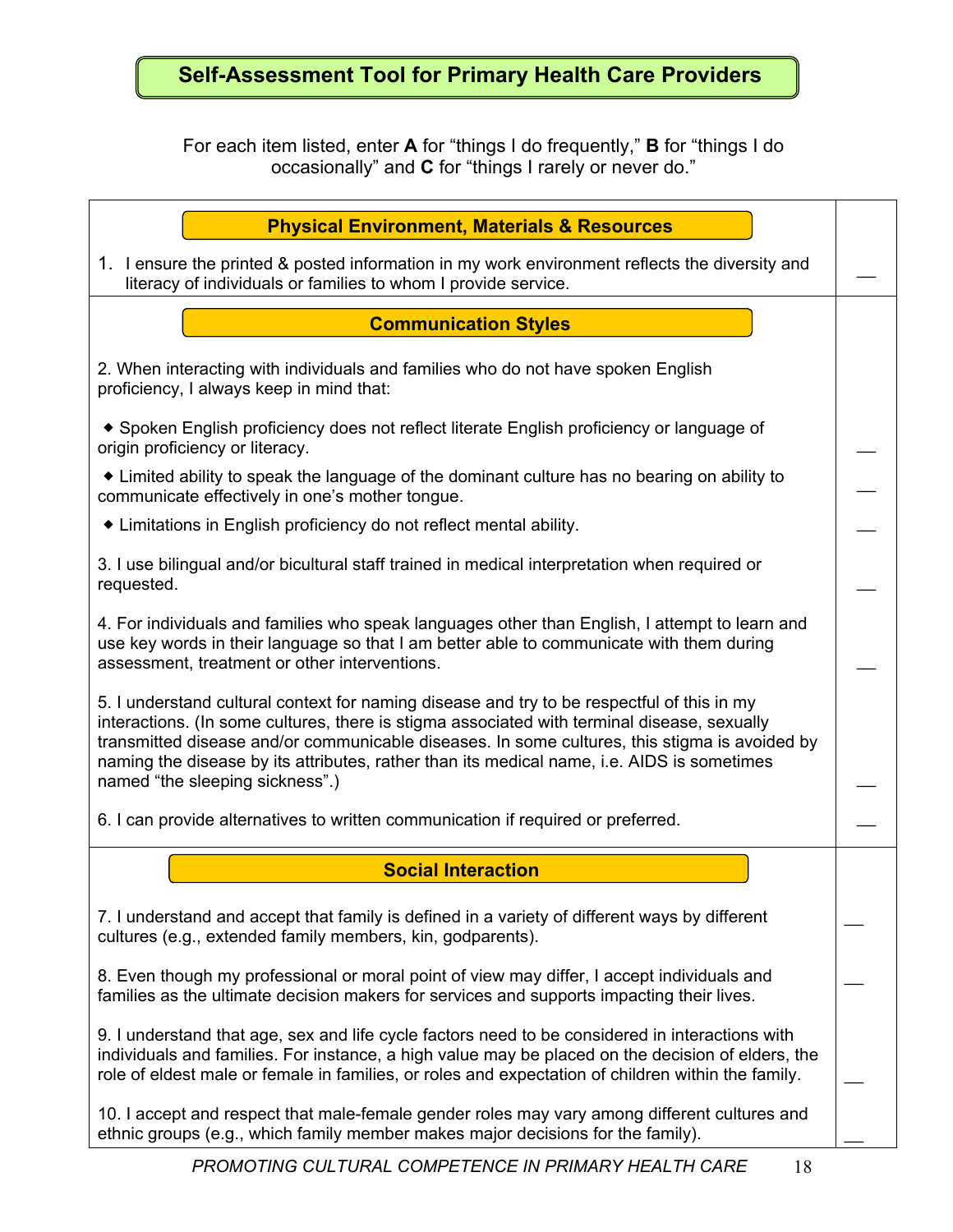#### **Health, Illness, and End of Life Issues**

 $\overline{\phantom{a}}$ 

 $\overline{\phantom{a}}$ 

 $\overline{\phantom{a}}$ 

 $\overline{\phantom{a}}$ 

 $\overline{\phantom{a}}$ 

 $\overline{\phantom{a}}$ 

 $\overline{\phantom{a}}$ 

 $\overline{\phantom{a}}$ 

 $\overline{\phantom{a}}$ 

 $\overline{\phantom{a}}$ 

 $\overline{\phantom{a}}$ 

 $\overline{\phantom{a}}$ 

 $\overline{\phantom{a}}$ 

 $\overline{\phantom{a}}$ 

11. I understand that the perception of health, wellness and preventive health services have different meanings to different cultural or ethnic groups.

12. I recognize that the meaning or value of medical treatment and health education may vary greatly among cultures.

13. I accept that religion and other beliefs may influence how individuals and families respond to illnesses, disease and death.

14. I understand that grief and bereavement differ by culture.

15. I seek information from individuals, families or other key community informants that will to respond to the needs and preferences of culturally and ethnically diverse communities served by my program or agency.

16. I keep abreast of the major health concerns and issues for ethnically and racially diverse client populations residing in the geographic locale served by my program or agency.

17. I am well versed in the most current and proven practices, treatments and interventions for major health problems among ethnically and racially diverse groups within the geographic locale served by my agency or program.

#### **Assumptions, Attitudes and Values**

18. I recognize and accept that individuals from diverse cultural backgrounds may desire varying degrees of acculturation into dominant culture.

19. I avoid imposing my values.

20. I intervene in an appropriate manner when I observe other staff or clients within my program or agency engaging in behaviors that are not culturally competent.

21. I screen resources for cultural, ethnic or racial stereotypes and/or inclusion before sharing them with individuals and families served by my program or agency.

22. I am aware of the socioeconomic and environmental risk factors that contribute to the major health problems of culturally, ethnically and racially diverse populations served by my program or agency.

23. I avail myself to professional development and training to enhance my knowledge and skills in the provision of services and supports to culturally, ethnically, racially and linguistically diverse groups.

24. I advocate for the review of my program or agency's mission statement, goals, policies and procedures to ensure that they incorporate principles and practices that promote cultural and linguistic competence.

NB: There is no answer key with correct responses. However, if you frequently responded "C," you may not necessarily demonstrate beliefs, attitudes, values and practices that promote cultural competence within health care delivery programs.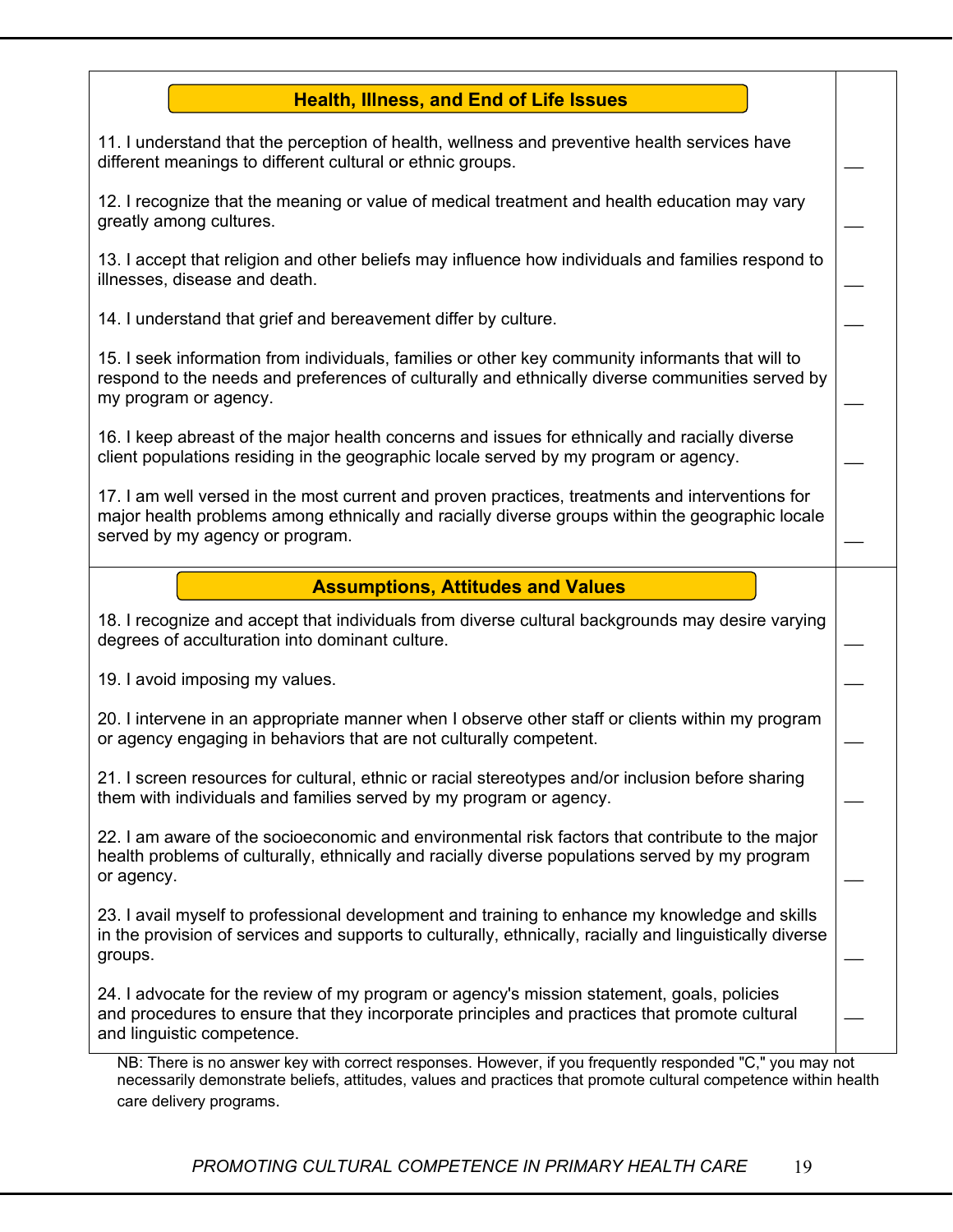# Section III

# Tools for Management & Administrative Staff in Primary Health Care Settings

 $\Diamond$  An Organizational Change Strategy **↑ Organizational Assessment tool**  LIAASE: A General Cultural Competence Tool **★ Health Professional Self-Assessment Tool** 

#### **8 Elements of Cultural Competence for Primary Health Care Providers**

- 1. Examine your values, behaviors, beliefs and assumptions.
- 2. Recognize racism and the institutions or behaviors that breed racism.
- 3. Engage in activities that help you to reframe your thinking, allowing you to hear and understand other world views and perspectives.
- 4. Familiarize yourself with core cultural elements of the communities you serve.
- 5. Engage clients and patients to share how their reality is similar to, or different from, what you have learned about their core cultural elements.
- 6. Learn, and engage your clients to share, how they define, name and understand disease and treatment.
- 7. Develop a relationship of trust with clients and co-workers by interacting with openness, understanding, and a willingness to hear different perceptions.
- 8. Create a welcoming environment that reflects the diverse communities you serve.

#### **Please Note**:

Like all people, individuals from culturally diverse populations have differing skills, knowledge, and values. It is important to understand people as individuals within the context of cultural competence.

While culturally diverse populations often experience barriers in accessing primary health care or feelings of exclusion in general, it cannot be assumed that all people within these groups experience the same reality. The form of exclusion experienced may not be the same across groups of people.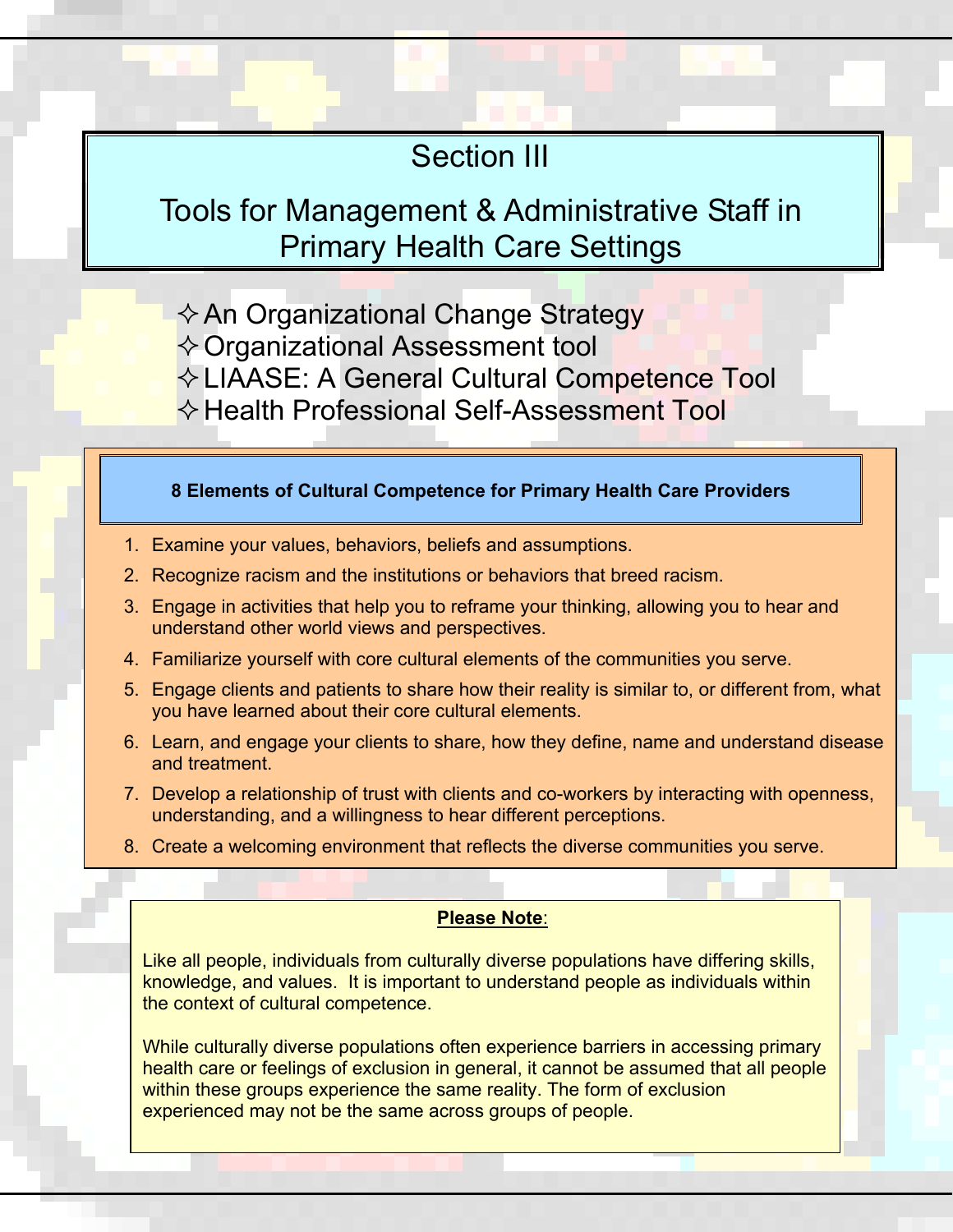# **An Organizational Change Strategy**

Culturally competent primary health care recognizes that the needs of patient's and their families are impacted by racial, cultural, linguistic, educational and socio-economic backgrounds.

Without institutional change even competent individuals will be limited in their ability to practice in a culturally competent manner.

Culturally competent systems of primary health care involve:

- $\Diamond$  Institutionalization of culturally competent approaches to care
- $\Diamond$  Ongoing commitment to provision of appropriate care
- $\Diamond$  Integration of cultural competence into every facet of the organization

A culturally competent organization:

- $\Diamond$  Understands, accepts and respects diversity
- $\diamond$  Includes and actively involves people who are reflective of the diverse groups represented within its community

Staff who can interact appropriately in a culturally diverse work environment will be better prepared to assist clients from diverse communities.

#### **Cultural insensitivity leads to interventions that deny the integrity & value of clients. As a result, patients underutilize health services, providers believe that patients are non-compliant, and both end up frustrated or angry. Fadiman, 1997**

organization not only recognizes diversity but also embodies it."

"An inclusive

*(Ontario Healthy Communities Coalition, 2004)*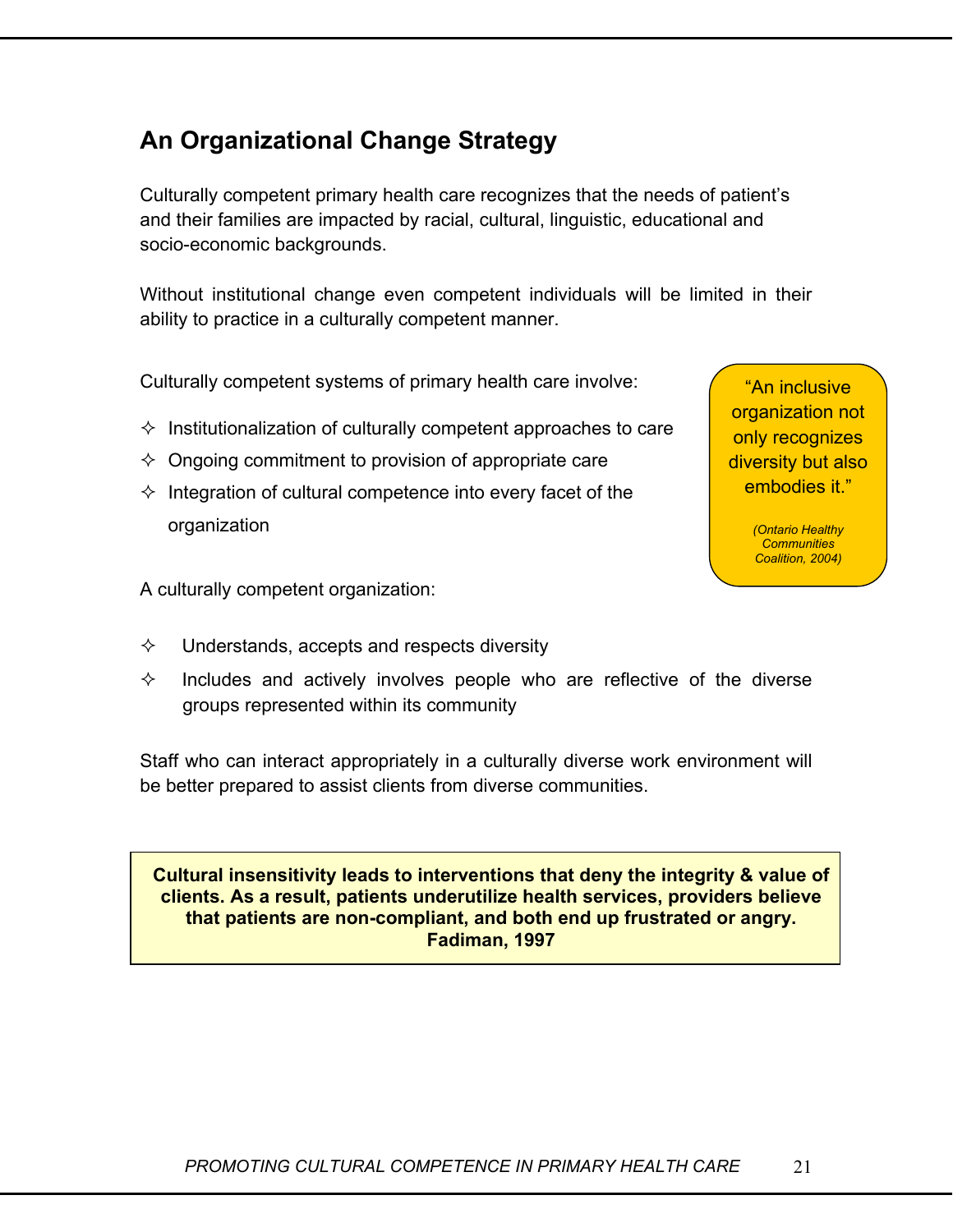## **Role of Management in Cultural Competence**

A multi-sectoral approach to enhancing cultural competence is necessary to addressing the key issues identified by the diverse communities in the province.

#### **Communication:**

Clear, reliable communication between all levels of the organization and between the organization and its clients is paramount to an organization's success. Consistent messages and behaviors modeled by senior leadership, directors, and managers reflect a clear commitment to the organization's culture, vision, mission and values.

 $\Diamond$  Communication varies from one culture to the next. The type of media, technology and other tools used to

Often information is provided in a generic form that is applicable only to the "mainstream" culture.

Effective communication can mean the difference between being understood or misunderstood.

convey information should be appropriate and effective for the target audience in each instance.

 $\diamond$  Consideration of appropriate methods of conveying messages to specific groups in a diverse community is beneficial. Some may prefer oral communication to written communication and/or both.

#### **Leadership**

Leadership facilitates change from above and within. Inspiring leadership, which models desirable behaviors, has the power to change individuals and organizational culture.

 $\Diamond$  Do you measure the level of cultural competence of your staff?

 $\Diamond$  Does your staff have a clear understanding of the needs and interests of the community it serves?

 $\diamond$  Do you evaluate organizational cultural competence?

 $\Diamond$  is the organization promoting, supporting and educating staff about differences in needs of diverse communities served?

 $\Diamond$  Does your organization provide services and programs to develop staff cultural competence so that they may work respectfully and effectively with each other as well as the communities they serve?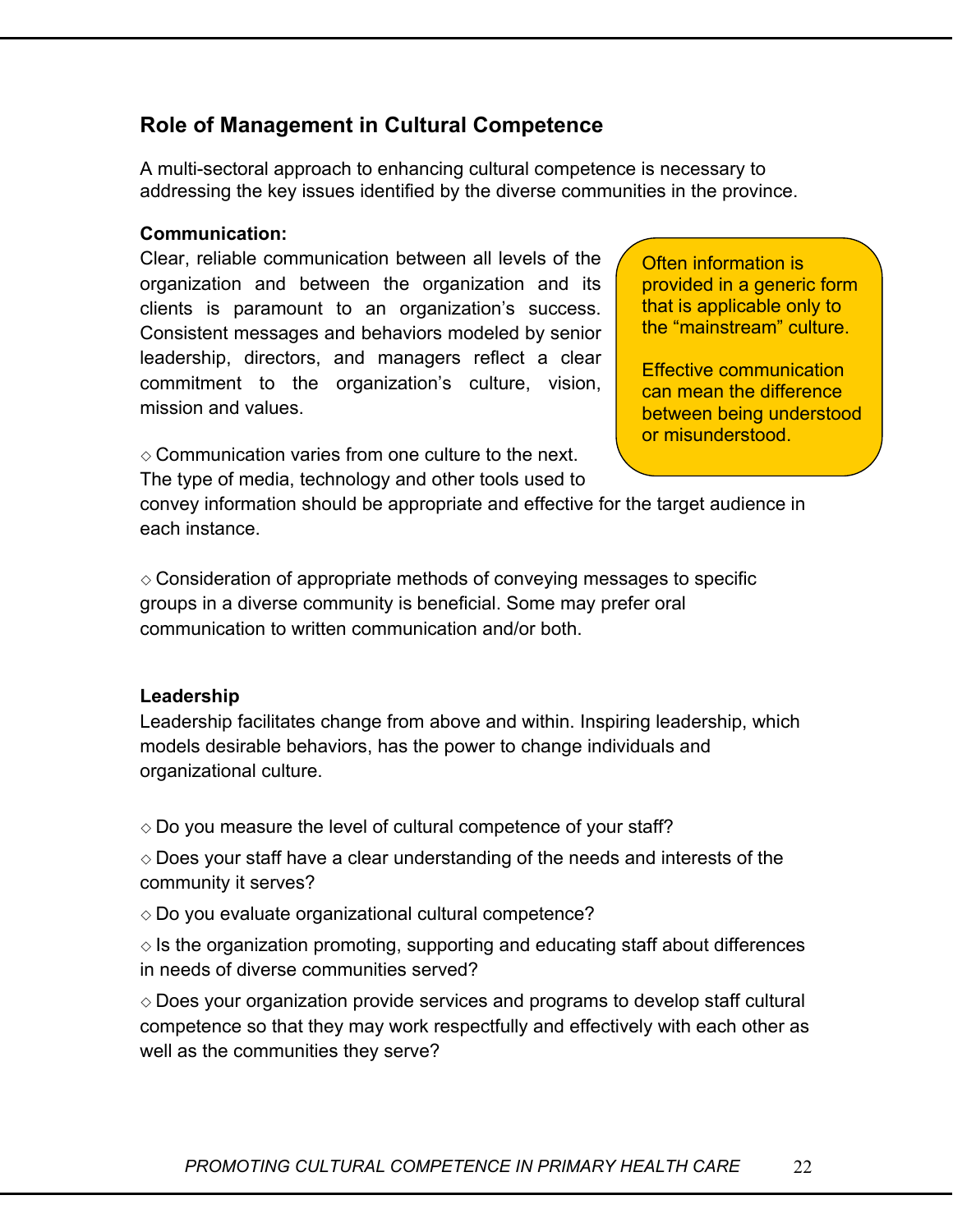#### **Training**

Organizations must set their staff up for success. This occurs through training, mentorship, and behavior modeling. Providing training to staff in cultural competence reflects the organization's commitment to establish a culturally competent work environment and services.

 $\diamond$  Cultural competence training should focus on empathic listening and development of communication skills that work across cultures.

 $\diamond$  Internal staff development should occur before training on provider-patient interaction in the health care setting.

 $\diamond$  Staff with direct patient interaction may require more culture-specific information and training than others.

Having a diverse looking staff does not mean having a cultural competent staff.

'Diverse staff' and 'culturally competent staff' are distinct concepts – one addresses appearance, the other addresses behavior.

### **Why HR?**

Human resource staff are change managers.

HR professionals are often involved in the development of services and programs for staff in primary care facilities and thus should be aware that culturally appropriate services and programs are required.

Recommendations for action on enhancing cultural competence include recruitment of HR and other professionals from members of diverse cultural groups into the workplace so that culturally representative providers are visible within the primary health care system

HR professionals may be responsible for orientation of staff and should:

- $\Diamond$  Provide information on 'organizational culture'
- $\Diamond$  Provide information on opportunities for career development
- $\Diamond$  Define expectations of role in the workplace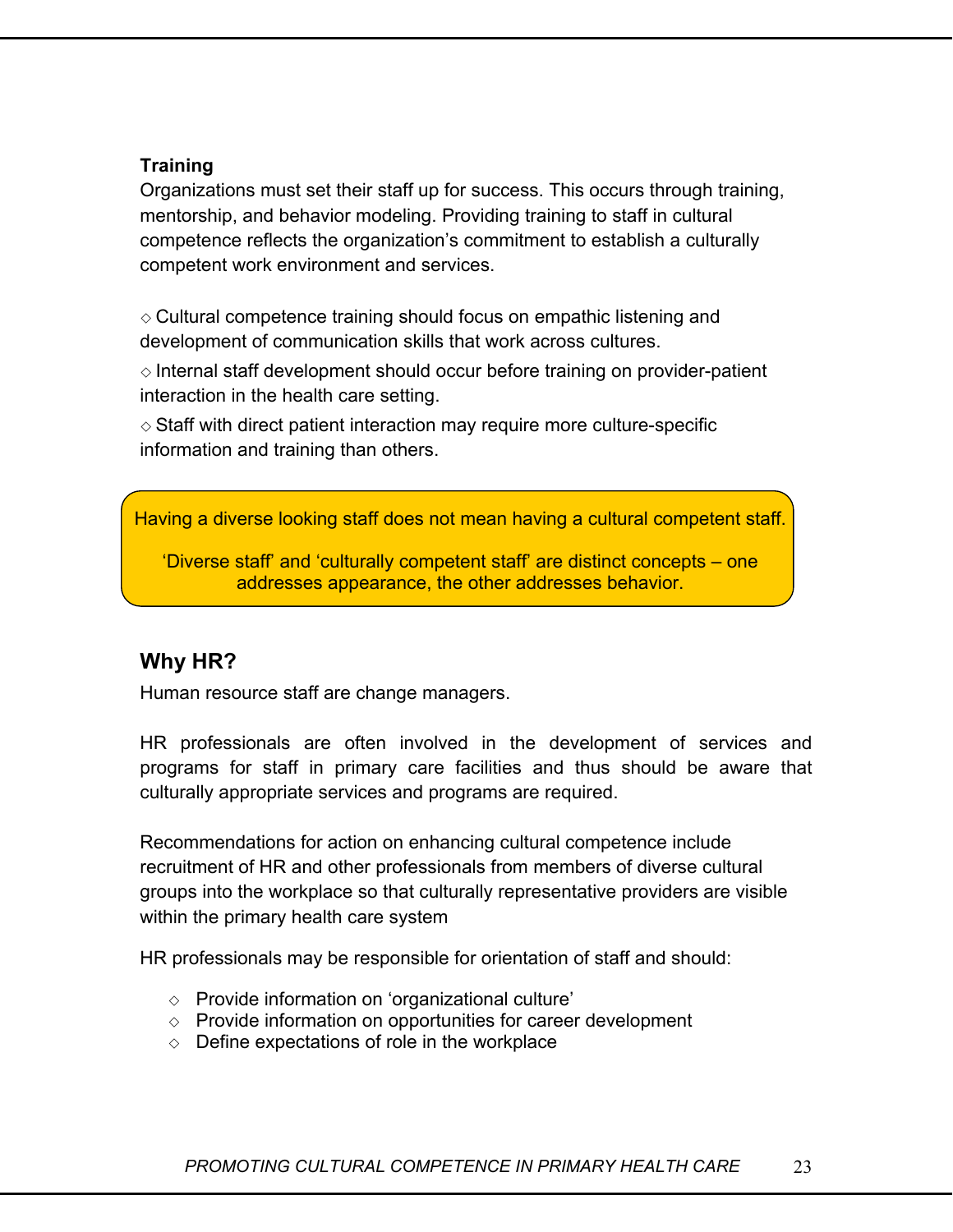#### **LIAASE:** A General Cultural Competence Tool *From Ontario Healthy Communities coalition*

#### Learn

- $\Diamond$  Read literature from other cultures
- $\Diamond$  Identify your own biases and stereotypes

#### **Inquire**

- $\diamondsuit$  Ask questions to clarify and understand information
- $\Diamond$  Dig deeper to find reasons for behaviors or attitudes
- $\Diamond$  Frame inquires as searches for answers, show a willingness to learn
- $\Diamond$  Do not judge or interpret actions or speech, verify that what you understand is correct
- $\Diamond$  Speak clearly; avoid slang, colloquial expressions and large, complex words

#### Avoid Polarization

- $\diamondsuit$  Solicit other options or points of view
- $\diamondsuit$  Ask what perspective a person from a different background would have

#### Avoid Arguing and Defending

- $\diamondsuit$  Curb the impulse to defend your point of view or opinion
- $\diamondsuit$  Agree to disagree on differences in values

#### **Show Empathy**

- $\diamondsuit$  Listen not just to the words, but to the feelings behind the words
- $\diamondsuit$  Acknowledge and validate powerful emotions when expressed

And finally…

#### **State your needs and expectations**

It is important to set a respectful tone for the interaction. Let people know what you want and what you consider unacceptable behavior. In this way, assumptions, conflict, and/or resentment can be avoided.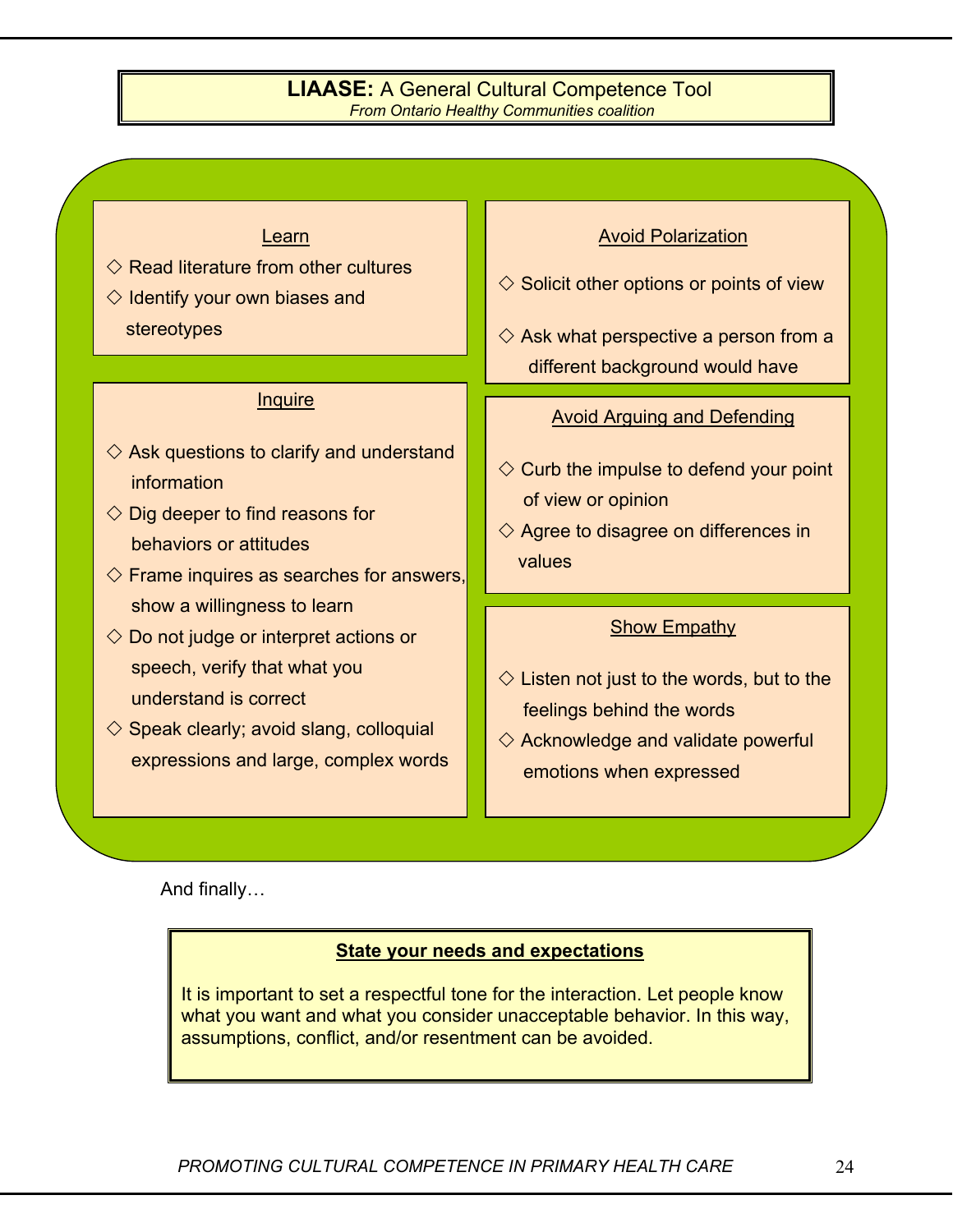### **Organizational Assessment Tool**

*Adapted from a tool created by the Ontario Healthy Communities Coalition, 2004* 

#### **Organizational Policies and Practices**

|                                                                       | Yes | <b>No</b> | <b>Need to</b> |
|-----------------------------------------------------------------------|-----|-----------|----------------|
| 1. Anti-discrimination and workplace harassment policies are in       |     |           | work on        |
| place                                                                 |     |           |                |
| 2. Existing policies have been examined in order to identify barriers |     |           |                |
| to inclusion                                                          |     |           |                |
| 3. Issues of diversity and social inclusion have been addressed in a  |     |           |                |
| strategic action plan                                                 |     |           |                |

#### **Informed Leadership in Policy Implementation**

|                                                                       | Yes | <b>Need to</b> |
|-----------------------------------------------------------------------|-----|----------------|
| 1. A strategic action plan to reduce barriers to social inclusion has |     | work on        |
| been established.                                                     |     |                |
| 2. This plan addresses issues of diversity, inclusion and equity as   |     |                |
| well as workplace discrimination/ harassment.                         |     |                |
| 3. Steps to monitor, review and evaluate the plan are in place.       |     |                |
| 4. Resources have been explicitly allocated for effective             |     |                |
| implementation of the plan.                                           |     |                |

#### **Communications & Decision-Making**

| 1. The organization has compiled an updated regional profile of the<br>community including demographics, socio-economic issues and<br>environmental issues relevant to health status<br>2. A list of community, regional and provincial organizations that<br>work directly with diverse and/or marginalized populations has been<br>developed.<br>3. A list of other points of access to diverse communities (places of<br>worship or social clubs etc.) has been developed.<br>4. A comprehensive list of community and ethnic media has been | <b>Yes</b> | $\bf No$ | <b>Need to</b><br>work on |
|-------------------------------------------------------------------------------------------------------------------------------------------------------------------------------------------------------------------------------------------------------------------------------------------------------------------------------------------------------------------------------------------------------------------------------------------------------------------------------------------------------------------------------------------------|------------|----------|---------------------------|
| developed.<br>5. Communication strategies have been developed to provide<br>necessary information to the various communities within a service                                                                                                                                                                                                                                                                                                                                                                                                   |            |          |                           |
| area. Strategies include: Key informants, community leaders,<br>community newsletters and audio-visual media.                                                                                                                                                                                                                                                                                                                                                                                                                                   |            |          |                           |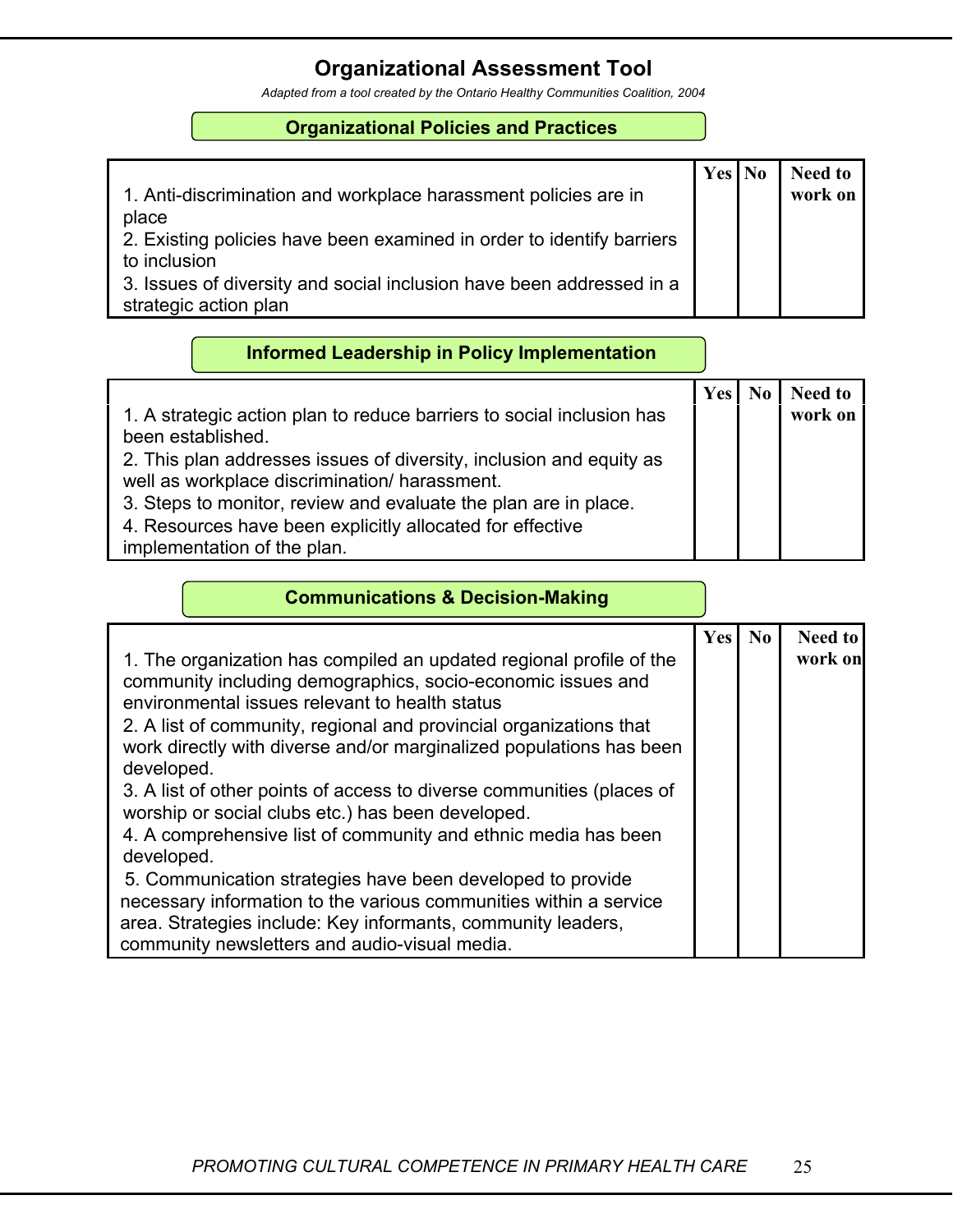| <b>Progress in Reduction of Barriers</b>                                                                                                                                                                                                               |     |                |                           |
|--------------------------------------------------------------------------------------------------------------------------------------------------------------------------------------------------------------------------------------------------------|-----|----------------|---------------------------|
| 1. A policy for monitoring and evaluating progress in elimination of<br>barriers to inclusion is in place.<br>2. All staff have opportunities for involvement in evaluation and<br>providing input in areas related to diversity and social inclusion. | Yes | N <sub>0</sub> | <b>Need to</b><br>work on |

### **Service Planning**

### **Staff Recruitment and Retention**

| 1. Possible barriers to recruitment, hiring, promotion and retention<br>of members of diverse cultural groups as staff, volunteers and<br>partners have been explored.<br>2. Employment opportunities (paid and volunteer) have been<br>advertised in non-mainstream media outlets e.g. at social clubs or<br>places of worship.<br>3. Employment opportunities (paid and volunteer) have been<br>advertised using appropriate language based on the demographics<br>of the service area. | Yes | No | <b>Need to</b><br>work on |
|-------------------------------------------------------------------------------------------------------------------------------------------------------------------------------------------------------------------------------------------------------------------------------------------------------------------------------------------------------------------------------------------------------------------------------------------------------------------------------------------|-----|----|---------------------------|
|-------------------------------------------------------------------------------------------------------------------------------------------------------------------------------------------------------------------------------------------------------------------------------------------------------------------------------------------------------------------------------------------------------------------------------------------------------------------------------------------|-----|----|---------------------------|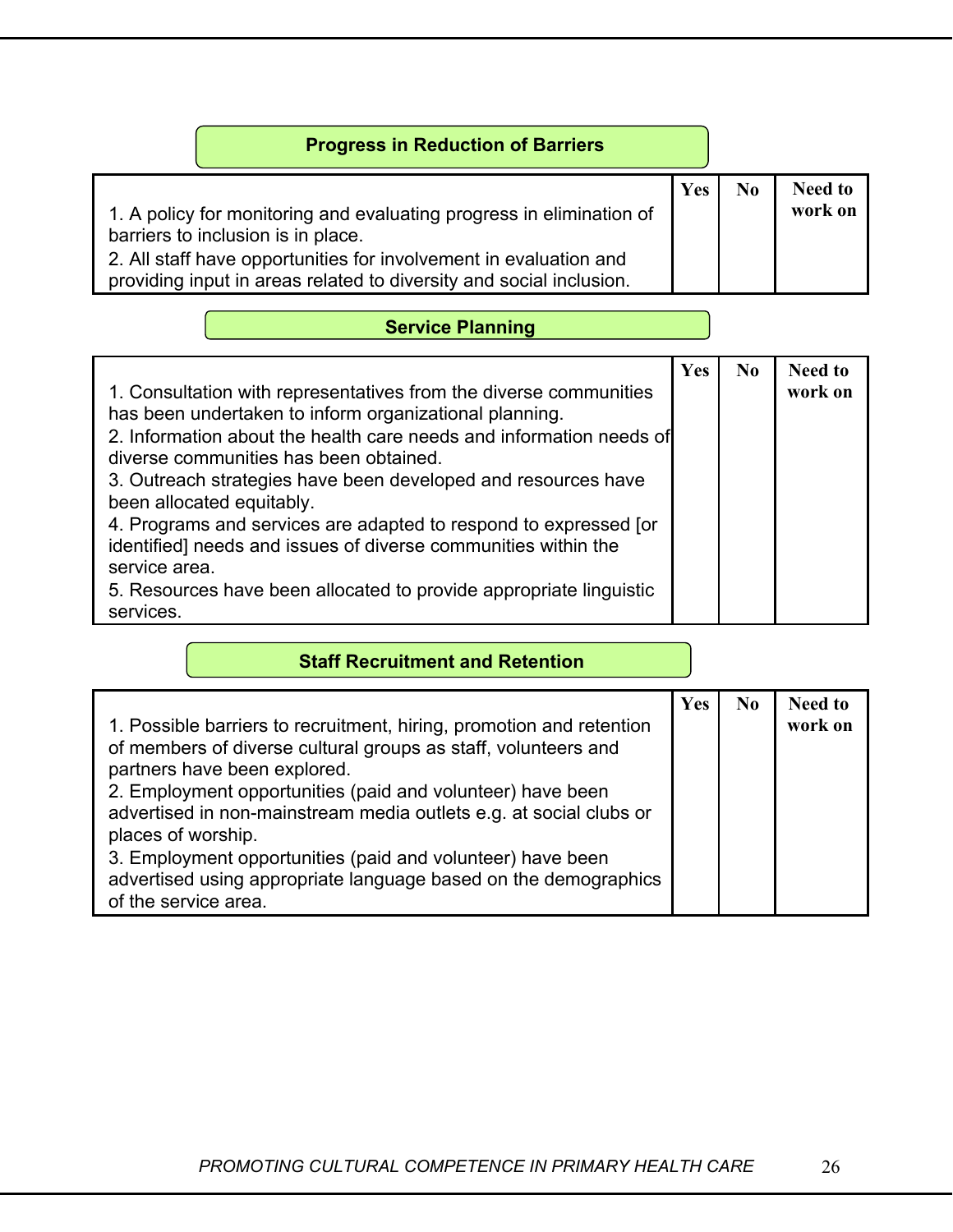### **Self-Assessment Tool for Primary Health Care Professionals**

For each item listed, enter **A** for "things I do frequently," **B** for "things I do occasionally" and **C** for "things I rarely or never do."

| <b>Physical Environment, Materials &amp; Resources</b>                                                                                                                                                                                                |  |
|-------------------------------------------------------------------------------------------------------------------------------------------------------------------------------------------------------------------------------------------------------|--|
| 1. I display pictures, posters, artwork and other decor that reflect the cultures and ethnic<br>backgrounds of individuals or families to whom I provide service.                                                                                     |  |
| 2. I ensure that, brochures, magazines and other printed materials in reception areas are<br>of interest to and reflect the diversity of the community in which I provide service.                                                                    |  |
| 3. When using brochures, posters, videos, or other media resources for health education,<br>treatment or other interventions, I ensure that they reflect the cultures and ethnic background<br>of individuals and families to whom I provide service. |  |
| 4. I ensure the printed information I provide takes into account the literacy levels of<br>individuals or families to whom I provide service.                                                                                                         |  |
| <b>Communication Styles</b>                                                                                                                                                                                                                           |  |
| 5. When interacting with individuals and families who do not have spoken English<br>proficiency, I always keep in mind that:                                                                                                                          |  |
| ◆ Spoken English proficiency does not reflect literate English proficiency or language of origin<br>proficiency or literacy.                                                                                                                          |  |
| • Limited ability to speak the language of the dominant culture has no bearing on ability to<br>communicate effectively in one's mother tongue.                                                                                                       |  |
| • Limitations in English proficiency do not reflect mental ability.                                                                                                                                                                                   |  |
| 6. I use bilingual and/or bicultural staff trained in medical interpretation when required or<br>requested.                                                                                                                                           |  |
| 7. For individuals and families who speak languages other than English, I attempt to learn<br>and use key words in their language so that I am better able to communicate with them<br>during assessment, treatment or other interventions.           |  |
| 8. I can provide alternatives to written communication if required or preferred.                                                                                                                                                                      |  |
| NR: There is no answer key with correct responses. However, if you frequently responded "C." you may not                                                                                                                                              |  |

/ with correct responses. However, if you frequently responded "C," you may not necessarily demonstrate beliefs, attitudes, values and practices that promote cultural competence within health care delivery programs.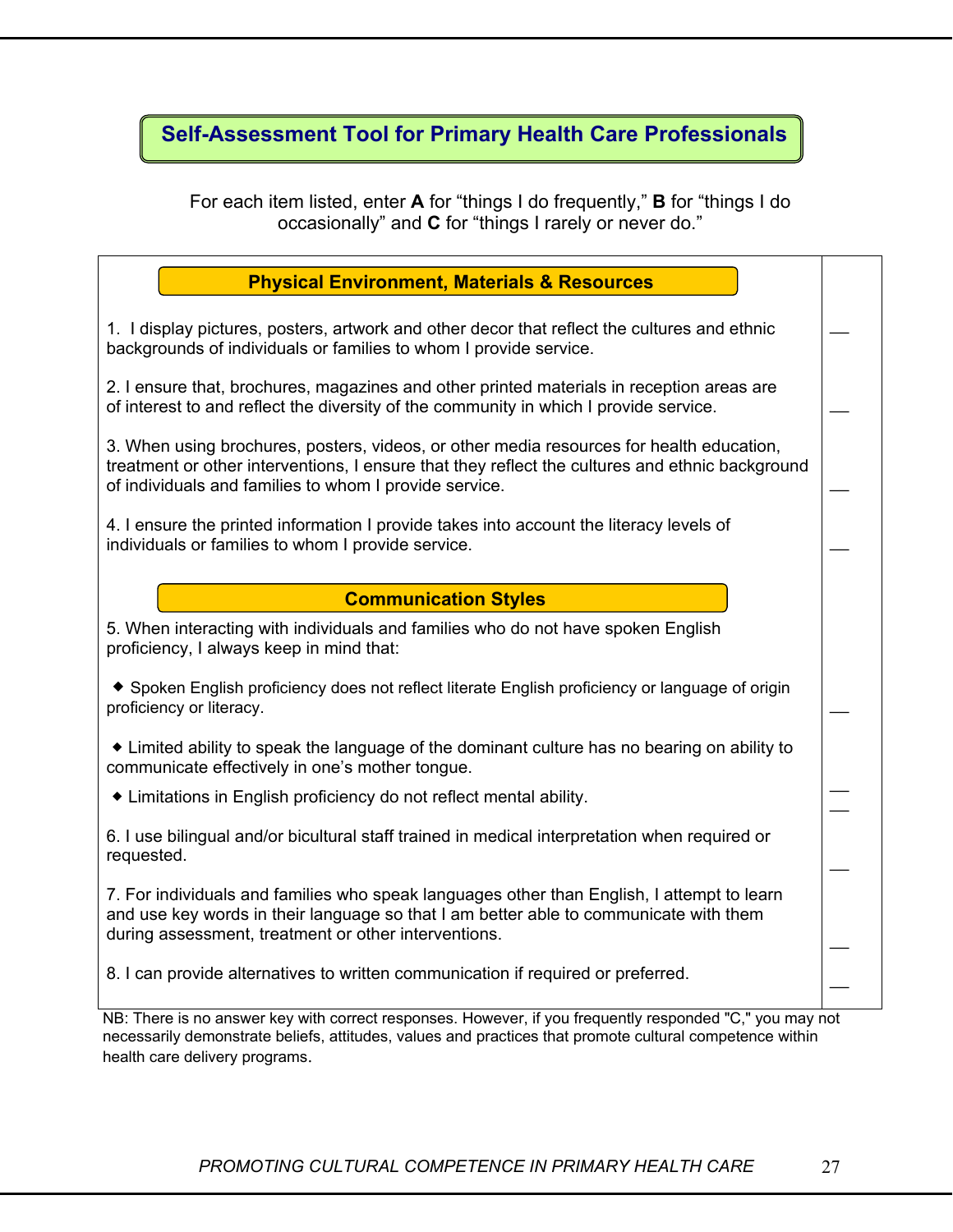# **Section IV**

# **Tools for Front-Line Staff in Primary Health Care Settings**

- **Addressing Conflict**
- **LIAASE: A General Cultural Competence Tool**
- **Health Professional Self-Assessment Tool**

#### **8 Elements of Cultural Competence for Primary Health Care Providers**

- 1. Examine your values, behaviors, beliefs and assumptions.
- 2. Recognize racism and the institutions or behaviors that breed racism.
- 3. Engage in activities that help you to reframe your thinking, allowing you to hear and understand other world views and perspectives.
- 4. Familiarize yourself with core cultural elements of the communities you serve.
- 5. Engage clients and patients to share how their reality is similar to, or different from, what you have learned about their core cultural elements.
- 6. Learn, and engage your clients to share, how they define, name and understand disease and treatment.
- 7. Develop a relationship of trust with clients and co-workers by interacting with openness, understanding, and a willingness to hear different perceptions.
- 8. Create a welcoming environment that reflects the diverse communities you serve.

#### **Please Note**:

Like all people, individuals from culturally diverse populations have differing skills, knowledge, and values. It is important to understand people as individuals within the context of cultural competence.

While culturally diverse populations often experience barriers in accessing primary health care or feelings of exclusion in general, it cannot be assumed that all people within these groups experience the same reality. The form of exclusion experienced may not be the same across groups of people.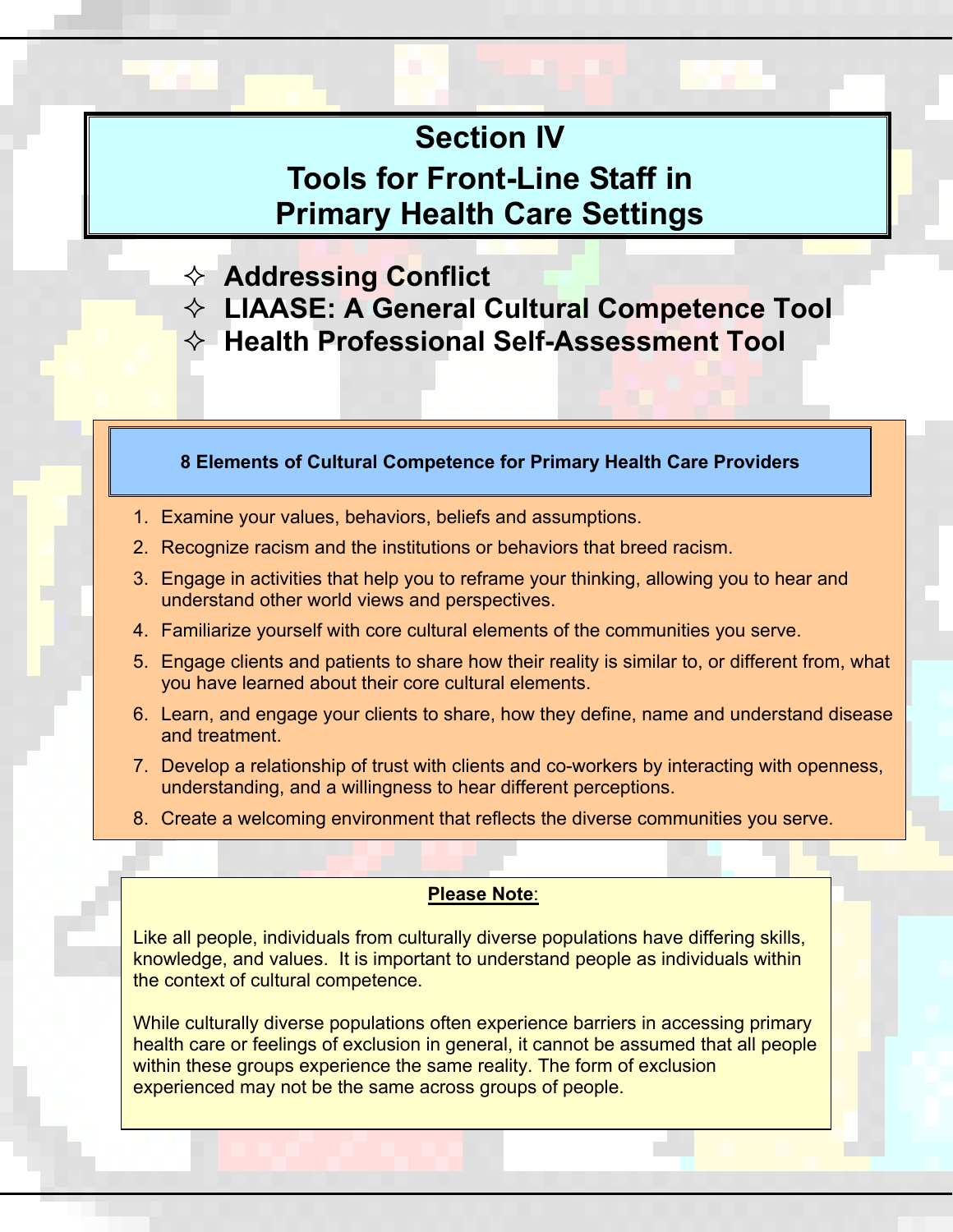### **Why Front-Line Staff?**

Front-line staff are the gateway to care; your role may require taking more time to assist patients even before the primary care providers have a chance to see them. For instance, people from diverse communities who are new to Canada may not understand the process for seeing a physician, or for physician payment. They may not understand the information required in the forms that must be filled out or may not have a health card yet but need to see a physician.

**Front-Line staff** includes anyone with initial patient contact, e.g.: receptionists, clerks, billing departments, clergy and volunteers.

Staff should be trained in cultural competence to facilitate positive and appropriate interactions with clients. Staff who can interact appropriately in the culturally diverse work environment will be better prepared to assist clients from diverse communities.

### **Addressing conflict**

As gateways to care, front-line staff may be faced with situations in which misunderstandings have led to client-discomfort or feelings of inappropriate treatment.

- $\Diamond$  There can be no "over-reaction". Any reaction is a clear indication that something has happened [or is still going on] that has made an individual respond in the way that they have. This event may or may not have anything to do with you.
- $\Diamond$  In resolving the conflict, ask if you have done something to offend the other person; if you have then apologize and ask what they think should be done about the situation.
- $\Diamond$  Even if a client says that you have not caused offense, work with them to find a solution that is fair and on which you can both agree in order to relieve the tension.

**Much of the process of developing cultural competence involves a re-examination of our values and the influence of these values on our beliefs, which affect our attitudes and actions**.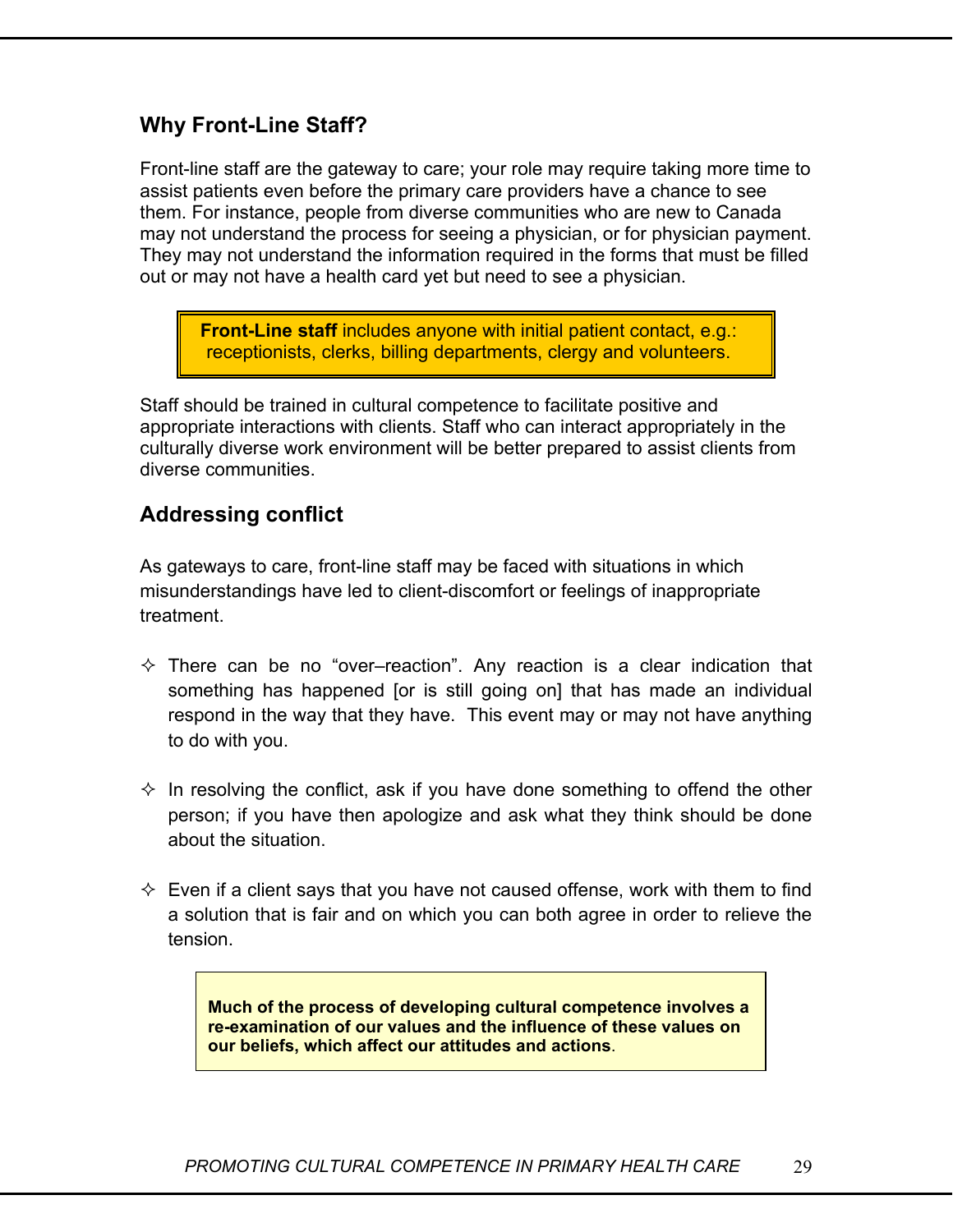#### **LIAASE:** A General Cultural Competence Tool *From Ontario Healthy Communities coalition*

#### Learn

#### $\Diamond$  Read literature from other cultures

 $\Diamond$  Identify your own biases and stereotypes

#### **Inquire**

- $\diamondsuit$  Ask questions to clarify and understand information
- $\Diamond$  Dig deeper to find reasons for behaviors or attitudes
- $\Diamond$  Frame inquires as searches for answers, show a willingness to learn
- $\Diamond$  Do not judge or interpret actions or speech, verify that what you understand is correct
- $\diamond$  Speak clearly; avoid slang, colloquial expressions and large, complex words

#### Avoid Polarization

- $\diamondsuit$  Solicit other options or points of view
- $\diamondsuit$  Ask what perspective a person from a different background would have

#### Avoid Arguing and Defending

- $\Diamond$  Curb the impulse to defend your point of view or opinion
- $\diamondsuit$  Agree to disagree on differences in values

#### Show Empathy

- $\diamondsuit$  Listen not just to the words, but to the feelings behind the words
- $\diamondsuit$  Acknowledge and validate powerful emotions when expressed

And finally…

#### **State your needs and expectations**

It is important to set a respectful tone for the interaction. Let people know what you want and what you consider unacceptable behavior. In this way, assumptions, conflict, and/or resentment can be avoided.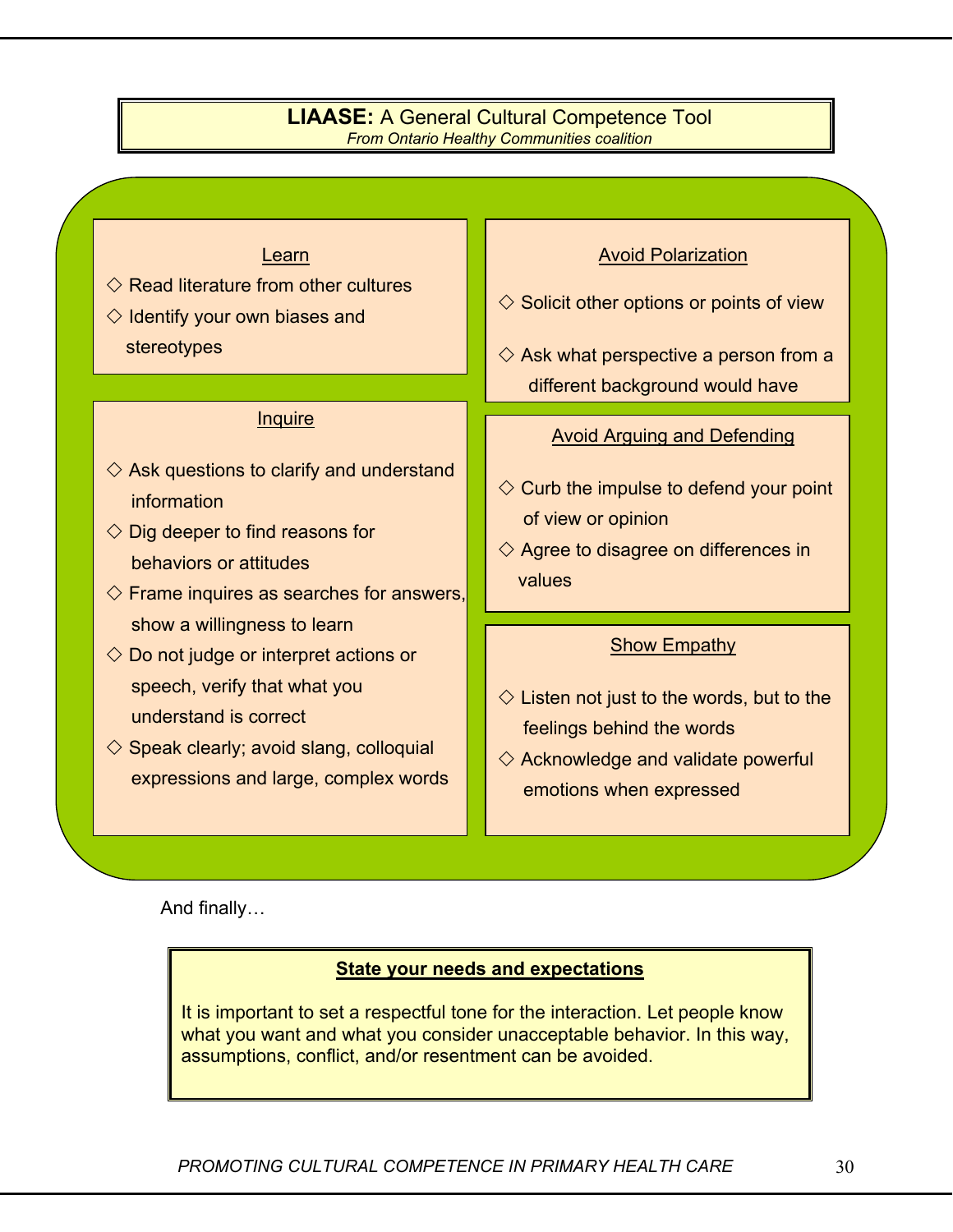# **Self-Assessment Tool for Primary Health Care Professionals**

For each item listed, enter **A** for "things I do frequently," **B** for "things I do occasionally" and **C**  for "things I rarely or never do."

| <b>Physical Environment, Materials &amp; Resources</b>                                                                                                                                                                                                |  |
|-------------------------------------------------------------------------------------------------------------------------------------------------------------------------------------------------------------------------------------------------------|--|
| 1. I display pictures, posters, artwork and other decor that reflect the cultures and ethnic<br>backgrounds of individuals or families to whom I provide service.                                                                                     |  |
| 2. I ensure that, brochures, magazines and other printed materials in reception areas are<br>of interest to and reflect the diversity of the community in which I provide service.                                                                    |  |
| 3. When using brochures, posters, videos, or other media resources for health education,<br>treatment or other interventions, I ensure that they reflect the cultures and ethnic background<br>of individuals and families to whom I provide service. |  |
| 4. I ensure the printed information I provide takes into account the literacy levels of<br>individuals or families to whom I provide service.                                                                                                         |  |
| <b>Communication Styles</b>                                                                                                                                                                                                                           |  |
| 5. When interacting with individuals and families who do not have spoken English<br>proficiency, I always keep in mind that:                                                                                                                          |  |
| ◆ Spoken English proficiency does not reflect literate English proficiency or language of origin<br>proficiency or literacy.                                                                                                                          |  |
| • Limited ability to speak the language of the dominant culture has no bearing on ability to<br>communicate effectively in one's mother tongue.                                                                                                       |  |
| • Limitations in English proficiency do not reflect mental ability.                                                                                                                                                                                   |  |
| 6. I use bilingual and/or bicultural staff trained in medical interpretation when required or<br>requested.                                                                                                                                           |  |
| 7. For individuals and families who speak languages other than English, I attempt to learn<br>and use key words in their language so that I am better able to communicate with them<br>during assessment, treatment or other interventions.           |  |
| 8. I can provide alternatives to written communication if required or preferred.                                                                                                                                                                      |  |
| NB: There is no answer key with correct responses. However, if you frequently responded "C," you may not                                                                                                                                              |  |

NB: There is no answer key with correct responses. However, if you frequently responded "C," you may not necessarily demonstrate beliefs, attitudes, values and practices that promote cultural competence within health care delivery programs.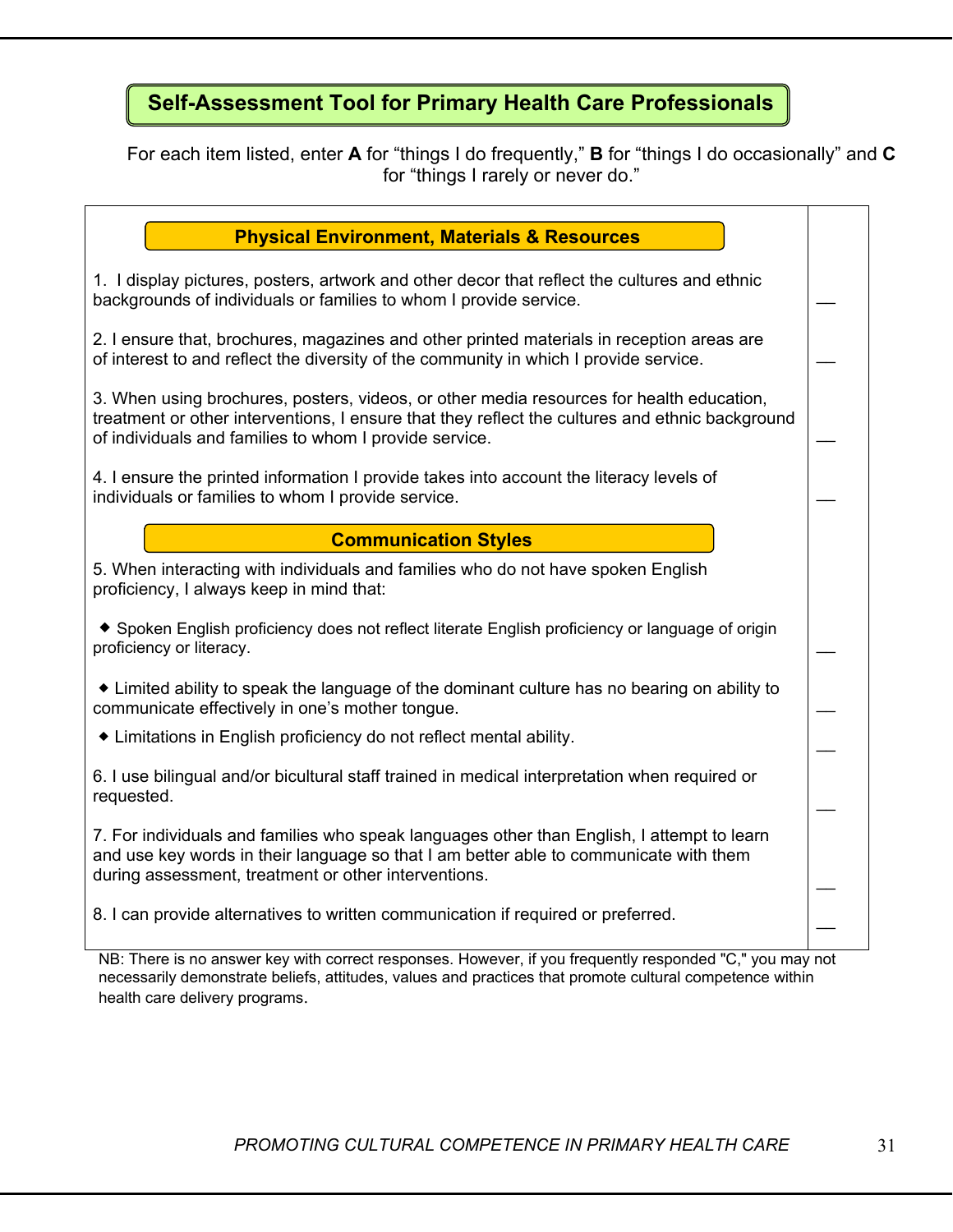# **Section V**

# **Additional Resources**

- $\Leftrightarrow$  Contact Information
- Online Resources

 $\Leftrightarrow$  Definition of Terms

#### **Please Note**:

Like all people, individuals from culturally diverse populations have differing skills, knowledge, and values. It is important to understand people as individuals within the context of cultural competence.

While culturally diverse populations often experience barriers in accessing primary health care or feelings of exclusion in general, it cannot be assumed that all people within these groups experience the same reality. The form of exclusion experienced may not be the same across groups of people.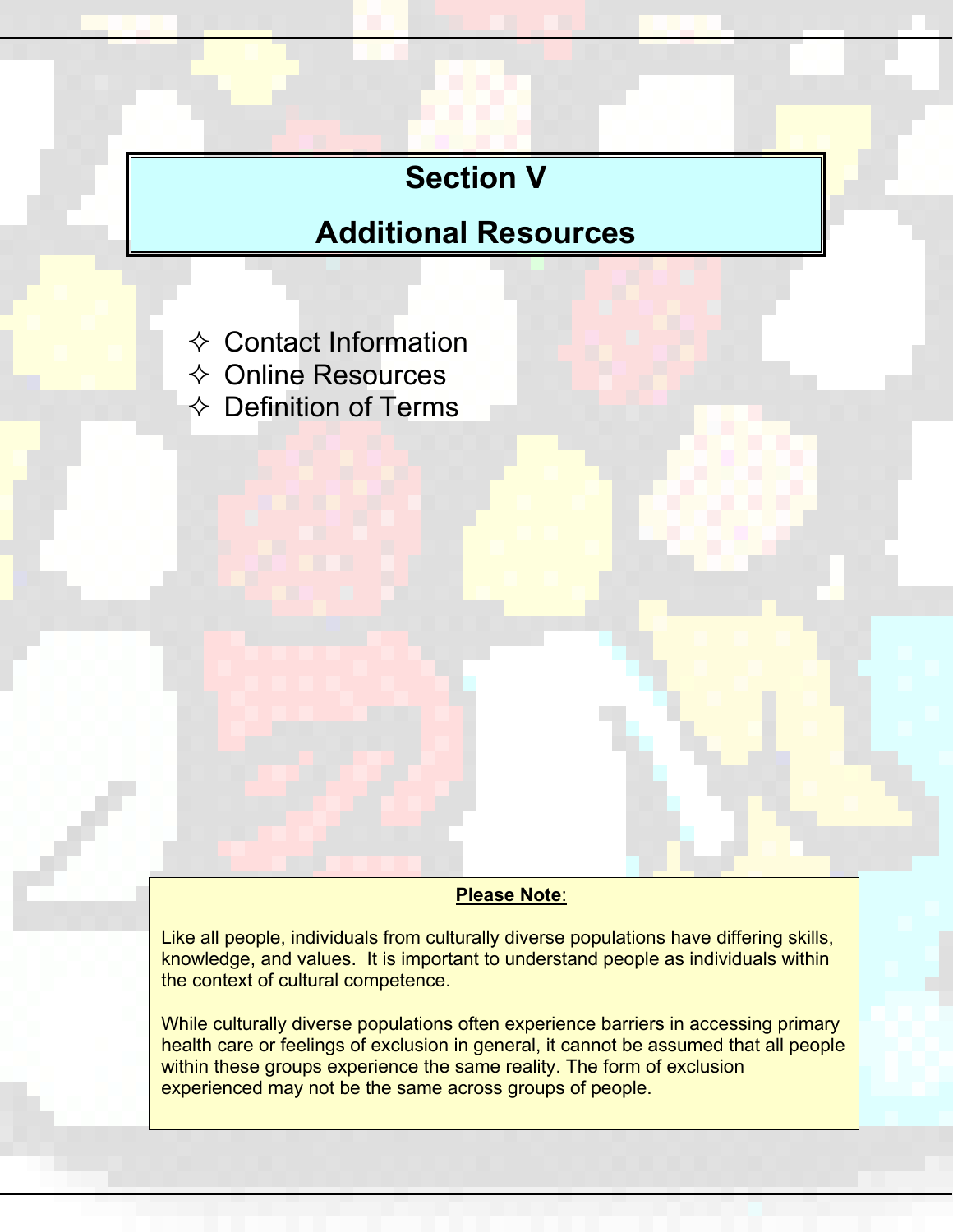# **Contact Information**

| For information on First Nations Peoples contact:                            |                                                                                                                                                                     |
|------------------------------------------------------------------------------|---------------------------------------------------------------------------------------------------------------------------------------------------------------------|
| <b>Office of Aboriginal Affairs</b><br>http://www.gov.ns.ca/abor/default.htm | Tel: (902) 424-7409<br>Fax: (902) 424-4225<br>E-mail abor off@gov.ns.ca<br>Suite 910-Centennial Building,<br>1660 Hollis Street<br>PO Box 1617, Halifax, NS B3J 2Y3 |
| <b>Native Council of Nova Scotia</b><br>http://www.ncns.ca/                  | Tel: (902) 895-1523<br>Toll free in N.S. 1-800-565-4372<br>Fax: (902) 895-0024<br>E-mail: info@ncns.ca<br>P.O. Box 1320, Truro, NS, B2N 5N2                         |
| Union of Nova Scotia Indians<br>http://www.unsi.ns.ca/contact.html           | Email: rec@unsi.ns.ca<br>Phone: (902) 539-4107<br>Fax: (902) 564-2137<br>P.O. Box 961, Sydney, NS, B1P 6J4                                                          |
| <b>Confederacy of Mainland Mi'kmaq</b><br>http://www.cmmns.com/              | Tel: (902) 895-6385<br>Fax: (902) 893-1520<br>PO Box 1590, 57 Martin Crescent,<br>Truro, NS, B2N 5V3                                                                |
| For information on the African Canadian Community contact:                   |                                                                                                                                                                     |
| <b>Office of African Nova Scotian Affairs</b>                                | Tel: (902) 424 5555<br>Fax: 424-7189<br>P.O. Box 2691<br>Halifax, NS, B3J 3P7                                                                                       |

**Health Association of African Canadians**  http://www.haac.ca/ E-mail: haac@chebucto.ns.ca Tel: (902) 494 3116 P.O. Box 31154, Halifax, NS, B3K 5Y1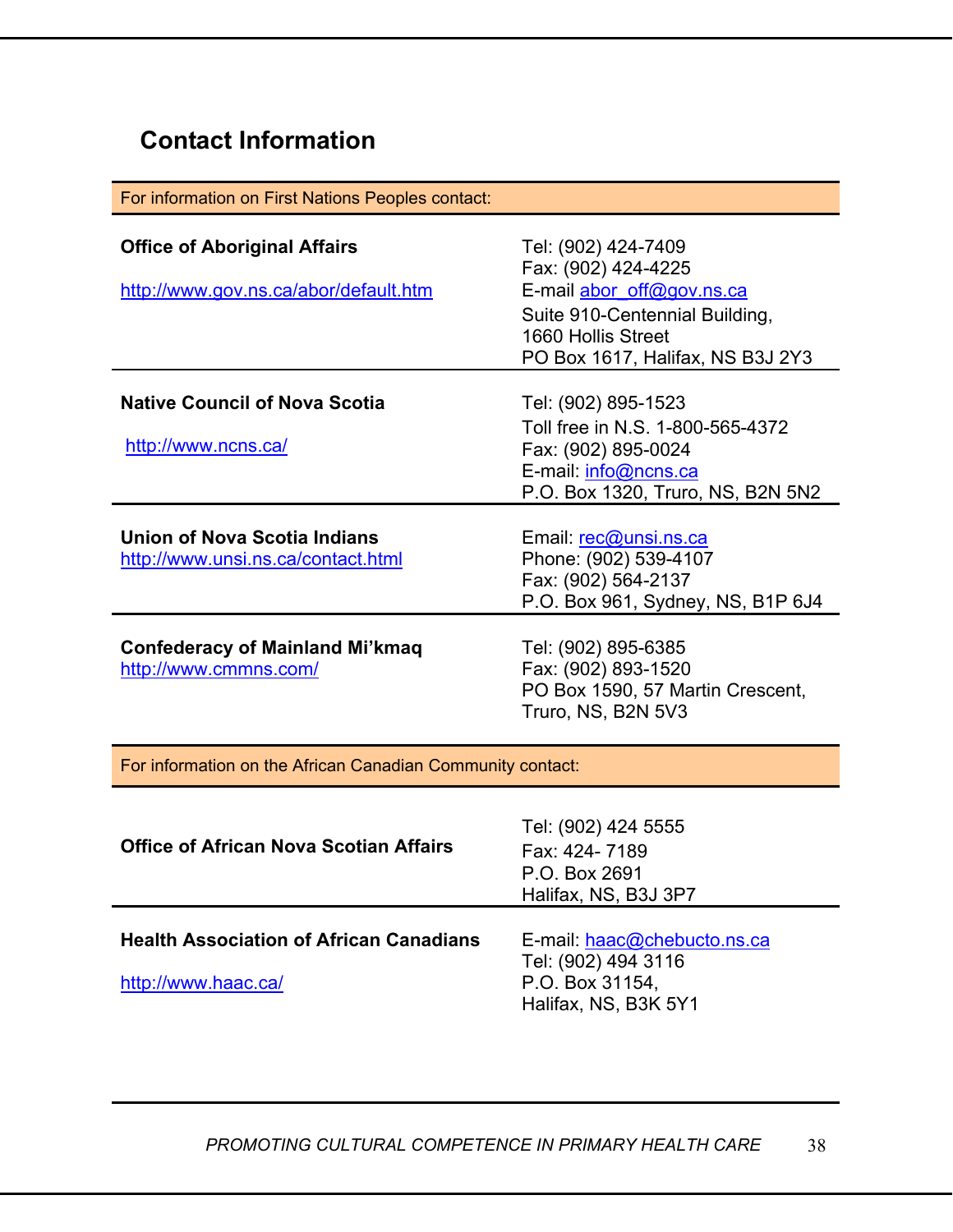| For information on the Immigrant Community contact                                             |                                                                                                                                                                                                                                      |
|------------------------------------------------------------------------------------------------|--------------------------------------------------------------------------------------------------------------------------------------------------------------------------------------------------------------------------------------|
| <b>Office of Immigration</b><br>http://www.novascotiaimmigration.com                           | Email: immigration@gov.ns.ca<br>Telephone: (902) 424-5230<br>Toll Free in N S: 1-877-292-9597<br>Fax: (902) 424-7936<br>1505 Barrington Str., 15th Floor<br>Maritime Centre, Suite 1501<br>PO Box 2311, Halifax<br><b>NS B3J 3C8</b> |
| <b>Multicultural Association of Nova Scotia</b><br>(MANS)<br>http://www.mans.ns.ca.            | Email: admin@mans.ns.ca<br>Tel: (902) 423 6534<br>Fax: (902) 422 0881<br>1113 Marginal road, Halifax<br><b>NS B3H 4P7</b>                                                                                                            |
| <b>Metropolitan Immigrant Settlement</b><br><b>Association (MISA)</b><br>http://www.misa.ns.ca | Email: info@misa.ns.ca<br>Tel: (902) 423-3607<br>Fax: (902) 423-3154<br>7105 Chebucto Road,<br>Suite 201, Halifax,<br><b>NS B3L 4W8</b>                                                                                              |
| <b>YMCA Newcomers Services</b><br>http://www.ymcahrm.ns.ca/newcome.html                        | Tel: (902) 457-9622<br>Fax: (902) 457-0386<br>3663 Dutch Village Road,<br>Halifax NS B3N 2T1                                                                                                                                         |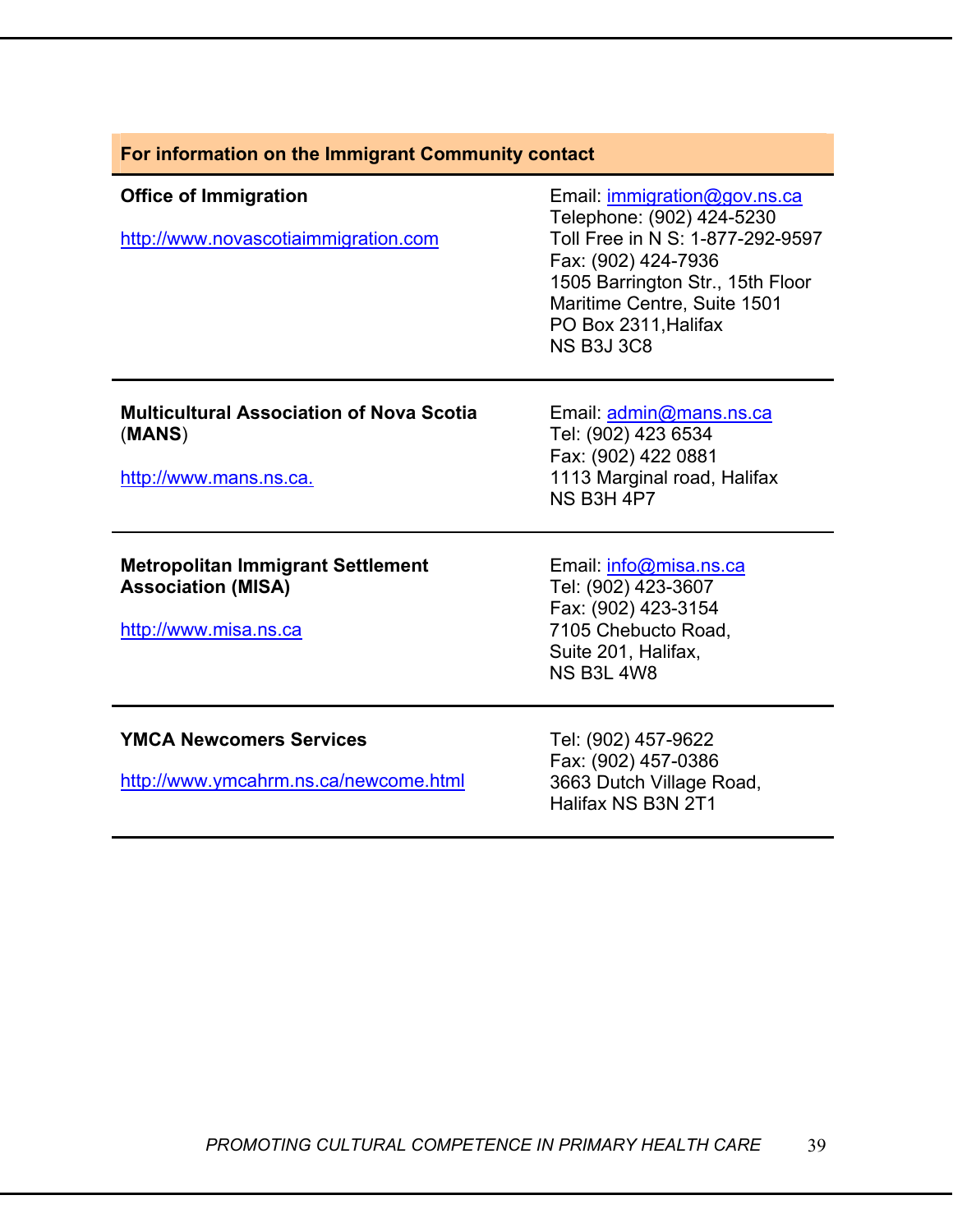#### **For information on Acadians and Francophone Canadians contact:**

| <b>Office of Acadian Affairs</b><br>http://www.gov.ns.ca/acadian/home.htm                                        | Tel: (902) 424-0497<br>Fax (902) 428-0124<br>7th floor, Dennis Building, 1740<br><b>Granville Street</b><br>PO Box 682, Halifax,<br><b>NS, B3J 2T3</b> |
|------------------------------------------------------------------------------------------------------------------|--------------------------------------------------------------------------------------------------------------------------------------------------------|
| <b>Réseau Santé</b>                                                                                              | Email:<br>reseau@reseausanteNE.ca<br>Tel: (902) 762 2074<br>Fax: (902) 762 0119<br>West Pubnico,<br>Nouvelle Écosse B0W 3S0                            |
| La Fédération Acadien de la Nouvelle-Écosse<br><b>FANE</b><br>http://www.federationacadienne.ca/fane/index.cfm   | Télé: (902) 433 - 0065<br>Fax: (902) 433-0066<br>54, Queen Street, Dartmouth<br>(N. -É.) B2Y 1G3                                                       |
| For information on Cultural Interpreters contact                                                                 |                                                                                                                                                        |
| <b>Cultural Health Information and Interpretation</b><br>Services (CHI-IS)<br>culturalhealthinfo@ns.sympatico.ca | Tel: (902) 425 5532<br>Fax: (902) 425 6604<br>24 hr cell: (902) 488 0888<br>2786 Agricola Street. Suite 200,<br>Halifax N.S. B3K 4E1                   |
| For information on training in Cultural Competence contact                                                       |                                                                                                                                                        |
| <b>MANS</b><br>http://www.mans.ns.ca/competence.html                                                             | Email: admin@mans.ns.ca<br>Tel: (902) 423 6534<br>Fax: (902) 422 0881                                                                                  |

**PROMOTING CULTURAL COMPETENCE IN PRIMARY HEALTH CARE** 40

1113 Marginal road, Halifax,

N.S B3H 4P7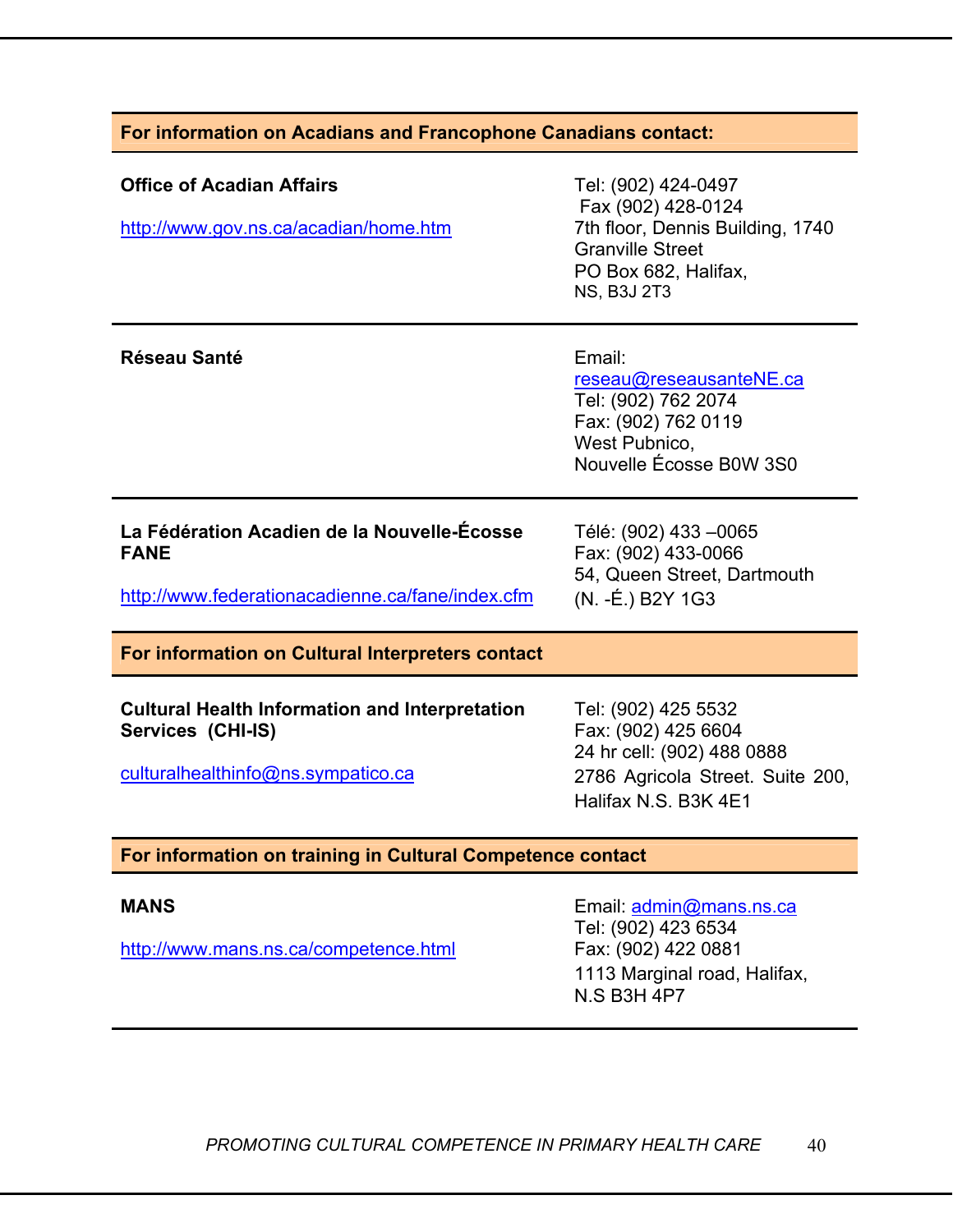### **Online resources**

#### **ORGANIZATIONAL CULTURAL COMPETENCE**

■ National Standards for Culturally and Linguistically Appropriate Services (CLAS) in Health Care, Office of Minority Health Resource Center, http://www.omhrc.gov/CLAS

■ Indicators of Cultural Competence in Health Care Delivery Organizations: An Organizational Cultural Competence Assessment Profile, Prepared for: The Health Resources and Services Administration U.S. Department of Health and Human Services, April 2002. http://www.hrsa.gov/omh/cultural1.htm

■ National Center for Cultural Competence, Georgetown University: A Guide to Planning and Implementing Cultural Competence http://gucchd.georgetown.edu/nccc/products.html

■ I. Providing Oral Linguistic Services and II. Planning Culturally and Linguistically Appropriate Services: A Guide for Managed Care Plans, http://www.cms.gov/healthplans/quality/project03.asp

 National Satellite Broadcast: Cross-Cultural Communication in Health Care: Building Organizational Capacity, June 4, 2003, Co-sponsored by the HRSA Center for Health Services Financing and Managed Care and the DHHS Office of Minority Health, http://www.hrsa.gov/financeMC/broadcast

 "Cultural Competence Works: Using Cultural Competence to Improve the Quality of Health Care for Diverse Populations and Add Value to Managed Care Arrangements" http://www.hrsa.gov/financeMC/ftp/cultural-competence.pdf

#### **CULTURALLY COMPETENT COMMUNITY AND PUBLIC HEALTH**

■ "Improving the Health of Diverse Populations...": Assessing Health Communication Strategies for Diverse Populations, Institute of Medicine, 2002, http://www.nap.edu/books/0309072719/html

■ DeBlois H, Evans A. Asset Mapping: Locating the Gifts in Your Community. Empowering Communities Through Access to Information and Training, Module 4 (April 2003). http://www.nhhealthpolicyinstitute.unh.edu/asset.pdf

■ National Center for Cultural Competence, -Bridging the Cultural Divide in Health Care Settings: The Essential Role of Cultural Broker Programs and Sharing a Legacy of Caring: Partnerships Between Health Care & Faith-Based Organizations http://gucchd.georgetown.edu/nccc/products.html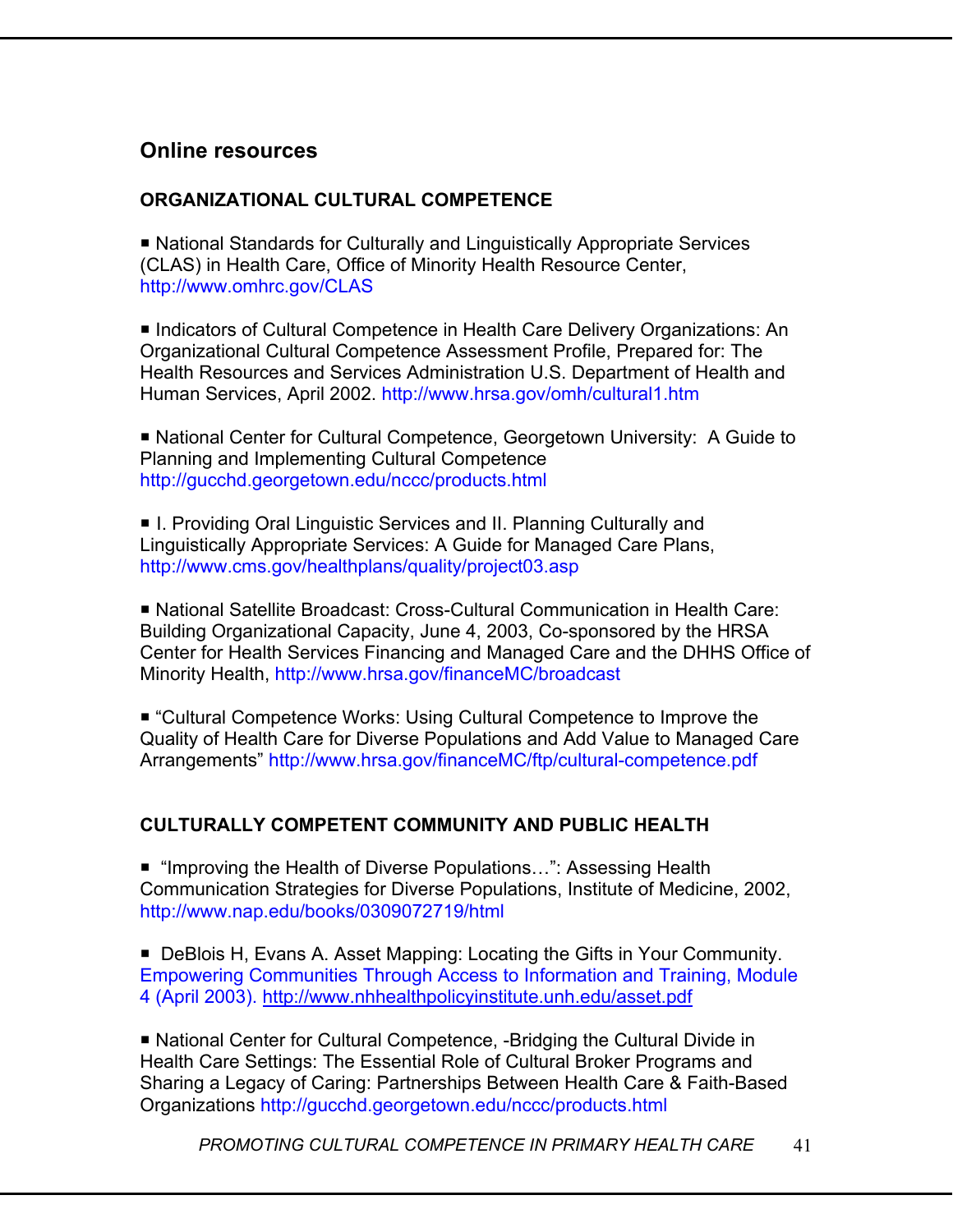#### **CLINICAL CULTURAL COMPETENCE**

■ Betancourt JR, Like RC, Gottlieb BR, Eds. Caring for Diverse Populations: Breaking Down Barriers. Special Issue of Patient Care: The Practical Journal for Primary Care Physicians, 2000; 34(9), May 15, 2000 www.patientcareonline.com

 A Medical Mosaic: Achieving Cultural Competency in Primary Care. The American Journal of Multicultural Medicine, Special Edition, Winter 2001/2002 (http://www.medicalcrossfire.com/multicultural.html)

 Recommended Core Curriculum Guidelines on Culturally Sensitive and Competent Health Care. Family Medicine 1996; 28:291-297 (http://www.stfm.org/corep.html)

■ American Institutes for Research/Office of Minority Health -Cultural Competency Curriculum Modules Project http://www.air.org/cccm/

■ Ethno Med http://www.ethnomed.org

■ Perspectives of Difference: A Diversity and Cross-Cultural Teaching Module for the Internet http://dgim.ucsf.edu/pods/html/main.html

■ Yeo G et al. Core Curriculum in Ethnogeriatrics Developed by the Members of the Collaborative on Ethnogeriatric Education, Supported by the Bureau of Health Professions, Health Resources and Services Administration, USDHHS, October 2000 http://www.stanford.edu/dept/medfm/ebooks/intro.pdf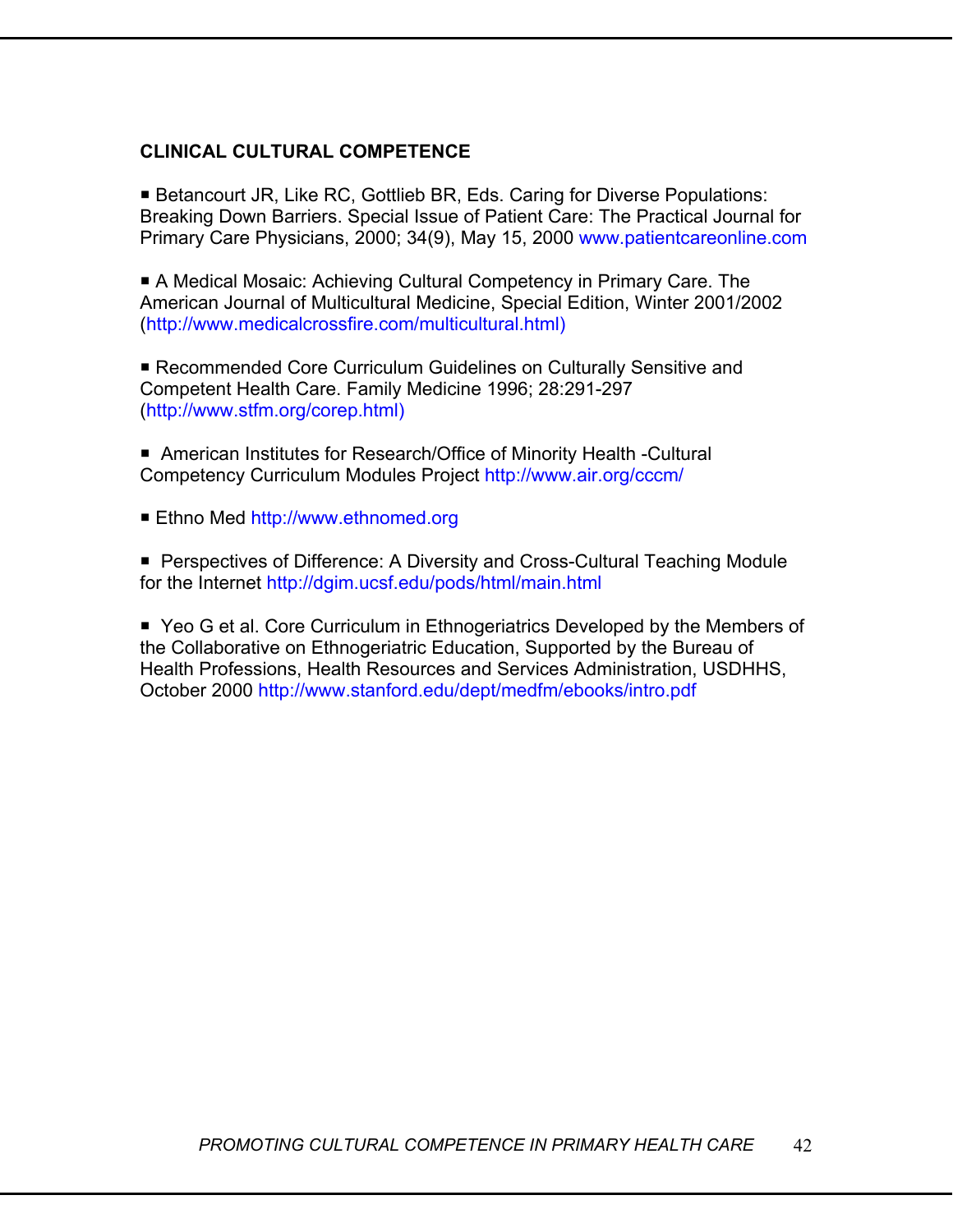# **Definition of Terms**

| <b>Access</b>                       | The right, opportunity or ability to reach, enter or use a facility, program or materials                                                                                                                                                                                                    |
|-------------------------------------|----------------------------------------------------------------------------------------------------------------------------------------------------------------------------------------------------------------------------------------------------------------------------------------------|
| <b>Bias</b>                         | A point of view about persons that may manifest through favoritism, dislike, prejudice<br>and even fear based on looks, behavior, lifestyle or circumstances.                                                                                                                                |
| <b>Culture</b>                      | Composed of language, concepts, beliefs, values, symbols, structures, institutions<br>and patterns of behavior etc. A person's culture may or may not be the same as his<br>or her ethnic origin or identity. In society, a person may have encountered a variety<br>of cultural influences. |
| <b>Cultural</b><br>awareness        | Appreciating and accepting differences between individuals as well as cultures.                                                                                                                                                                                                              |
| <b>Cultural</b><br><b>blindness</b> | Differences are ignored and one proceeds as though differences do not exist.<br>"There's no need to worry about a person's culture -- if you're sensitive you'll do OK."                                                                                                                     |
| <b>Cultural</b><br>imposition       | A belief that everyone should conform to the majority; "We know what's best for you.<br>If you don't like it you can go elsewhere."                                                                                                                                                          |
| <b>Cultural</b><br>knowledge        | Deliberately seeking out a variety of world views and explanatory models of a<br>situation in addition to viewing the event through one's own cultural lens.                                                                                                                                 |
| <b>Cultural</b><br>sensitivity      | Reducing resistance and defensiveness during interactions, acknowledging bias that<br>may influence one's behavior                                                                                                                                                                           |
| <b>Cultural skills</b>              | Practicing different ways to explain a particular issue from other perspectives,<br>learning how to culturally assess a person to avoid relying solely on written or<br>preconceived "facts"                                                                                                 |
| <b>Discrimination</b>               | Differential treatment of an individual due to actual and perceived visible or invisible<br>differences, "We just aren't equipped to serve people like that."                                                                                                                                |
| <b>Diversity</b>                    | Differences among people, as individuals or groups. Diversity includes difference in<br>age, abilities, culture, ethnicity, gender, physical characteristics, religion, sexual<br>orientation, values etc.                                                                                   |
| <b>Ethnic Group</b>                 | A group of people who share a common ancestry or history.                                                                                                                                                                                                                                    |
| <b>Ethnicity</b>                    | An ethnic group, character, background, or affiliation.                                                                                                                                                                                                                                      |
| <b>Ethnocentrism</b>                | Inability to accept another culture's world view; "My way is best."                                                                                                                                                                                                                          |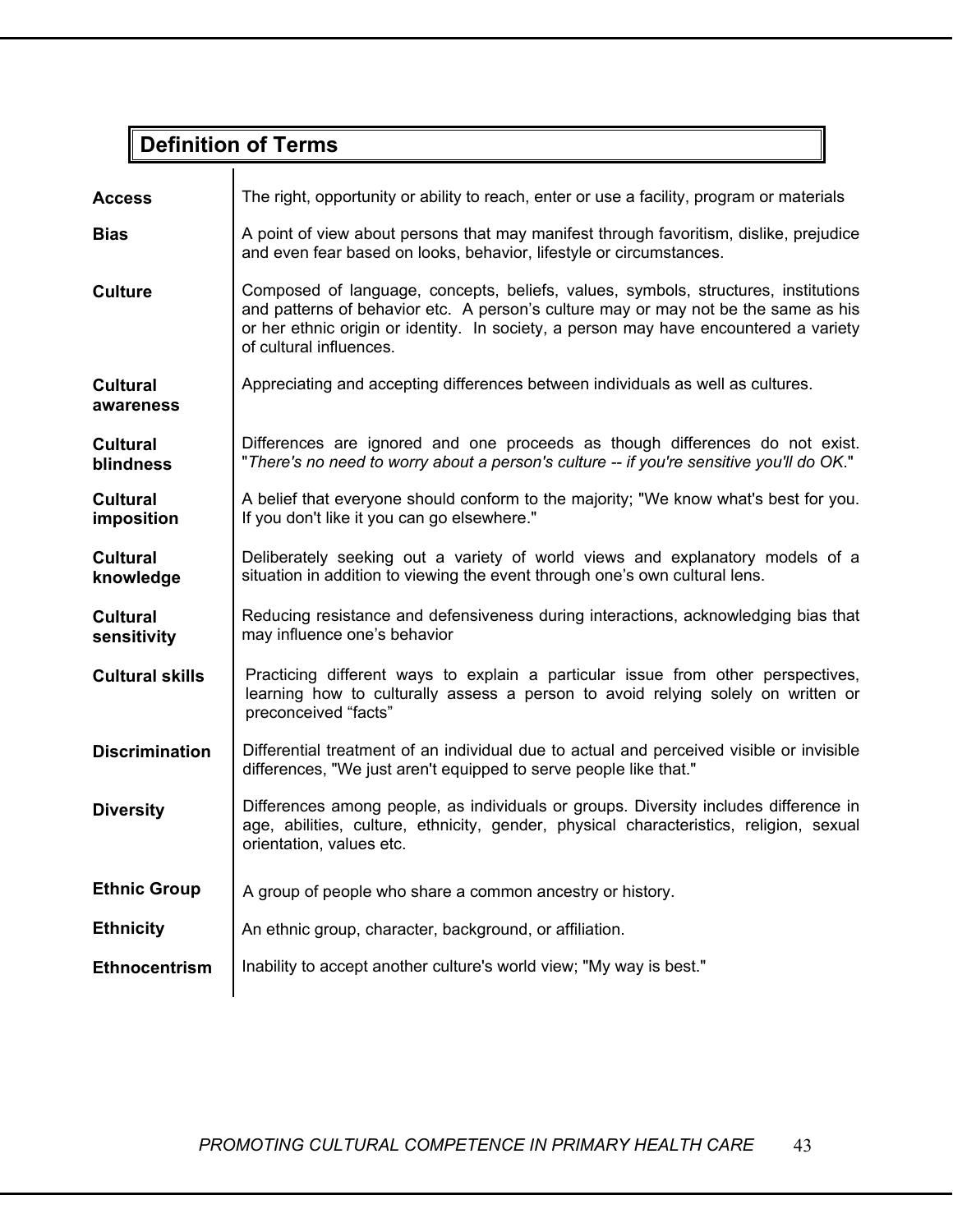| <b>Equitable</b><br>access                 | Access to health care is equitable if there are no barriers (information,<br>financial, etc) that prevent access to health care services                                                                                                                                                                                                                                                                                            |
|--------------------------------------------|-------------------------------------------------------------------------------------------------------------------------------------------------------------------------------------------------------------------------------------------------------------------------------------------------------------------------------------------------------------------------------------------------------------------------------------|
| <b>Internalized</b><br><b>Racism</b>       | Conscious or subconscious incorporation and acceptance of negative<br>stereotypes and images from media, folklore, of historical accounts, etc, that<br>define and portray persons of color as inferior.                                                                                                                                                                                                                            |
| <b>Multicultural</b><br><b>Health Care</b> | Culturally, racially and linguistically sensitive and responsive health care; it<br>includes concepts of ethnic and race relations, cross-cultural care, human<br>rights and equity.                                                                                                                                                                                                                                                |
| <b>Oppression</b>                          | Use of political power and domination to maintain an unjust system against<br>an identified group of people Commonly felt and expressed by a<br>widespread, if unconscious, assumption that a certain class of people are<br>inferior.                                                                                                                                                                                              |
| Primary<br><b>Health</b><br>Care           | Primary health care is at the centre of a community-based health care system.<br>It focuses on a person's health and well-being. It brings individuals, families,<br>and health and community organizations together to take an active role in<br>identifying and delivering health services in their communities.                                                                                                                  |
| Race                                       | A social category used to classify humankind according to common ancestry<br>or descent and reliant upon differentiation by general physical characteristics<br>such as color of skin and eyes, hair type, stature and facial features                                                                                                                                                                                              |
| <b>Racial Profiling</b>                    | The use of race as a consideration in suspect profiling, or other law enforcement<br>practices.                                                                                                                                                                                                                                                                                                                                     |
| <b>Racially Visible</b><br>People          | A term defined by race or color only and not by citizenship, place of birth,<br>religion, language or cultural background. The term applies to people who are<br>Black, First Nations, Chinese, South Asian, South East Asian, Filipino and<br>Latin American Canadians among others. These terms are generally regarded<br>as positive identities as opposed to "Non-whites", "minorities", "visible<br>minorities", or "ethnics". |
| <b>Racism</b>                              | Discrimination based on race, which systematically treats an individual or<br>group of individuals differently because of their race                                                                                                                                                                                                                                                                                                |
| <b>Stereotyping</b>                        | Generalizing about a person while ignoring the presence of individual<br>differences "s/he's like that because s/he's Asian - all Asians are nonverbal."                                                                                                                                                                                                                                                                            |
| <b>Systemic</b><br>racism                  | The process of exclusion of individuals whose lived reality has not been<br>acknowledge by the system. It is propagated by the dominant culture which<br>chooses/cannot acknowledge alternate realities.                                                                                                                                                                                                                            |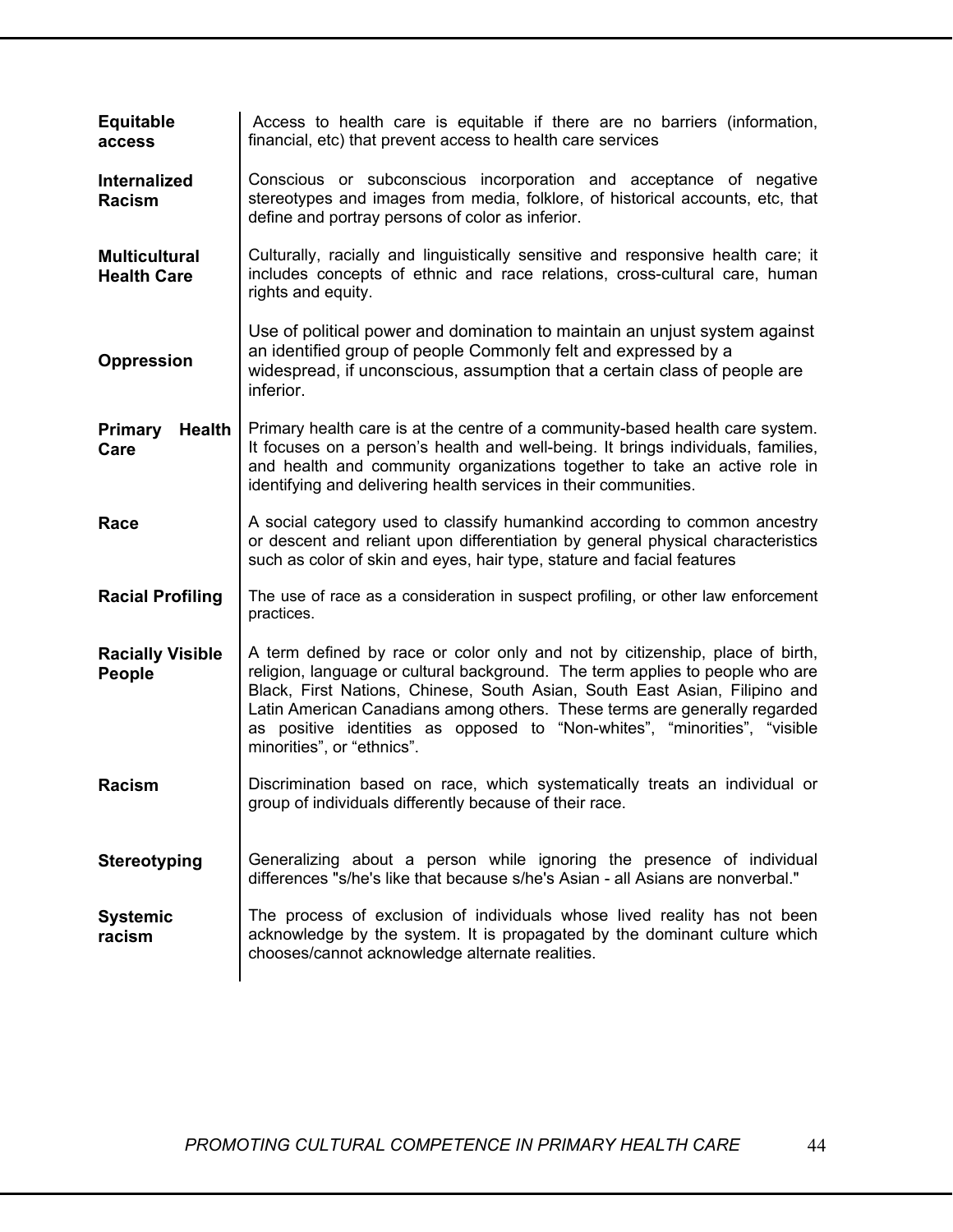**Appendices & References**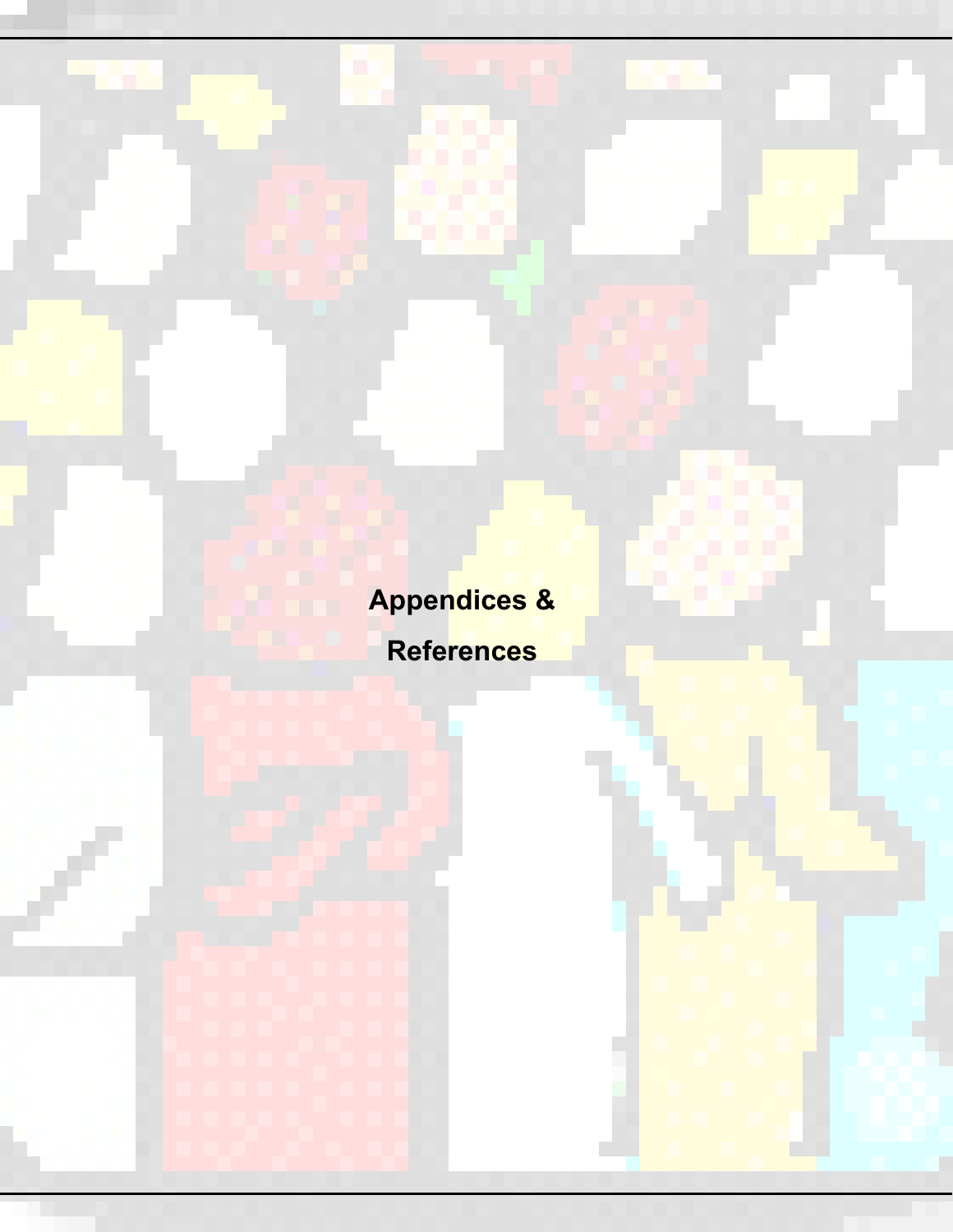#### **Appendix A**





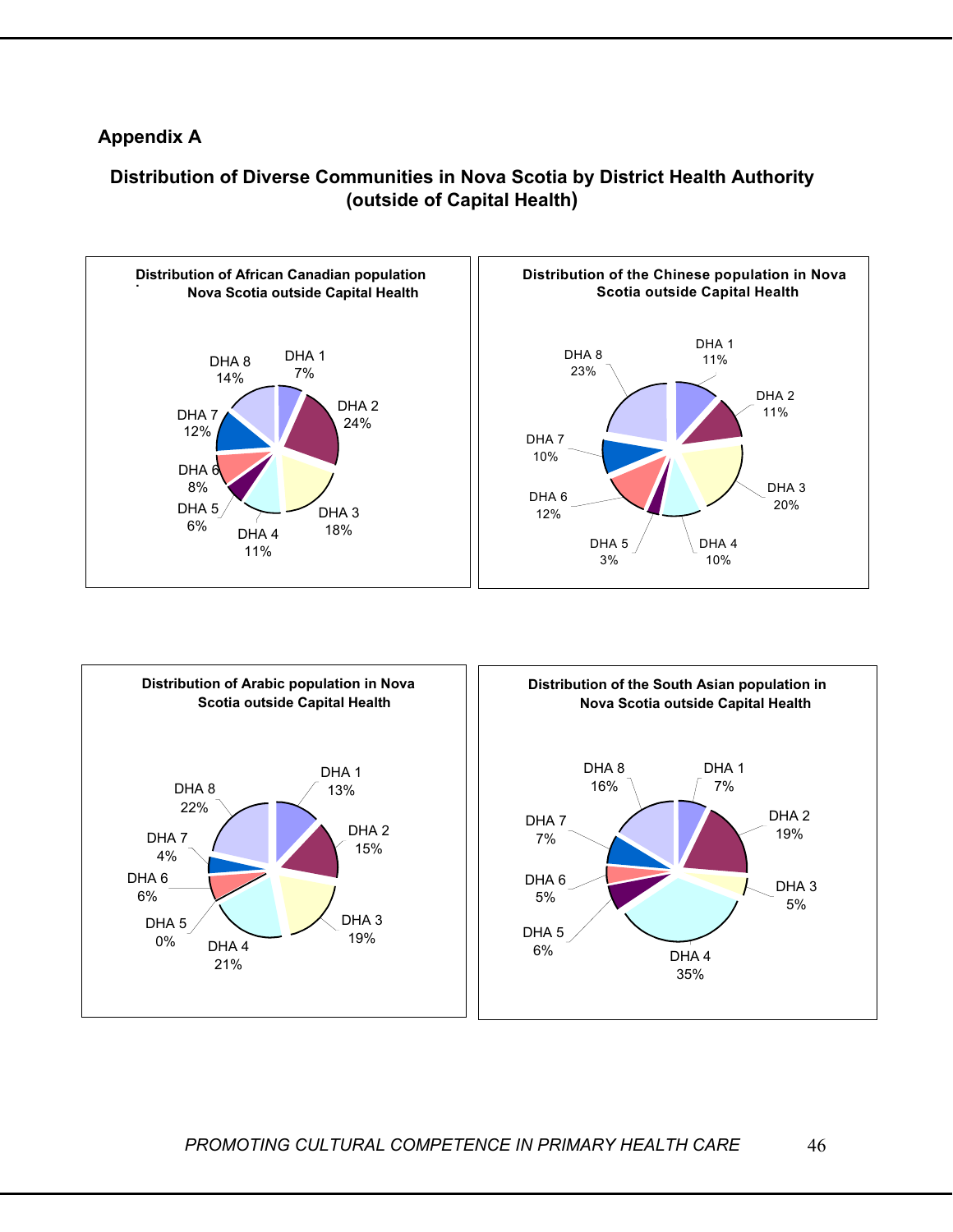#### **Appendix B**

#### **The Diversity and Social Inclusion in Primary Health Care Initiative**

In response to various recommendations made to the Department of Health, the Primary Health Care Section developed a **Diversity and Social Inclusion in Primary Health Care Initiative** to begin to effectively address needs of culturally diverse populations.

A three-year plan has been carried out to:

• Lead in raising awareness of diversity and social inclusion issues in Primary Health Care.

• Consult with stakeholders including culturally diverse populations to develop guidelines and policies for the Primary Health Care system and provincial guidelines for the delivery of Primary Health Care.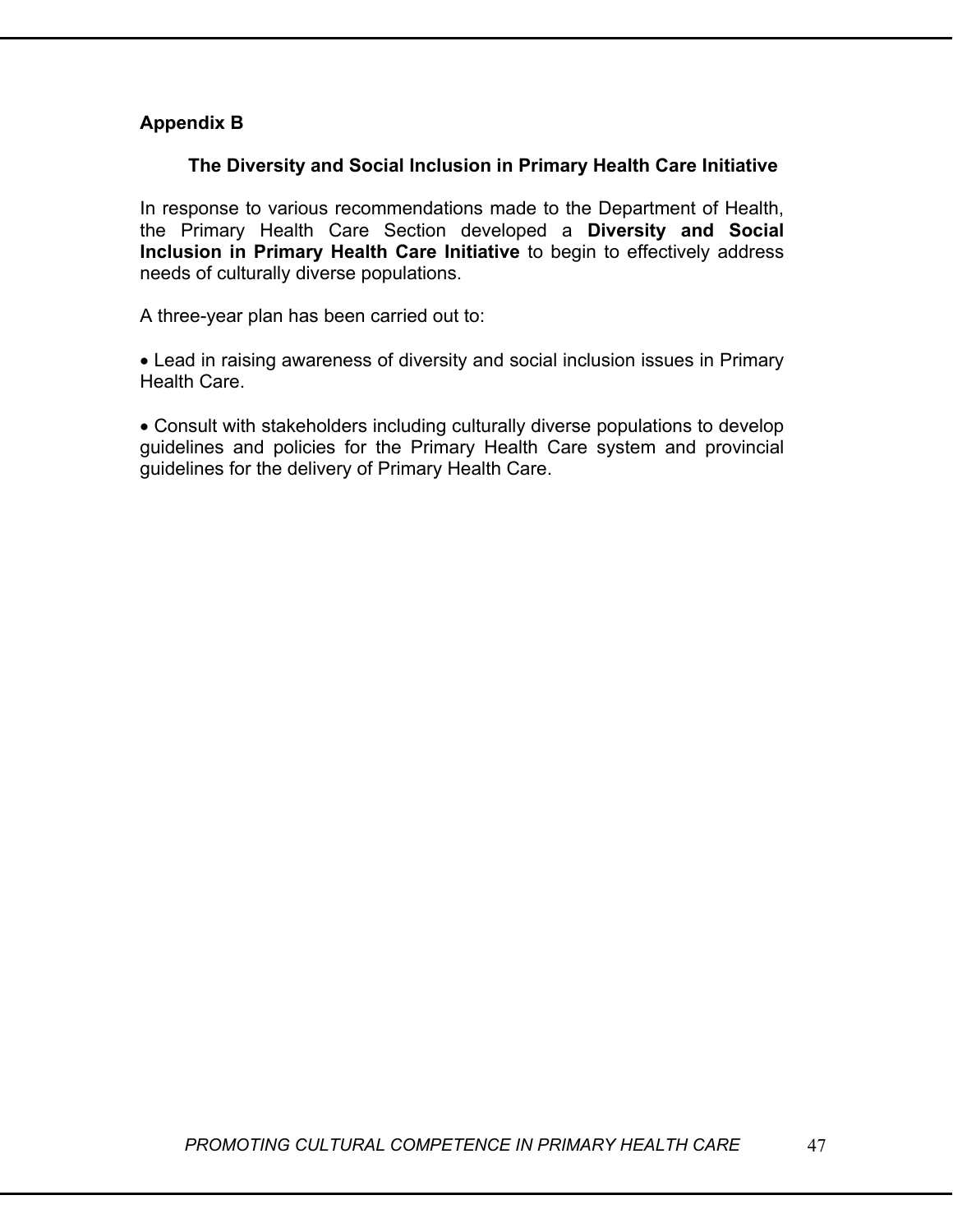#### **Appendix C "Bridging the Gap: Bringing Together Culture and Health Care" An Account of the Task Force on Newcomer Access to Health Care**

Providing culturally competent health care requires a commitment from health care providers and organizations to understand and respond effectively to the different attitudes, values, verbal cues and body language brought by clients to the health care setting.

- $\Diamond$  On April 28<sup>th</sup>, 2005, Metropolitan Immigrant Settlement Association (MISA) and Task Force on Newcomer Access to Health Care organized a community forum for organizations and individuals interested in immigrant health issues, to engage in a meaningful dialogue around the challenges and opportunities to providing holistic, accessible and equitable health care services to newcomers to Nova Scotia.
- $\Diamond$  Two years ago, with funding from Health Canada's Population Health Fund, MISA facilitated the development of a Task Force to explore ways to enhance the responsiveness of the health and social service sectors for newcomers.
- $\Diamond$  Representatives from a broad range of sectors met over six months to share information, discuss issues and identify policies that impact on newcomers' health. Extensive consultations were conducted through formal interviews, focus groups and working groups.
- $\Diamond$  The Task Force compiled 7 Policy Goals from the consultations with community members and advisors. These Goals reflect the themes that emerged from the gaps and needs that were identified by both community members and health providers $2$ .

#### **What Next?**

#### **Key themes raised in discussions in the 2005 community forum include:**

- Cultural competency training is a must; we need to understand the cultural context of where people are coming from.
- The issues go far beyond health care; we must address all of the determinants of health affecting newcomers in our policies, programs and services.
- Lack of interpretation services is a current barrier to equitable health care; MSI needs to incorporate interpretation into their service.
- Policies need to reflect the cultural diversity of Nova Scotia's population, in order to attract and retain more immigrants to the province.
- Welcoming newcomers to our community is everyone's responsibility; we need to work together, by sharing resources and best practices in order to do this most effectively.
- Ongoing opportunities to come together and collaborating, motivated action; a formal network of communication would help to bridge some of the gaps.
- $\Diamond$  Health services need to acknowledge and respect the cultural environment of each client. This is especially essential because the initial adjustment to a new social and physical environment can create additional stresses. During the initial settlement period, many newcomers find themselves unemployed, living on fixed incomes and with no social support from families or friends in their new country.
- $\Diamond$  A greater inter-sectoral effort is required to improve access and health services for newcomers. We need to continue to review current health policies as they apply to newcomers and encourage health decision-makers to implement changes suggested through the Task Force. We need to evaluate our own programs and services to ensure they reflect the cultural diversity of Nova Scotia's population.
- $\Diamond$  We must recognize that is our own responsibility to make our communities more welcoming to newcomers, and therefore the first step to changing the system is our own.

*PROMOTING CULTURAL COMPETENCE IN PRIMARY HEALTH CARE* $^2$  The Task Force Policy Platform, the complete document of the 7 Policy Goals, available at www.misa.ns.ca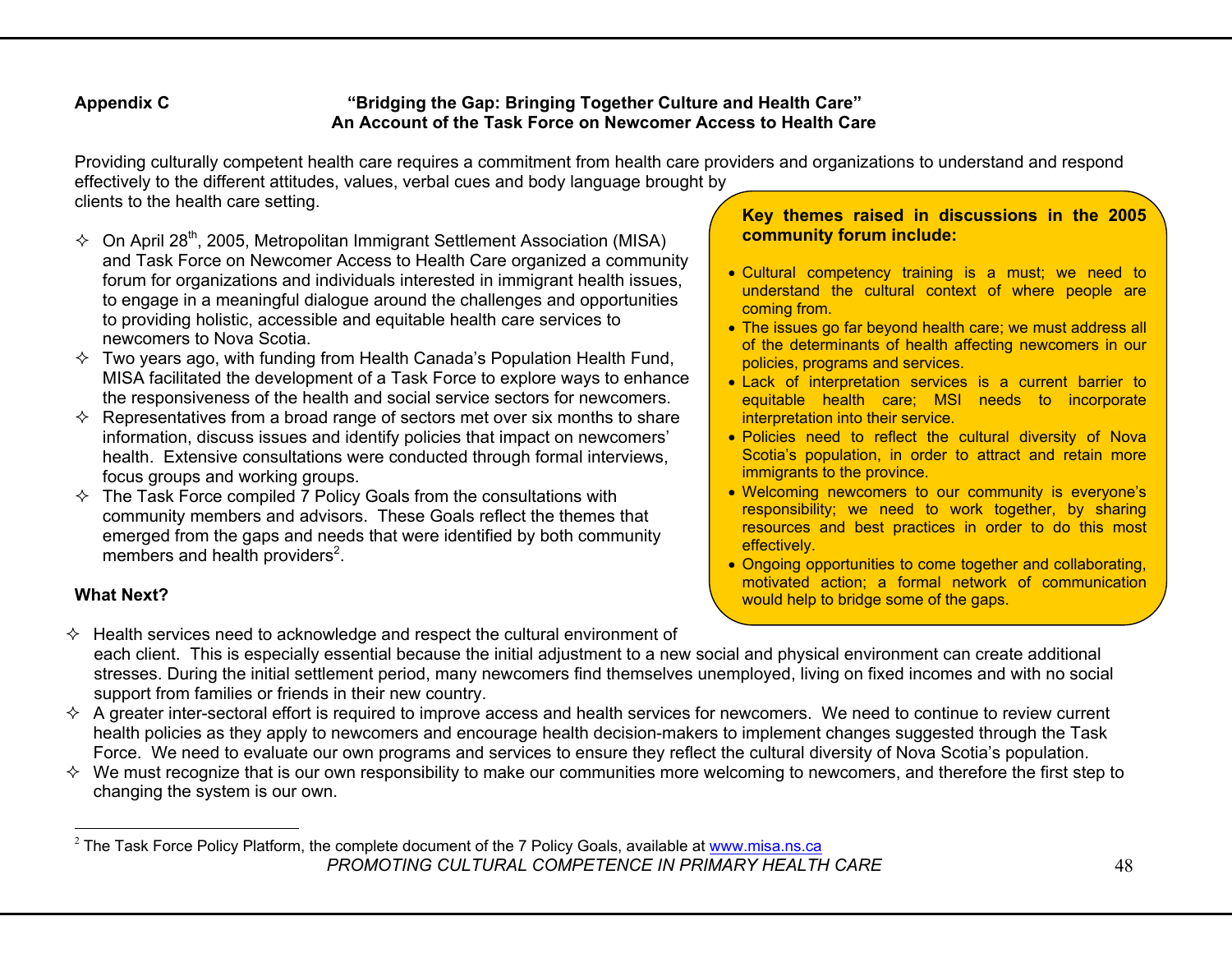**Appendix D** 

**Culture Competence and the Primary Care Provider,** Ardys McNaughton Dunn, 2002